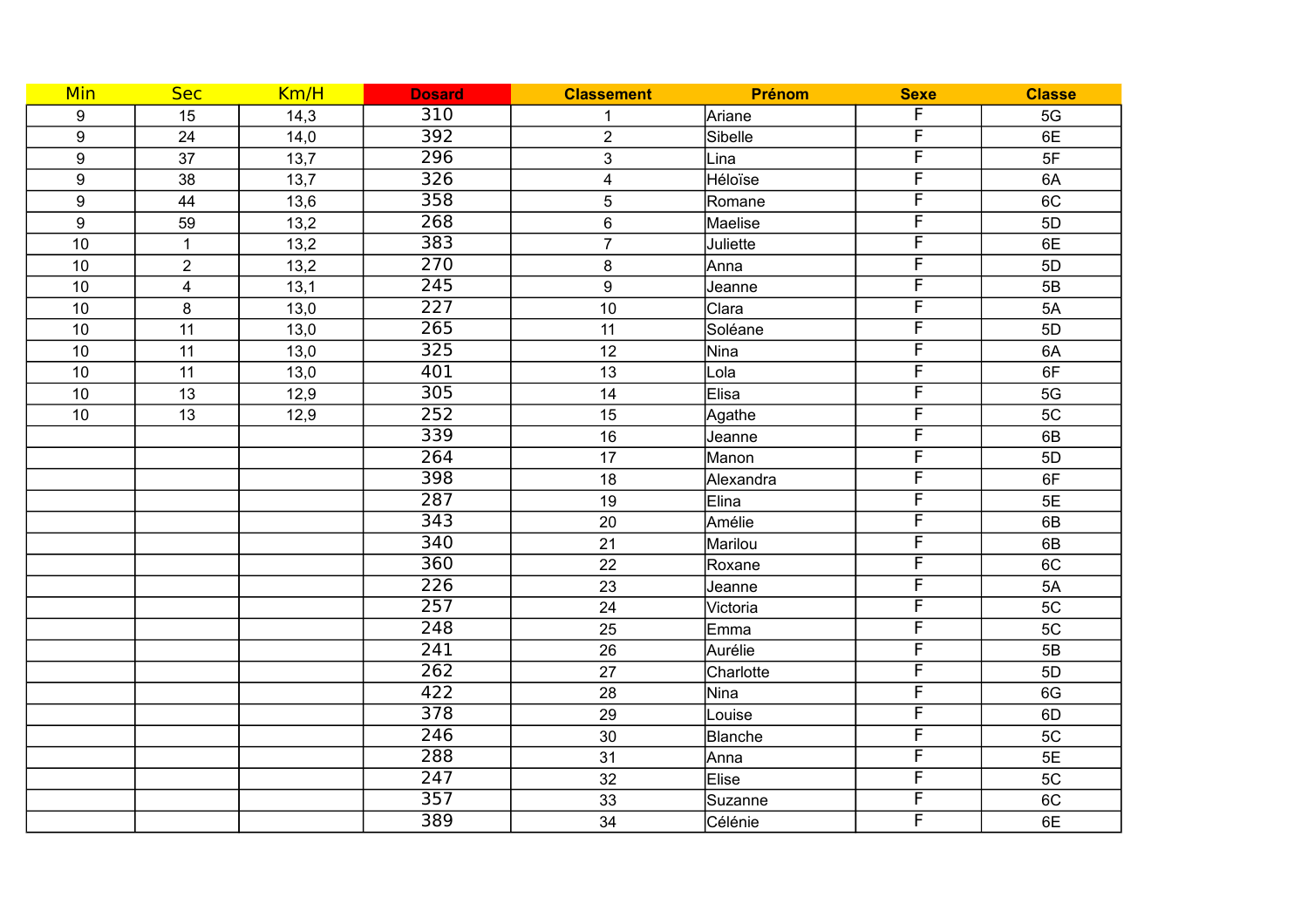| $\overline{271}$ | 35              | Ambre          | $\overline{F}$ | 5D              |
|------------------|-----------------|----------------|----------------|-----------------|
| 293              | 36              | Jeanne         | F              | 5F              |
| $\overline{377}$ | $\overline{37}$ | Camille        | F              | 6D              |
| $\overline{302}$ | 38              | Adèle          | F              | 5F              |
| $\overline{282}$ | 39              | Mirabelle      | F              | 5E              |
| $\overline{362}$ | $40\,$          | Chiara         | F              | 6C              |
| 303              | $\overline{41}$ | Marie          | F              | 5F              |
| $\overline{311}$ | 42              | Camille        | F              | 5G              |
| $\overline{309}$ | 43              | Giulia         | F              | $\overline{5G}$ |
| 237              | 44              | Lou            | F              | 5B              |
| 348              | $\overline{45}$ | Laura          | F              | 6B              |
| $\overline{230}$ | 46              | Jasmine        | F              | 5B              |
| $\overline{224}$ | 47              | Louna          | F              | 5A              |
| 263              | 48              | Éléonore       | F              | $\overline{5D}$ |
| 319              | 49              | Alix           | F              | 6A              |
| $\overline{395}$ | 50              | $L$ ana        | F              | 6E              |
| $\frac{1}{372}$  | 51              | Clémence       | F              | 6D              |
| 273              | 52              | Elisa          | F              | 5D              |
| 186              | 53              | Alyénor        | F              | 4E              |
| $\overline{284}$ | 54              | Emma           | F              | 5E              |
| $\overline{390}$ | 55              | Chloé          | F              | 6E              |
| 403              | $\overline{56}$ | Maé            | F              | 6F              |
| 219              | $\overline{57}$ | Mathilde       | F              | 5A              |
| $\overline{117}$ | 58              | Héloïse        | F              | $4A$            |
| $\overline{277}$ | 59              | Constance      | F              | 5E              |
| 337              | 60              | <b>Blanche</b> | F              | 6B              |
| 410              | 61              | Naïla          | F              | 6F              |
| $\overline{387}$ | 62              | Clémence       | F              | 6E              |
| 297              | 63              | Thalie         | F              | 5F              |
| 381              | 64              | Solveig        | F              | 6E              |
| 409              | 65              | Goundoba       | F              | 6F              |
| $\overline{307}$ | 66              | Loula          | F              | $5G$            |
| 397              | 67              | Léa            | F              | 6F              |
| 232              | 68              | Victoria       | F              | 5B              |
| 259              | 69              | Charlotte      | F              | 5C              |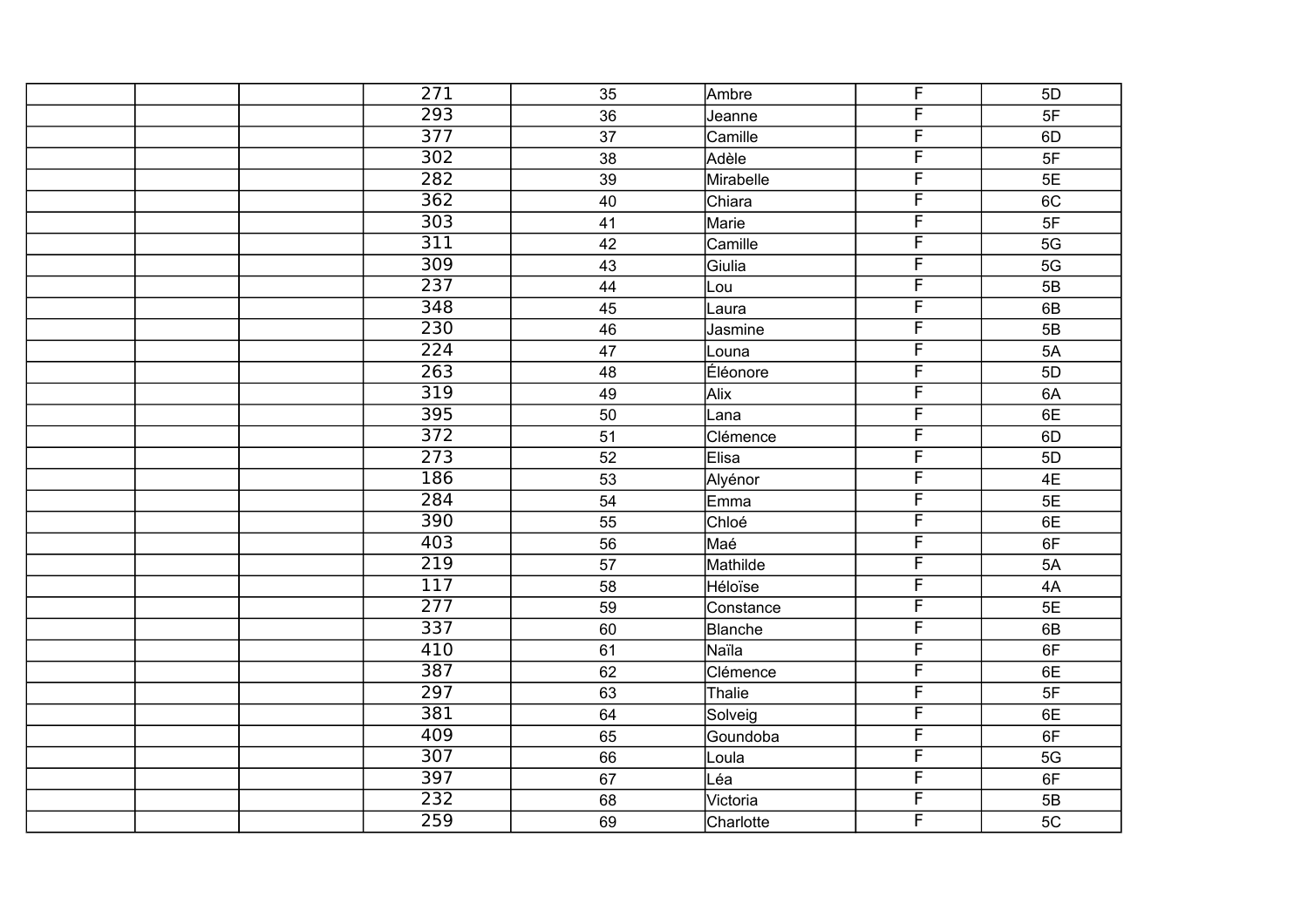|  | $\overline{251}$ | 70              | Luzia       | $\overline{F}$          | 5C              |
|--|------------------|-----------------|-------------|-------------------------|-----------------|
|  | 244              | 71              | Mia         | F                       | 5B              |
|  | 407              | $\overline{72}$ | Clara       | F                       | 6F              |
|  | 321              | $\overline{73}$ | Maylis      | F                       | 6A              |
|  | 254              | 74              | Léonie      | F                       | $\overline{5C}$ |
|  | 299              | 75              | Eden        | F                       | 5F              |
|  | 300              | 76              | Alizée      | F                       | 5F              |
|  | $\overline{261}$ | $\overline{77}$ | Mathilde    | F                       | 5D              |
|  | $\overline{338}$ | 78              | Gabrielle   | F                       | 6B              |
|  | 345              | 79              | Emma        | F                       | 6B              |
|  | 366              | 80              | Maialen     | F                       | 6D              |
|  | 354              | 81              | Jade        | F                       | 6C              |
|  | 391              | $\overline{82}$ | Pénélope    | F                       | 6E              |
|  | 229              | $\overline{83}$ | <b>Tess</b> | F                       | $\overline{5B}$ |
|  | 242              | 84              | Caroline    | F                       | $\overline{5B}$ |
|  | 424              | 85              | Lea         | F                       | 6G              |
|  | 416              | 86              | Kaï         | $\overline{F}$          | 6G              |
|  | 231              | 87              | Sonia       | F                       | 5B              |
|  | 304              | 88              | Aldjia      | F                       | 5G              |
|  | $\overline{361}$ | 89              | Marie-Lou   | F                       | 6C              |
|  | 418              | 90              | Alexandra   | F                       | 6G              |
|  | 342              | 91              | Lili        | F                       | 6B              |
|  | 279              | 92              | Marine      | F                       | $\overline{5E}$ |
|  | 294              | 93              | Sidonie     | F                       | 5F              |
|  | 350              | 94              | Margot      | F                       | 6C              |
|  | 240              | 95              | Lucie       | F                       | 5B              |
|  | 394              | 96              | Elsa        | F                       | 6E              |
|  | 258              | 97              | Lucile      | F                       | 5C              |
|  | $\overline{351}$ | 98              | Carla       | F                       | 6C              |
|  | 365              | 99              | Lou         | F                       | 6C              |
|  | 269              | 100             | Agathe      | F                       | $\overline{5D}$ |
|  | $\overline{327}$ | 101             | Eléonore    | F                       | 6A              |
|  | 402              | 102             | Sibel       | $\overline{\mathsf{F}}$ | 6F              |
|  | 341              | 103             | Ninon       | F                       | 6B              |
|  | 421              | 104             | Lana        | F                       | 6G              |
|  |                  |                 |             |                         |                 |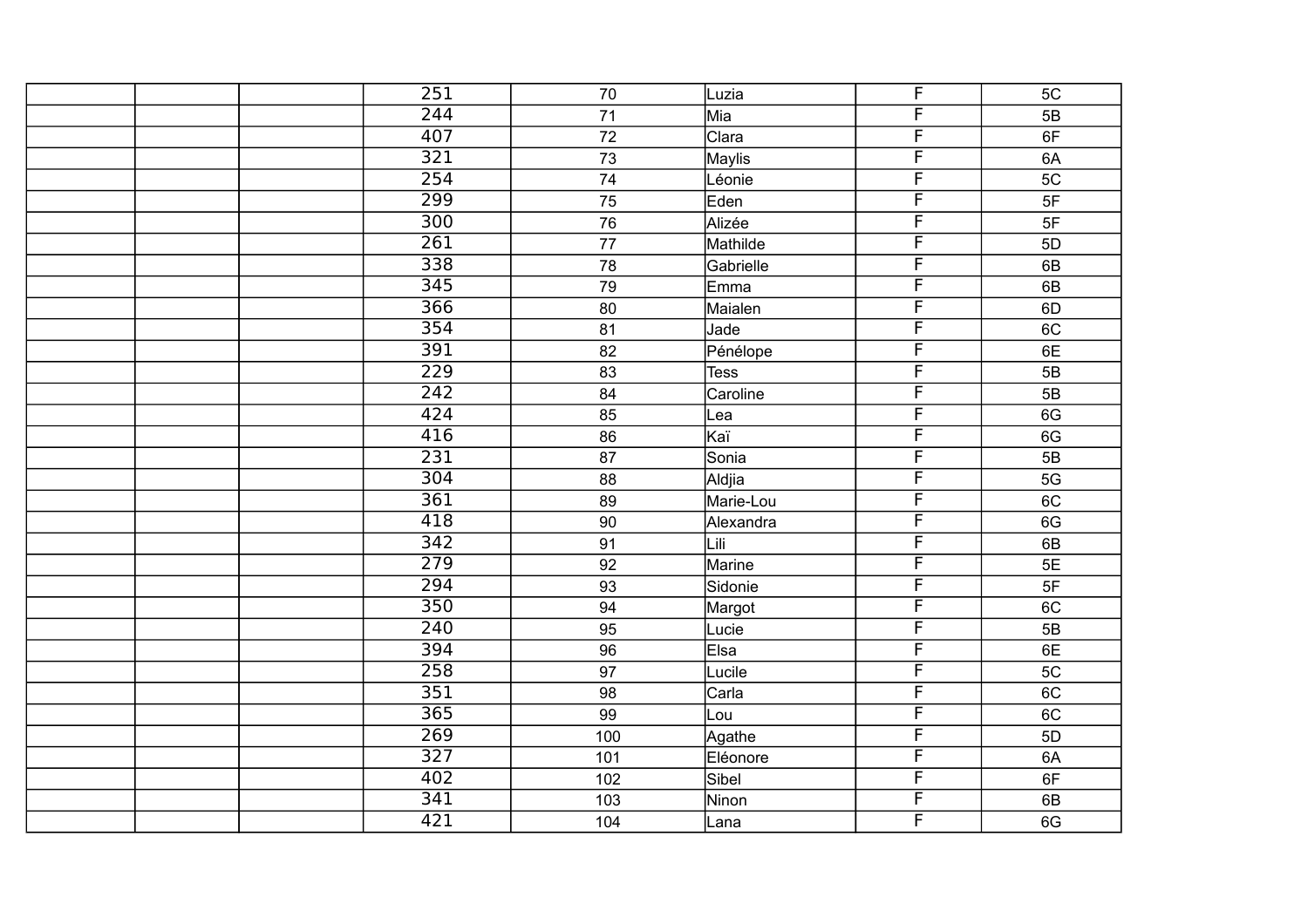|  | 380              | 105               | Anouk       | $\overline{F}$          | 6E   |
|--|------------------|-------------------|-------------|-------------------------|------|
|  | 400              | 106               | Alice       | F                       | 6F   |
|  | 411              | 107               | Emeline     | F                       | 6G   |
|  | 419              | 108               | <b>Tess</b> | F                       | 6G   |
|  | 406              | 109               |             | F                       | 6F   |
|  |                  |                   | Syrine      | F                       |      |
|  | 267              | 110               | Hortense    |                         | 5D   |
|  | 384              | $\overline{111}$  | Elisa       | F                       | 6E   |
|  | $\overline{317}$ | 112               | Cléo        | F                       | 6A   |
|  | 426              | 113               | Rosalee     | F                       | 6G   |
|  | 285              | 114               | Nina        | F                       | 5E   |
|  | 238              | $\frac{115}{115}$ | Eliante     | F                       | 5B   |
|  | 331              | 116               | Lya         | F                       | 6A   |
|  | $\overline{329}$ | $117$             | Maely       | F                       | 6A   |
|  | 286              | $\overline{118}$  | Chloé       | F                       | 5E   |
|  | 324              | 119               | Margot      | F                       | 6A   |
|  | $\overline{393}$ | 120               | Zoé         | F                       | 6E   |
|  | $\overline{292}$ | 121               | Justine     | $\overline{F}$          | $5F$ |
|  | $\overline{220}$ | $\frac{1}{22}$    | Eugénie     | F                       | 5A   |
|  | 346              | $\overline{123}$  | Ambre       | F                       | 6B   |
|  | 235              | 124               | Axelle      | F                       | 5B   |
|  | $\overline{322}$ | 125               | Lina        | F                       | 6A   |
|  | 328              | $\frac{126}{ }$   | Naomi       | F                       | 6A   |
|  | 414              | $\frac{1}{127}$   | Philippine  | F                       | 6G   |
|  | $\frac{1}{334}$  | 128               | Marthe      | F                       | 6B   |
|  | $\overline{308}$ | 129               | Louise      | F                       | 5G   |
|  | 332              | 130               | Maya        | F                       | 6B   |
|  | 352              | 131               | Ema         | F                       | 6C   |
|  | 405              | 132               | Sema        | F                       | 6F   |
|  | $\overline{370}$ | 133               | Zoe         | F                       | 6D   |
|  | 368              | $\overline{134}$  | Mathilde    | F                       | 6D   |
|  | 396              | $\overline{135}$  | Margaux     | F                       | 6F   |
|  | 255              | 136               | Josephine   | F                       | 5C   |
|  | $\overline{291}$ | 137               | Maude       | $\overline{\mathsf{F}}$ | 5F   |
|  | 353              | 138               | Raïhana     | F                       | 6C   |
|  | 385              | 139               | Victorine   | F                       | 6E   |
|  |                  |                   |             |                         |      |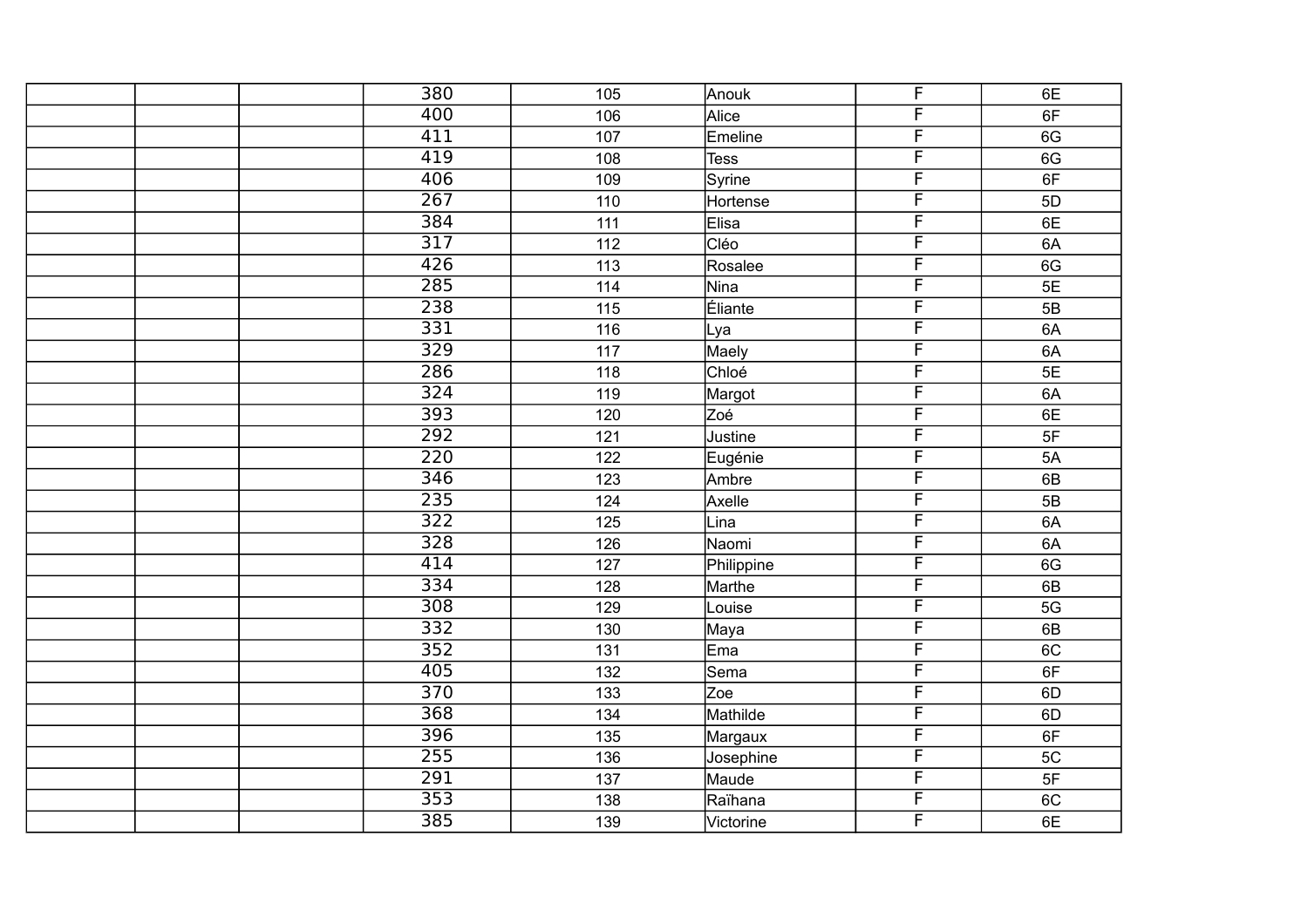|  | $\overline{312}$ | 140              | Lili      | $\overline{F}$ | 5G              |
|--|------------------|------------------|-----------|----------------|-----------------|
|  | $\overline{320}$ | 141              | Isra      | F              | 6A              |
|  | $\overline{323}$ | $\frac{1}{142}$  | Melissa   | F              | 6A              |
|  | 417              | 143              | Margot    | F              | 6G              |
|  | 335              | 144              | Mathilde  | F              | 6B              |
|  | $\frac{1}{375}$  | 145              | Eléonore  | F              | 6D              |
|  | 404              | 146              | Doriane   | F              | 6F              |
|  | $\overline{423}$ | 147              | Albane    | F              | 6G              |
|  | $\overline{301}$ | 148              | Manon     | F              | 5F              |
|  | $\overline{217}$ | 149              | Ruzhbie   | F              | 5A              |
|  | 234              | 150              | Clémence  | F              | 5B              |
|  | $\overline{222}$ | 151              | Juliette  | F              | 5A              |
|  | 298              | 152              | Diane     | F              | 5F              |
|  | $\overline{243}$ | $\overline{153}$ | Luci      | F              | $\overline{5B}$ |
|  | 388              | $\overline{154}$ | Elisabeth | F              | 6E              |
|  | $\overline{374}$ | 155              | Lucea     | F              | 6D              |
|  | 355              | 156              | Sokaïna   | $\overline{F}$ | 6C              |
|  | 379              | 157              | Lily      | F              | 6E              |
|  | $\overline{347}$ | 158              | Alice     | F              | 6B              |
|  | 283              | 159              | Ariane    | F              | 5E              |
|  | $\overline{376}$ | 160              | Priyanka  | F              | 6D              |
|  | 318              | 161              | Lilya     | F              | 6A              |
|  | 369              | $\overline{162}$ | Laura     | F              | 6D              |
|  | 356              | 163              | Zoé       | F              | 6C              |
|  | 412              | 164              | Hivda     | F              | 6G              |
|  | $\overline{313}$ | 165              | Louise    | F              | 5G              |
|  | 272              | 166              | Violette  | F              | 5D              |
|  | $\overline{373}$ | 167              | Chloé     | F              | 6D              |
|  | 239              | 168              | Sarah     | F              | 5B              |
|  | 349              | 169              | Chloé     | F              | 6C              |
|  | $\overline{330}$ | 170              | Jenna     | F              | 6A              |
|  | $\overline{276}$ | 171              | Abigail   | F              | 5E              |
|  | 280              | 172              | Carla     | $\overline{F}$ | 5E              |
|  | 408              | 173              | Tamaya    | F              | 6F              |
|  | 359              | 174              | Sasha     | F              | 6C              |
|  |                  |                  |           |                |                 |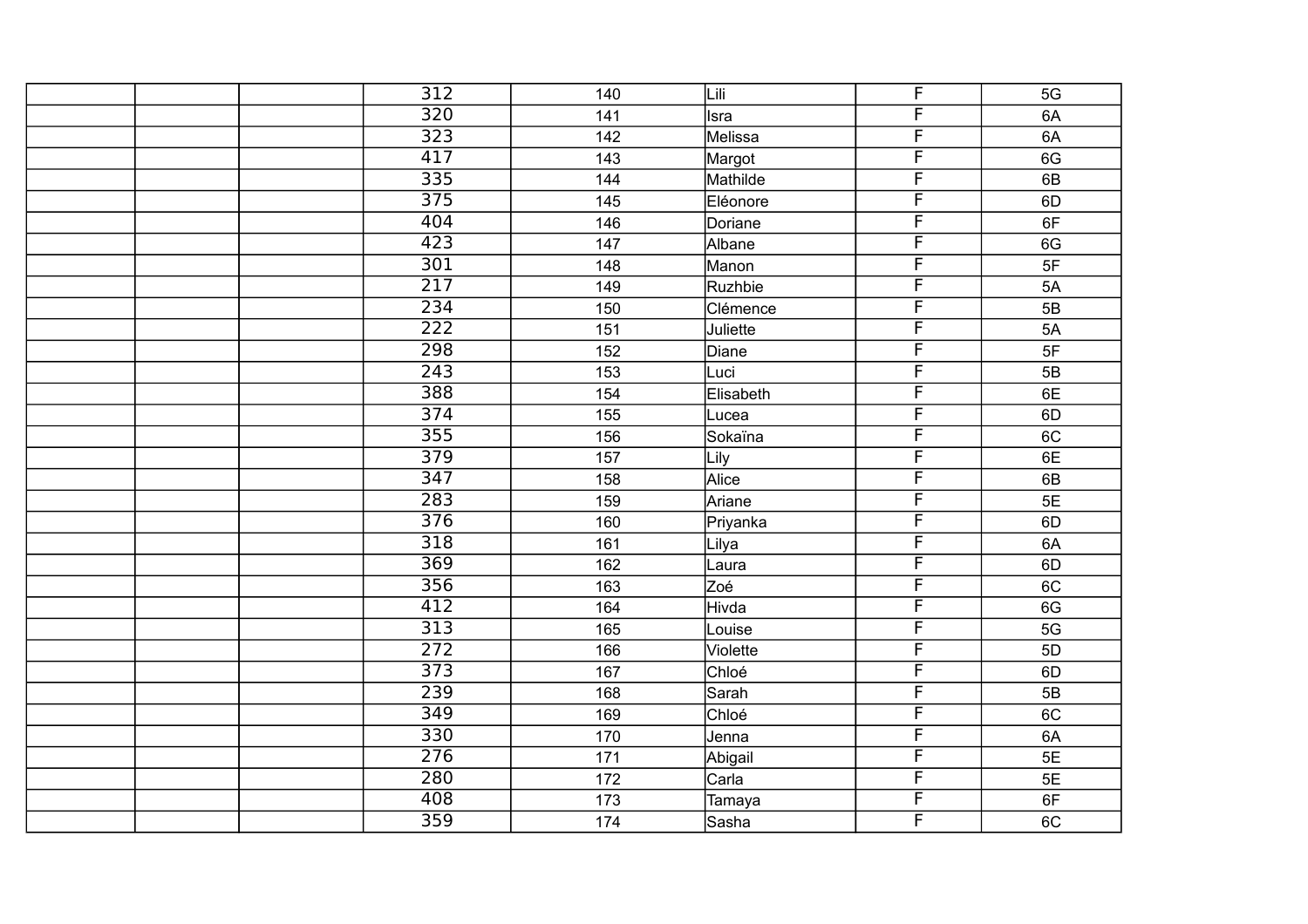| 415              | 175 | Léa       | F | 6G |
|------------------|-----|-----------|---|----|
| 275              | 176 | Elisa     | F | 5E |
| 41               | 177 | Amandine  | Е | 3C |
| $\overline{249}$ | 178 | Zoé       | F | 5C |
| 420              | 179 | Morgane   | F | 6G |
| $\overline{225}$ | 180 | Kaïlya    | Е | 5A |
| $\overline{274}$ | 181 | Ana Maria | F | 5D |
| 256              | 182 | Manon     | F | 5C |
| 260              | 183 | Kahena    | F | 5C |
| 425              | 184 | Alexandra | Е | 6G |
| 413              | 185 | Emma      | F | 6G |
| 386              | 186 | Adelaïde  | F | 6E |
| 399              | 187 | Jade      | F | 6F |
| $\overline{228}$ | 188 | Serena    | F | 5A |
| 333              | 189 | Hanaé     | F | 6B |
| 253              | 190 | Clara     | F | 5C |
| 281              | 191 | Cattleya  | Е | 5E |
| 336              | 192 | Julia     | Е | 6B |
| 364              | 193 | Emma      | Е | 6C |
| 382              | 194 | Laila     | F | 6E |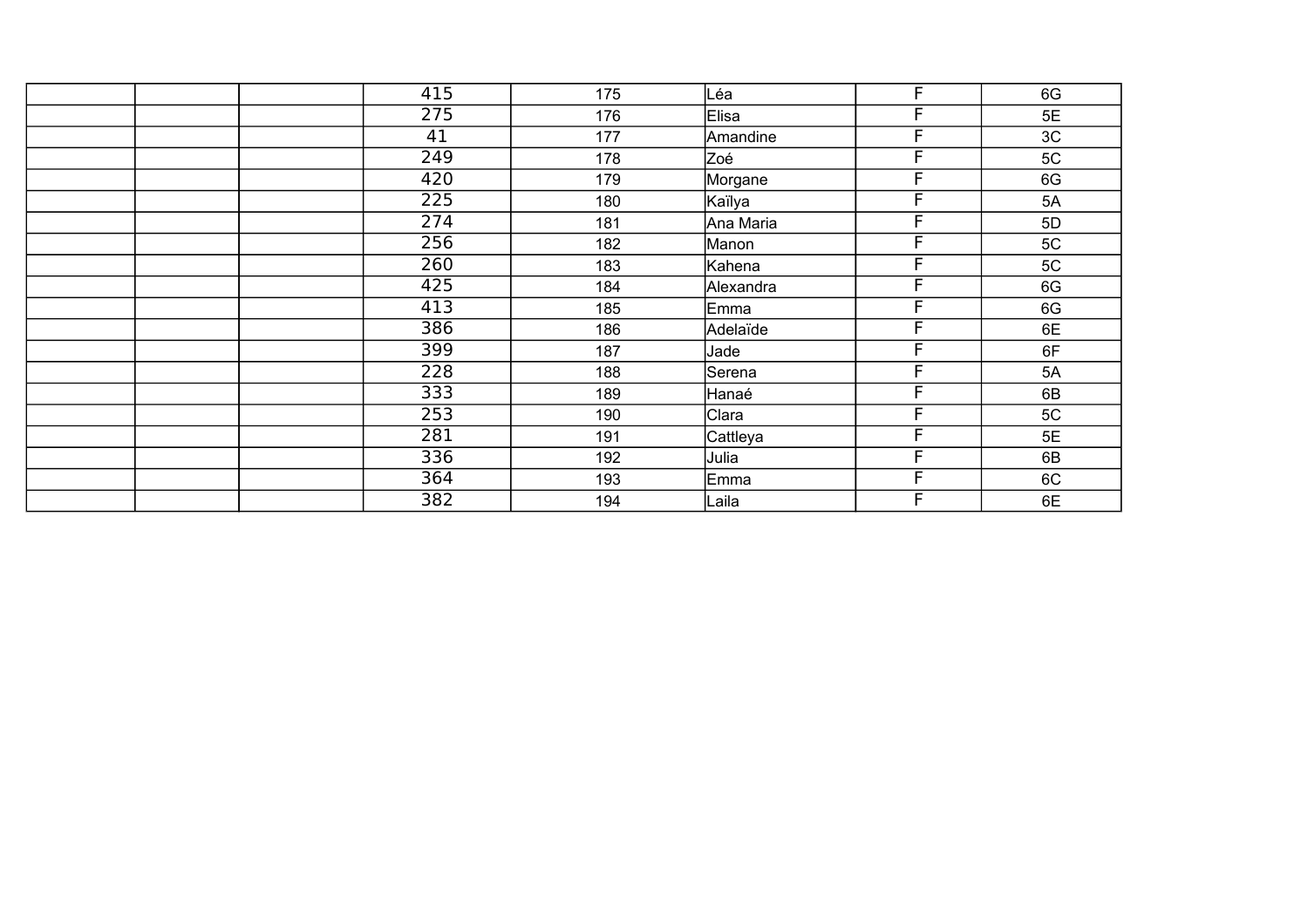| <b>Catégorie</b>          | <b>Course</b>                   |
|---------------------------|---------------------------------|
| B <sub>2</sub> F          | <b>COURSE</b><br>$\mathbf 1$    |
| B1F                       | <b>COURSE</b><br>$\mathbf 1$    |
| $\overline{B2F}$          | $\overline{1}$<br><b>COURSE</b> |
| B1F                       | <b>COURSE</b><br>$\overline{1}$ |
| $\overline{B1F}$          | $\overline{1}$<br><b>COURSE</b> |
| $\overline{B2F}$          | <b>COURSE</b><br>$\overline{1}$ |
| $\overline{BIF}$          | <b>COURSE</b><br>$\overline{1}$ |
| B2F                       | <b>COURSE</b><br>$\overline{1}$ |
| B <sub>2F</sub>           | $\overline{1}$<br><b>COURSE</b> |
| $\overline{B2F}$          | $\overline{1}$<br><b>COURSE</b> |
| B2F                       | $\overline{1}$<br><b>COURSE</b> |
| B1F                       | $\overline{1}$<br><b>COURSE</b> |
| $\overline{B1F}$          | $\overline{1}$<br><b>COURSE</b> |
| $\overline{B2F}$          | <b>COURSE</b><br>$\overline{1}$ |
| B2F                       | <b>COURSE</b><br>$\overline{1}$ |
| B1F                       | <b>COURSE</b><br>1              |
| B2F                       | $\overline{1}$<br><b>COURSE</b> |
| $\overline{B1F}$          | <b>COURSE</b><br>$\overline{1}$ |
| B2F                       | $\overline{1}$<br><b>COURSE</b> |
| $\overline{B1F}$          | <b>COURSE</b><br>$\overline{1}$ |
| $\overline{B1F}$          | <b>COURSE</b><br>$\overline{1}$ |
| $\overline{B1F}$          | $\overline{1}$<br><b>COURSE</b> |
| B2F                       | <b>COURSE</b><br>$\overline{1}$ |
| B2F                       | $\overline{1}$<br><b>COURSE</b> |
| $\overline{B2F}$          | $\overline{1}$<br><b>COURSE</b> |
| $\overline{B2F}$          | $\overline{1}$<br><b>COURSE</b> |
| $\overline{B2F}$          | $\overline{1}$<br><b>COURSE</b> |
| $\overline{B1F}$          | <b>COURSE</b><br>$\overline{1}$ |
| B <sub>1F</sub>           | <b>COURSE</b><br>$\overline{1}$ |
| B2F                       | <b>COURSE</b><br>$\overline{1}$ |
| B <sub>2F</sub>           | $\overline{1}$<br><b>COURSE</b> |
| B <sub>2F</sub>           | <b>COURSE</b><br>$\overline{1}$ |
| B1F                       | $\overline{1}$<br><b>COURSE</b> |
| $\overline{\mathsf{B1F}}$ | <b>COURSE</b><br>$\overline{1}$ |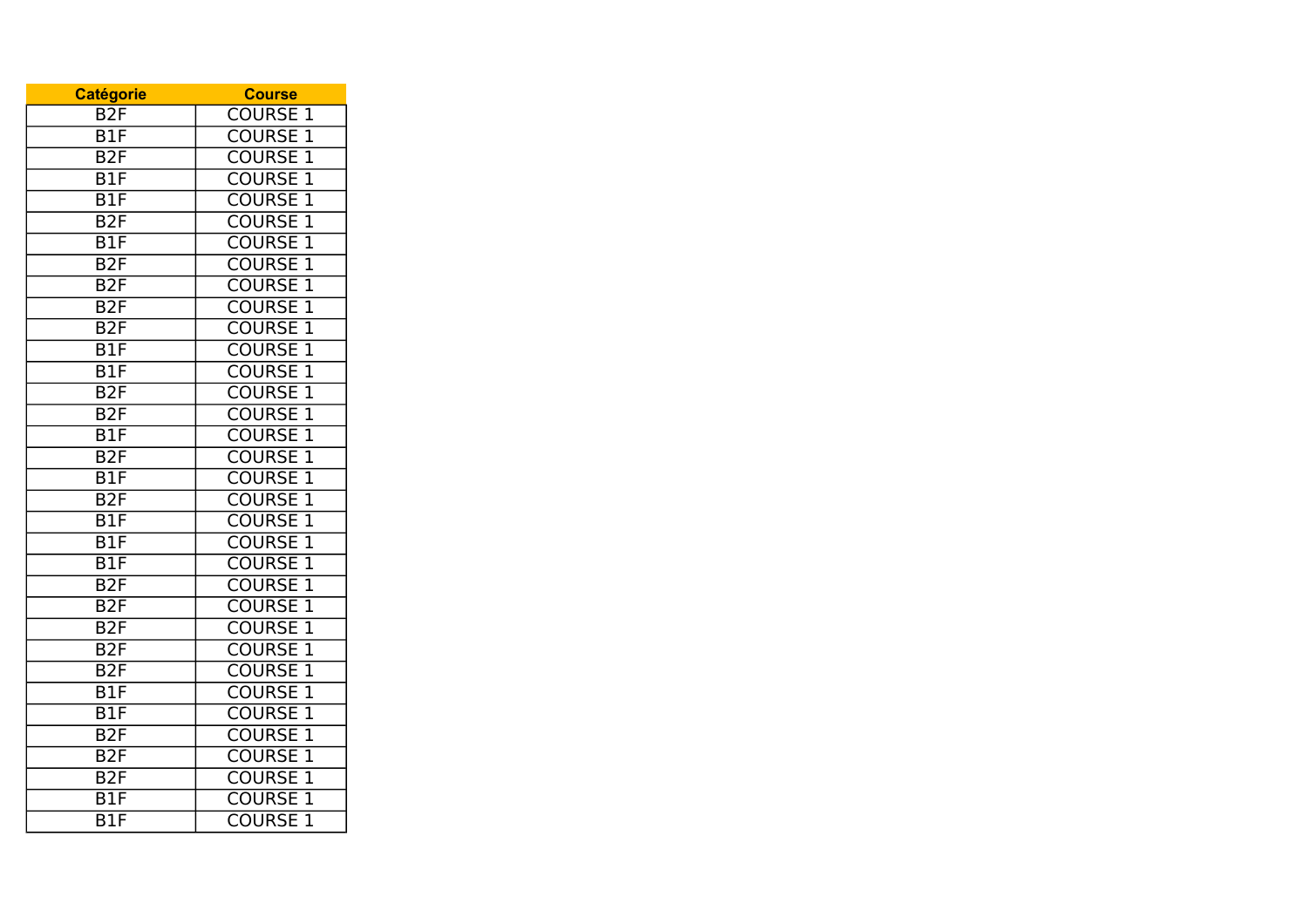| B <sub>2</sub> F | <b>COURSE</b><br>1              |
|------------------|---------------------------------|
| B <sub>2F</sub>  | <b>COURSE</b><br>1              |
| B1F              | <b>COURSE</b><br>$\overline{1}$ |
| B <sub>2F</sub>  | $\overline{1}$<br><b>COURSE</b> |
| B2F              | $\overline{1}$<br><b>COURSE</b> |
| $\overline{B1F}$ | $\overline{1}$<br><b>COURSE</b> |
| B2F              | $\overline{1}$<br><b>COURSE</b> |
| $\overline{B2F}$ | <b>COURSE</b><br>$\overline{1}$ |
| B2F              | $\overline{1}$<br><b>COURSE</b> |
| B <sub>2F</sub>  | <b>COURSE</b><br>$\overline{1}$ |
| B1F              | $\overline{1}$<br><b>COURSE</b> |
| $\overline{B2F}$ | $\overline{1}$<br><b>COURSE</b> |
| B2F              | $\overline{1}$<br><b>COURSE</b> |
| B2F              | $\overline{1}$<br><b>COURSE</b> |
| $\overline{B1F}$ | <b>COURSE</b><br>$\overline{1}$ |
| B1F              | $\overline{1}$<br><b>COURSE</b> |
| B1F              | <b>COURSE</b><br>$\overline{1}$ |
| B2F              | <b>COURSE</b><br>$\overline{1}$ |
| B2F              | <b>COURSE</b><br>$\overline{1}$ |
| B2F              | $\overline{1}$<br><b>COURSE</b> |
| B1F              | <b>COURSE</b><br>$\overline{1}$ |
| $\overline{BIF}$ | <b>COURSE</b><br>$\overline{1}$ |
| B2F              | <b>COURSE</b><br>$\overline{1}$ |
| B2F              | $\overline{1}$<br><b>COURSE</b> |
| B <sub>2F</sub>  | $\overline{1}$<br><b>COURSE</b> |
| $\overline{B1F}$ | $\overline{1}$<br><b>COURSE</b> |
| $\overline{B1F}$ | <b>COURSE</b><br>$\overline{1}$ |
| B1F              | $\overline{1}$<br><b>COURSE</b> |
| B2F              | $\overline{1}$<br><b>COURSE</b> |
| $\overline{B1F}$ | <b>COURSE</b><br>$\overline{1}$ |
| $\overline{B1F}$ | <b>COURSE</b><br>$\overline{1}$ |
| B2F              | <b>COURSE</b><br>$\overline{1}$ |
| B1F              | <b>COURSE</b><br>1              |
| B2F              | <b>COURSE</b><br>$\overline{1}$ |
| B <sub>2</sub> F | <b>COURSE</b><br>$\overline{1}$ |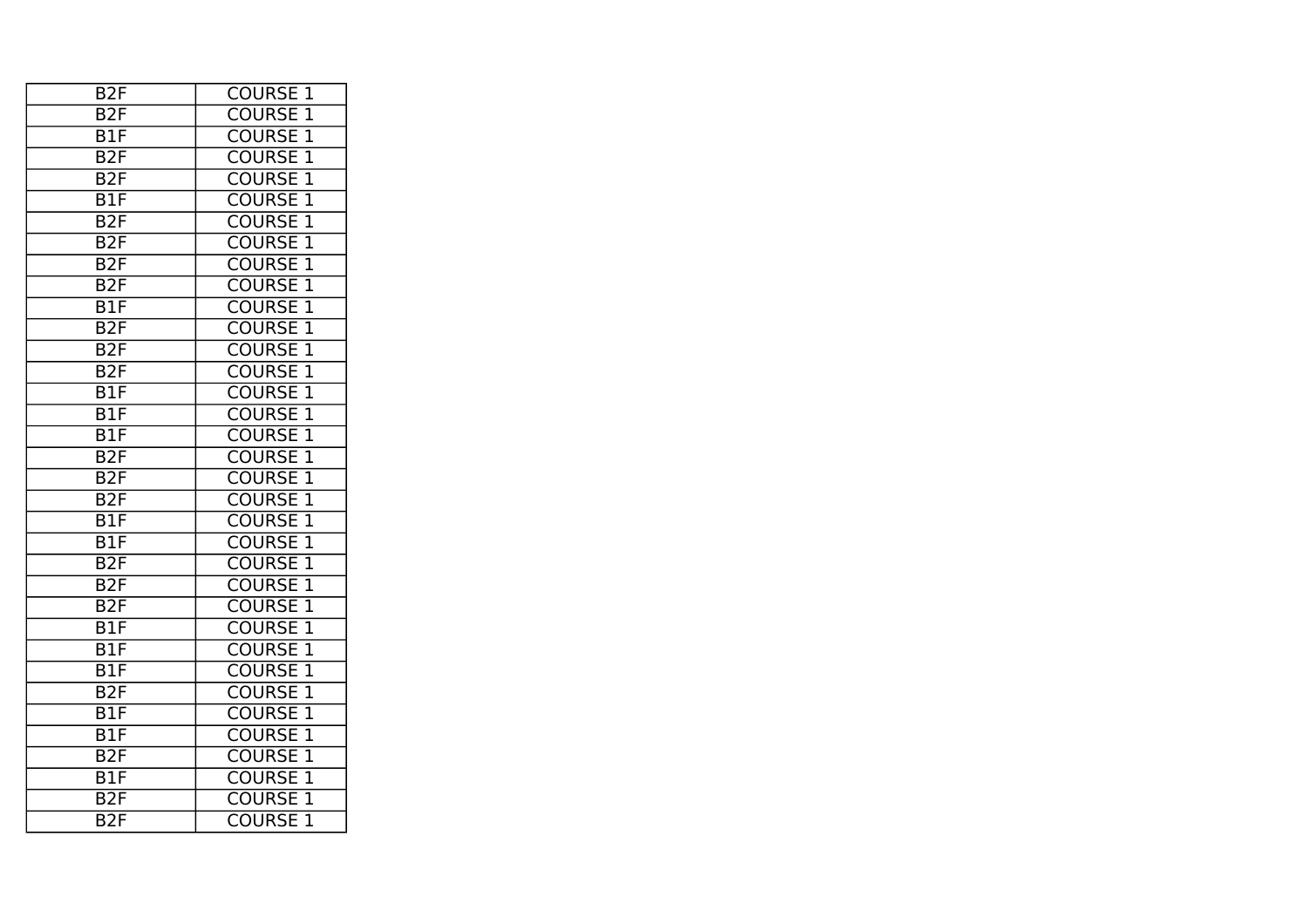| B <sub>2</sub> F | <b>COURSE</b><br>1              |
|------------------|---------------------------------|
| B <sub>2F</sub>  | <b>COURSE</b><br>1              |
| B1F              | <b>COURSE</b><br>$\overline{1}$ |
| B1F              | $\overline{1}$<br><b>COURSE</b> |
| B2F              | $\overline{1}$<br><b>COURSE</b> |
| B2F              | <b>COURSE 1</b>                 |
| B2F              | $\overline{1}$<br><b>COURSE</b> |
| $\overline{B2F}$ | $\overline{1}$<br><b>COURSE</b> |
| B1F              | $\overline{1}$<br><b>COURSE</b> |
| B <sub>1F</sub>  | $\overline{1}$<br><b>COURSE</b> |
| $\overline{B1F}$ | $\overline{1}$<br><b>COURSE</b> |
| B1F              | <b>COURSE</b><br>$\overline{1}$ |
| B1F              | $\overline{1}$<br><b>COURSE</b> |
| B2F              | $\overline{1}$<br><b>COURSE</b> |
| B2F              | <b>COURSE</b><br>$\overline{1}$ |
| B2F              | <b>COURSE</b><br>$\overline{1}$ |
| B <sub>1F</sub>  | <b>COURSE</b><br>$\overline{1}$ |
| B <sub>2F</sub>  | <b>COURSE</b><br>1              |
| $\overline{B2F}$ | <b>COURSE</b><br>$\overline{1}$ |
| $\overline{B1F}$ | <b>COURSE</b><br>$\overline{1}$ |
| B1F              | $\overline{1}$<br><b>COURSE</b> |
| $\overline{B1F}$ | $\overline{1}$<br><b>COURSE</b> |
| B2F              | $\overline{1}$<br><b>COURSE</b> |
| B2F              | $\overline{1}$<br><b>COURSE</b> |
| B1F              | <b>COURSE</b><br>$\overline{1}$ |
| B2F              | $\overline{1}$<br><b>COURSE</b> |
| B1F              | $\overline{1}$<br><b>COURSE</b> |
| $\overline{B2F}$ | $\overline{1}$<br><b>COURSE</b> |
| $\overline{B1F}$ | <b>COURSE</b><br>$\overline{1}$ |
| $\overline{B1F}$ | $\overline{1}$<br><b>COURSE</b> |
| B <sub>2F</sub>  | <b>COURSE</b><br>$\overline{1}$ |
| B1F              | <b>COURSE</b><br>$\overline{1}$ |
| B1F              | <b>COURSE</b><br>1              |
| B1F              | $\overline{1}$<br><b>COURSE</b> |
| B1F              | <b>COURSE</b><br>$\overline{1}$ |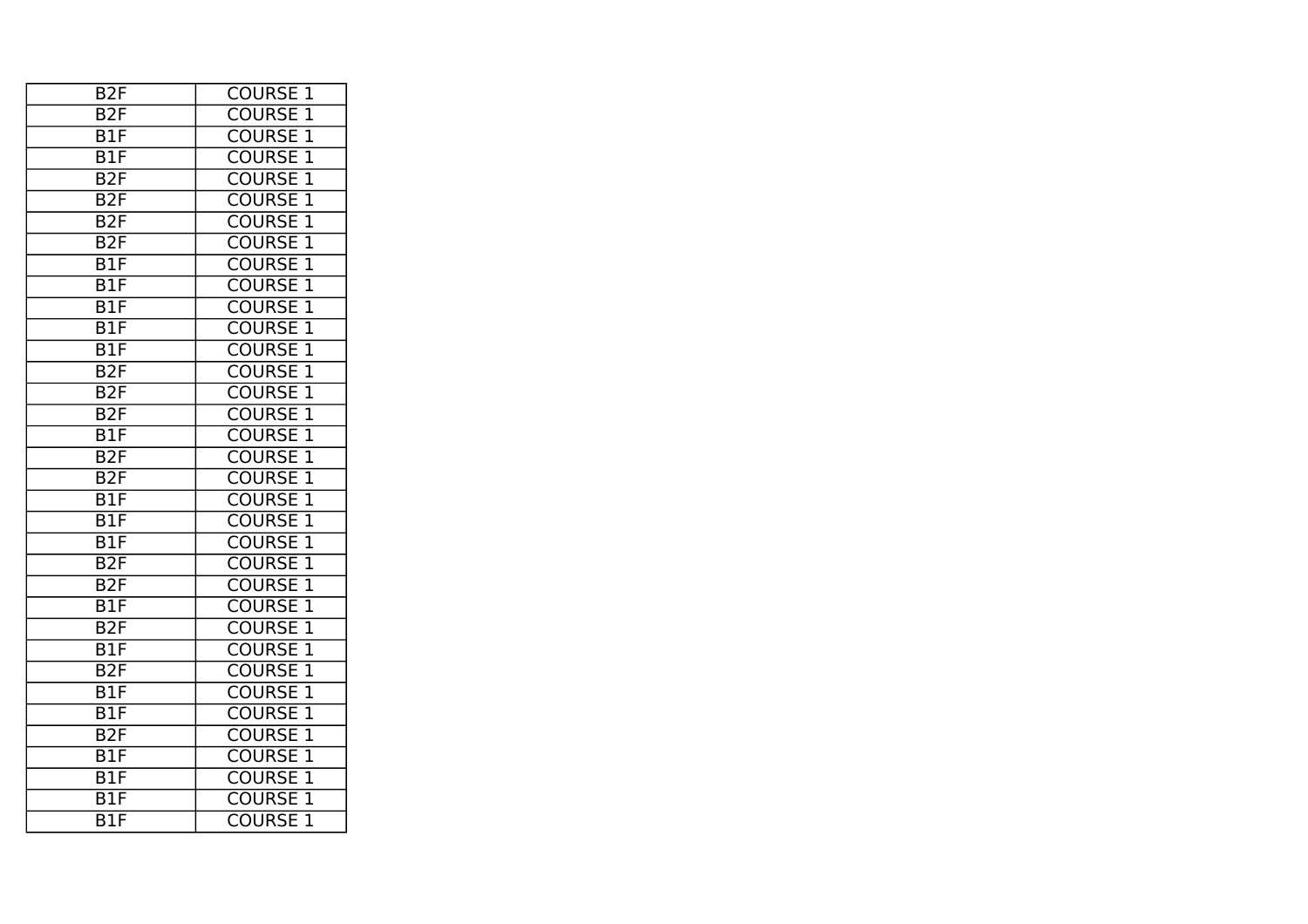| B1F                       | <b>COURSE</b><br>1              |
|---------------------------|---------------------------------|
| B1F                       | <b>COURSE</b><br>1              |
| B1F                       | <b>COURSE</b><br>$\overline{1}$ |
| B1F                       | $\overline{1}$<br><b>COURSE</b> |
| $\overline{B1F}$          | $\overline{1}$<br><b>COURSE</b> |
| B2F                       | $\overline{1}$<br><b>COURSE</b> |
| $\overline{B1F}$          | $\overline{1}$<br><b>COURSE</b> |
| $\overline{B1F}$          | <b>COURSE</b><br>$\overline{1}$ |
| B1F                       | $\overline{1}$<br><b>COURSE</b> |
| B2F                       | <b>COURSE</b><br>$\overline{1}$ |
| B <sub>2F</sub>           | $\overline{1}$<br><b>COURSE</b> |
| B1F                       | $\overline{1}$<br><b>COURSE</b> |
| B2F                       | $\overline{1}$<br><b>COURSE</b> |
| $\overline{B2F}$          | $\overline{1}$<br><b>COURSE</b> |
| $\overline{\mathsf{B1F}}$ | <b>COURSE</b><br>$\overline{1}$ |
| $\overline{B1F}$          | $\overline{1}$<br><b>COURSE</b> |
| B2F                       | <b>COURSE</b><br>$\overline{1}$ |
| B2F                       | <b>COURSE</b><br>$\overline{1}$ |
| B1F                       | <b>COURSE</b><br>$\overline{1}$ |
| B2F                       | <b>COURSE</b><br>$\overline{1}$ |
| B1F                       | <b>COURSE</b><br>$\overline{1}$ |
| $\overline{B1F}$          | <b>COURSE</b><br>$\overline{1}$ |
| B1F                       | <b>COURSE</b><br>$\overline{1}$ |
| B1F                       | $\overline{1}$<br><b>COURSE</b> |
| B <sub>2F</sub>           | $\overline{1}$<br><b>COURSE</b> |
| $\overline{B1F}$          | $\overline{1}$<br><b>COURSE</b> |
| $\overline{B1F}$          | <b>COURSE</b><br>$\overline{1}$ |
| B1F                       | $\overline{1}$<br><b>COURSE</b> |
| $\overline{B1F}$          | $\overline{1}$<br><b>COURSE</b> |
| $\overline{B1F}$          | <b>COURSE</b><br>$\overline{1}$ |
| $\overline{B1F}$          | <b>COURSE</b><br>$\overline{1}$ |
| B2F                       | <b>COURSE</b><br>$\overline{1}$ |
| B <sub>2F</sub>           | <b>COURSE</b><br>1              |
| $\overline{B}$            | <b>COURSE</b><br>$\overline{1}$ |
| B1F                       | <b>COURSE</b><br>$\overline{1}$ |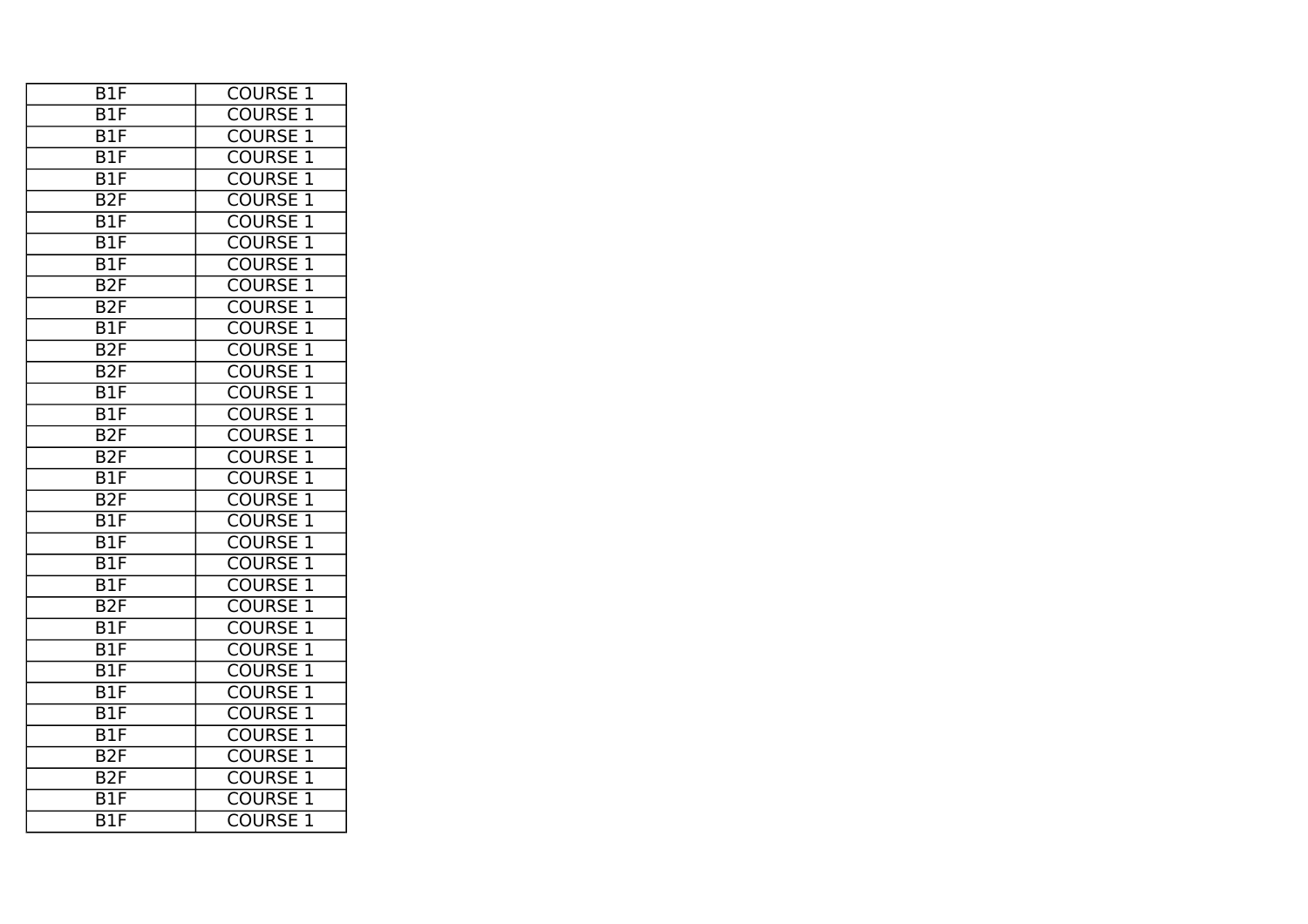| B1F                       | <b>COURSE</b><br>1              |
|---------------------------|---------------------------------|
| B1F                       | <b>COURSE</b><br>1              |
| B1F                       | <b>COURSE</b><br>$\overline{1}$ |
| B1F                       | $\overline{1}$<br><b>COURSE</b> |
| $\overline{B1F}$          | $\overline{1}$<br><b>COURSE</b> |
| $\overline{B1F}$          | <b>COURSE 1</b>                 |
| $\overline{B1F}$          | $\overline{1}$<br><b>COURSE</b> |
| $\overline{B1F}$          | $\overline{1}$<br><b>COURSE</b> |
| B2F                       | $\overline{1}$<br><b>COURSE</b> |
| B2F                       | $\overline{1}$<br><b>COURSE</b> |
| B2F                       | $\overline{1}$<br><b>COURSE</b> |
| $\overline{B2F}$          | <b>COURSE</b><br>$\overline{1}$ |
| B2F                       | $\overline{1}$<br><b>COURSE</b> |
| $\overline{B2F}$          | $\overline{1}$<br><b>COURSE</b> |
| $\overline{B1F}$          | <b>COURSE</b><br>$\overline{1}$ |
| B1F                       | <b>COURSE</b><br>$\overline{1}$ |
| B <sub>1F</sub>           | <b>COURSE</b><br>$\overline{1}$ |
| B1F                       | <b>COURSE</b><br>1              |
| $\overline{B1F}$          | <b>COURSE</b><br>$\overline{1}$ |
| B2F                       | <b>COURSE</b><br>$\overline{1}$ |
| B1F                       | $\overline{1}$<br><b>COURSE</b> |
| $\overline{B1F}$          | $\overline{1}$<br><b>COURSE</b> |
| $\overline{\mathsf{B1F}}$ | $\overline{1}$<br><b>COURSE</b> |
| $\overline{B1F}$          | $\overline{1}$<br><b>COURSE</b> |
| B2F                       | <b>COURSE</b><br>$\overline{1}$ |
| B2F                       | $\overline{1}$<br><b>COURSE</b> |
| B <sub>2F</sub>           | $\overline{1}$<br><b>COURSE</b> |
| $\overline{B1F}$          | $\overline{1}$<br><b>COURSE</b> |
| $\overline{B2F}$          | <b>COURSE</b><br>$\overline{1}$ |
| $\overline{B1F}$          | $\overline{1}$<br><b>COURSE</b> |
| $\overline{\mathsf{B1F}}$ | <b>COURSE</b><br>$\overline{1}$ |
| $\overline{B2F}$          | <b>COURSE</b><br>$\overline{1}$ |
| B <sub>2F</sub>           | <b>COURSE</b><br>1              |
| $\overline{B}1F$          | $\overline{1}$<br><b>COURSE</b> |
| B1F                       | $\overline{1}$<br><b>COURSE</b> |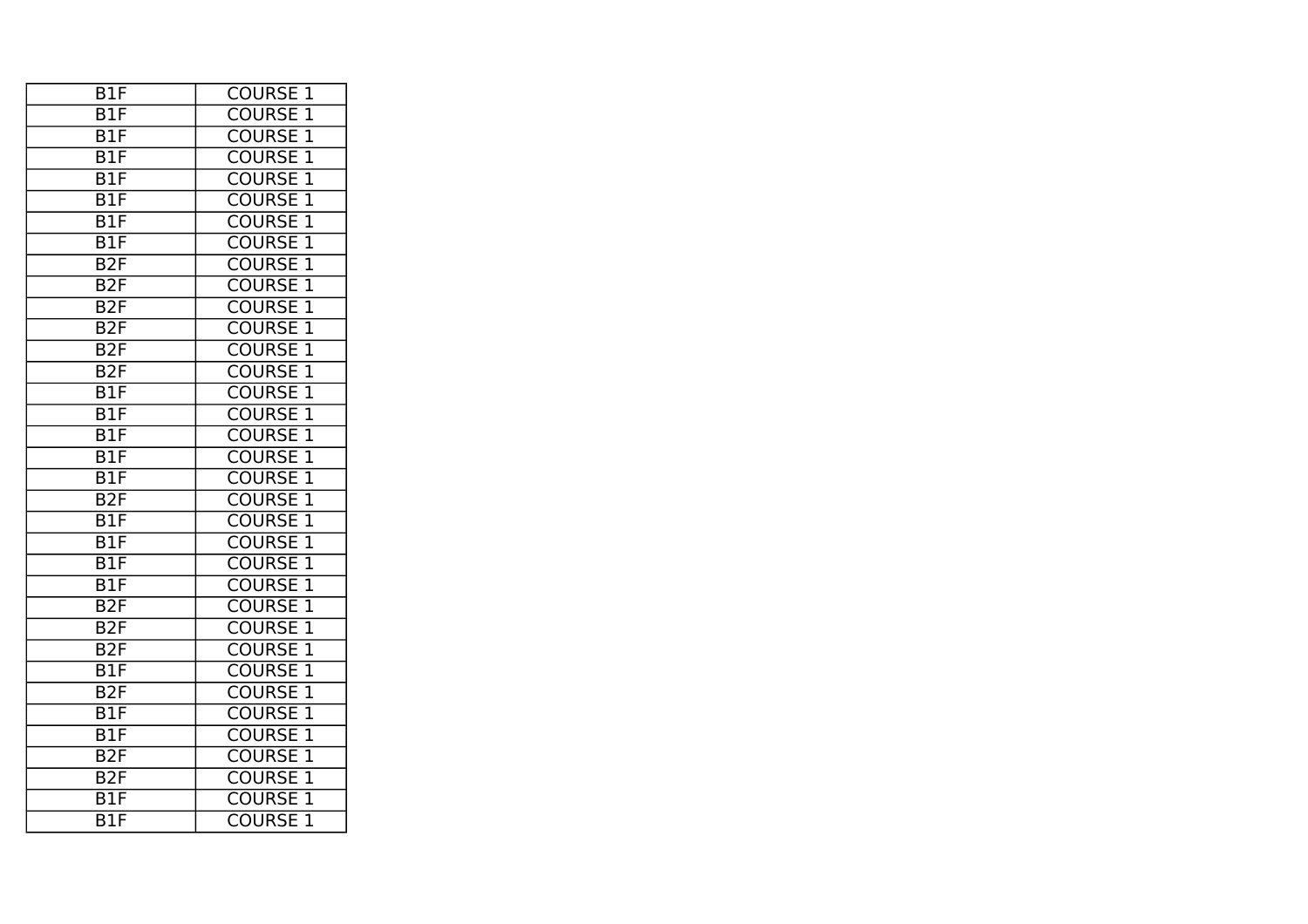| B1F              | <b>COURSE 1</b> |
|------------------|-----------------|
| B <sub>2F</sub>  | <b>COURSE 1</b> |
| M2F              | <b>COURSE 2</b> |
| B <sub>2F</sub>  | <b>COURSE 1</b> |
| B1F              | <b>COURSE 1</b> |
| B <sub>2</sub> F | <b>COURSE 1</b> |
| B <sub>2F</sub>  | <b>COURSE 1</b> |
| B <sub>2F</sub>  | <b>COURSE 1</b> |
| B2F              | <b>COURSE 1</b> |
| B1F              | <b>COURSE 1</b> |
| B1F              | <b>COURSE 1</b> |
| B1F              | <b>COURSE 1</b> |
| B1F              | <b>COURSE 1</b> |
| B <sub>2F</sub>  | <b>COURSE 1</b> |
| B1F              | <b>COURSE 1</b> |
| B <sub>2F</sub>  | <b>ABANDON</b>  |
| B1F              | <b>ABANDON</b>  |
| B1F              | <b>ABANDON</b>  |
| B1F              | <b>ABANDON</b>  |
| B1F              | <b>ABANDON</b>  |
|                  |                 |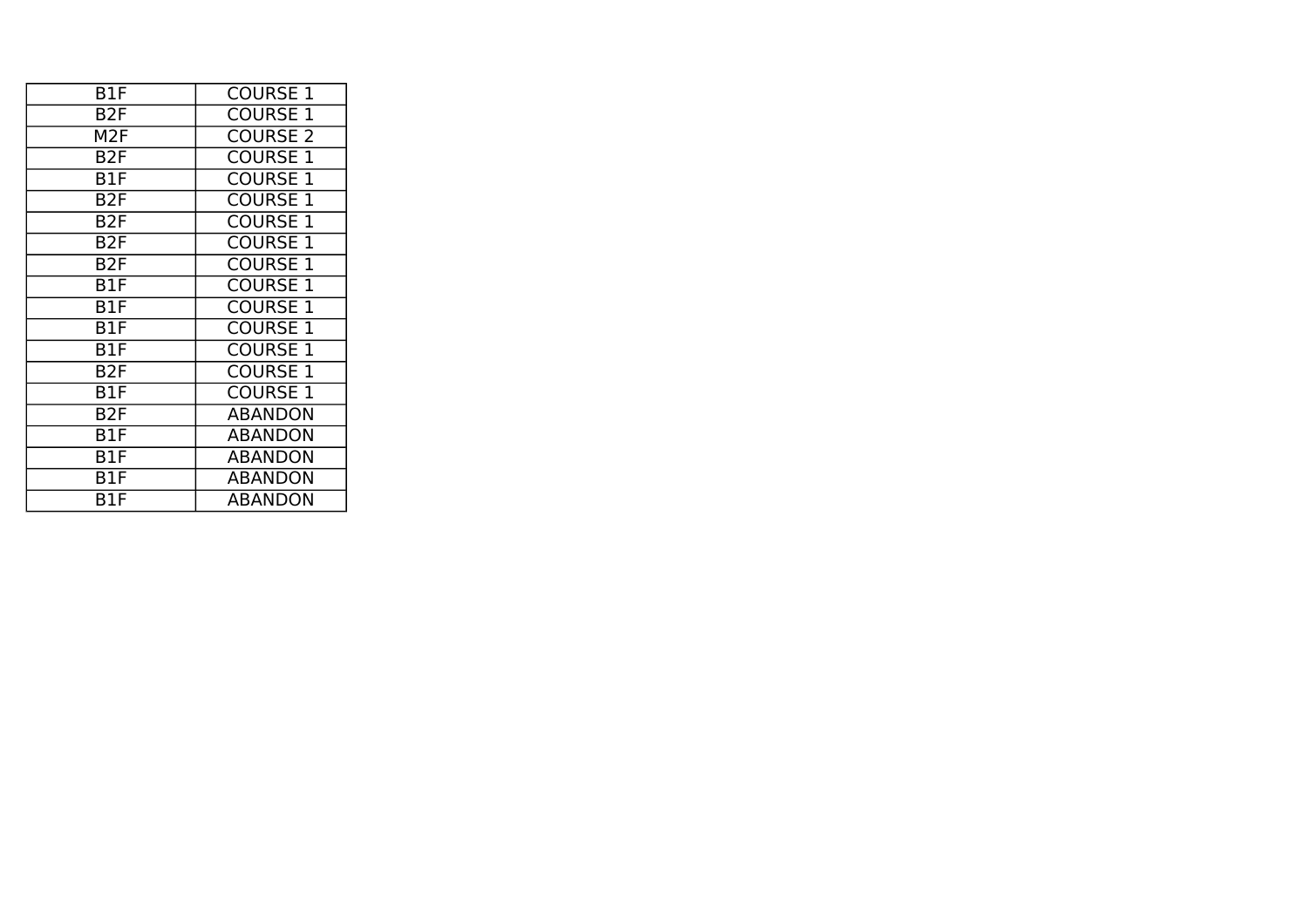| Min             | <b>Sec</b>   | Km/H | <b>Dosard</b>    | <b>Classement</b>       | Prénom      | <b>Sexe</b>             | <b>Classe</b>   |
|-----------------|--------------|------|------------------|-------------------------|-------------|-------------------------|-----------------|
| 11              | 50           | 14,2 | 215              | $\mathbf{1}$            | Anouck      | F                       | $4\,\mathrm{G}$ |
| 12              | 29           | 13,5 | 122              | $\overline{2}$          | Lison       | $\overline{F}$          | 4A              |
| 12              | 56           | 13,0 | 14               | 3                       | Charlotte   | $\overline{F}$          | 3A              |
| 13              | $\mathbf{3}$ | 12,9 | $\overline{77}$  | $\overline{\mathbf{4}}$ | Amaya       | $\overline{F}$          | 3E              |
| 13              | 121          | 11,2 | 278              | 5                       | Zoé         | $\overline{F}$          | 5E              |
| 13              | 19           | 12,6 | 69               | $\,6\,$                 | Fleurine    | F                       | 3E              |
| $\overline{13}$ | 23           | 12,6 | $\overline{143}$ | $\overline{7}$          | Enda        | F                       | 4C              |
| 13              | 26           | 12,5 | 22               | $\bf 8$                 | Tatiana     | F                       | 3B              |
| 13              | 26           | 12,5 | 28               | $\boldsymbol{9}$        | Nausicaä    | F                       | 3B              |
| 13              | 30           | 12,4 | 124              | $10$                    | Hanaé-Théa  | F                       | 4A              |
| 13              | 31           | 12,4 | 197              | 11                      | Marion      | F                       | 4F              |
| 13              | 33           | 12,4 | 134              | 12                      | Anna        | $\overline{\mathsf{F}}$ | 4B              |
| 13              | 38           | 12,3 | 6                | 13                      | Elisa       | F                       | 3A              |
| 13              | 41           | 12,3 | 136              | 14                      | Clémentine  | F                       | 4B              |
| 13              | 46           | 12,2 | 182              | 15                      | Ella        | $\overline{\mathsf{F}}$ | 4E              |
|                 |              |      | 199              | 16                      | Lily-Marion | $\overline{\mathsf{F}}$ | 4F              |
|                 |              |      | 129              | 17                      | Jeanne      | $\overline{\mathsf{F}}$ | 4B              |
|                 |              |      | 165              | 18                      | Elisa       | F                       | 4D              |
|                 |              |      | 73               | 19                      | Lilou       | F                       | 3E              |
|                 |              |      | 15               | 20                      | Juliette    | $\overline{F}$          | 3A              |
|                 |              |      | 9                | 21                      | Jeanne      | F                       | 3A              |
|                 |              |      | 209              | 22                      | Alix        | F                       | 4G              |
|                 |              |      | 11               | 23                      | Charlotte   | F                       | 3A              |
|                 |              |      | 212              | 24                      | Agathe      | F                       | 4G              |
|                 |              |      | 39               | 25                      | Sana        | F                       | 3C              |
|                 |              |      | 106              | 26                      | Margot      | F                       | 3G              |
|                 |              |      | 214              | 27                      | Maxine      | F                       | 4G              |
|                 |              |      | $\overline{4}$   | 28                      | Tatiana     | F                       | 3A              |
|                 |              |      | 178              | 29                      | Louve       | F                       | 4E              |
|                 |              |      | 120              | $30\,$                  | Rosalie     | F                       | 4A              |
|                 |              |      | 54               | 31                      | Maialen     | $\overline{\mathsf{F}}$ | 3D              |
|                 |              |      | 87               | 32                      | Elisa       | $\overline{F}$          | 3F              |
|                 |              |      | 213              | 33                      | Clara       | F                       | 4G              |
|                 |              |      | 174              | 34                      | Louisa      | F                       | 4E              |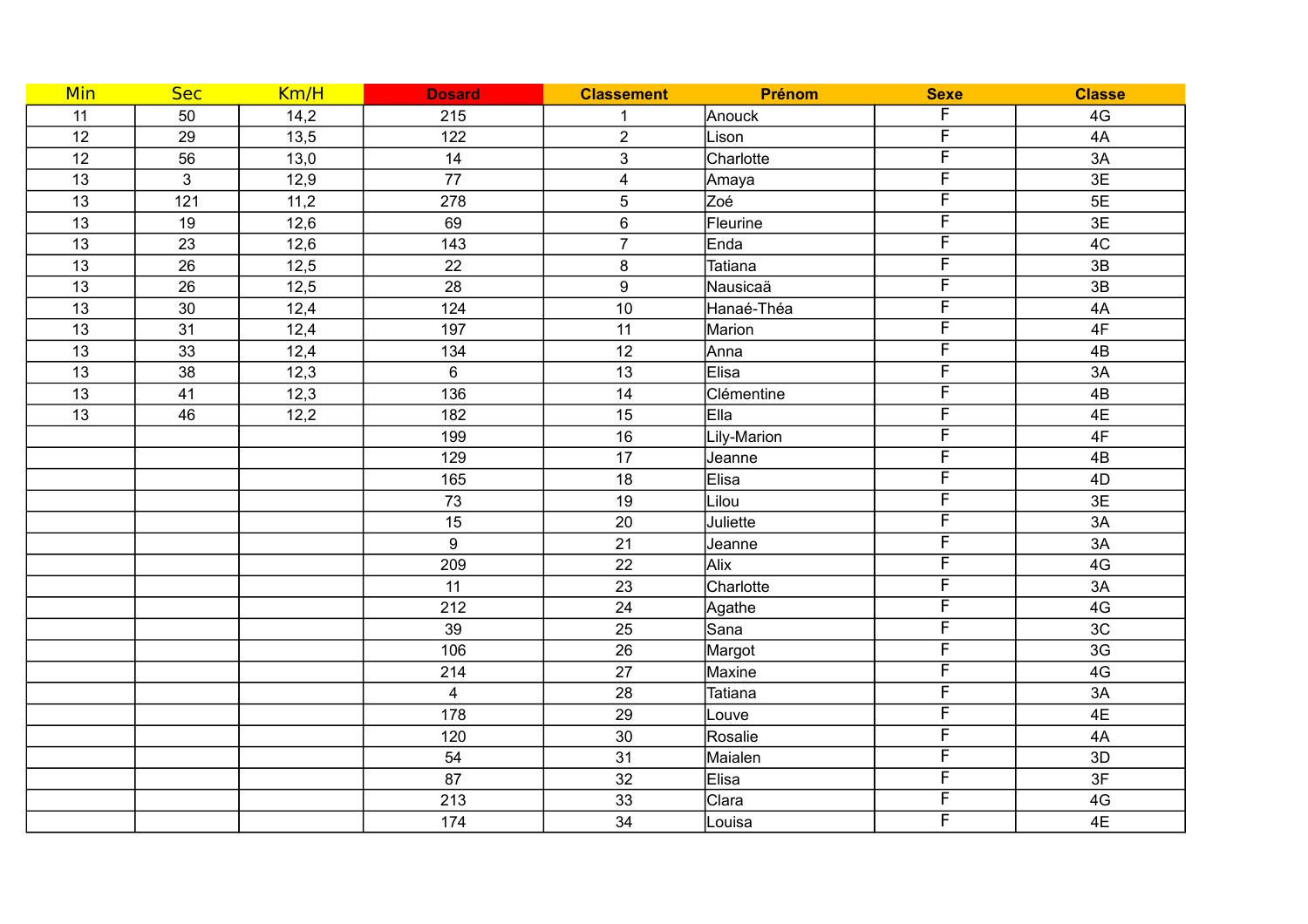|  | 108               | 35              | Mila      | $\overline{F}$          | 4A             |
|--|-------------------|-----------------|-----------|-------------------------|----------------|
|  | 155               | 36              | Sofia     | $\overline{F}$          | 4C             |
|  | 89                | $\overline{37}$ | Clémence  | F                       | 3F             |
|  | 35                | 38              | Eugénie   | $\overline{F}$          | 3 <sub>C</sub> |
|  | 173               | 39              | Julia     | $\overline{\mathsf{F}}$ | 4E             |
|  | 132               | 40              | Anna      | F                       | $4\mathsf{B}$  |
|  | 53                | $\overline{41}$ | Elisa     | F                       | 3D             |
|  | 179               | 42              | Julie     | $\overline{F}$          | 4E             |
|  | 58                | 43              | An-Lien   | $\overline{\mathsf{F}}$ | 3D             |
|  | 48                | 44              | Rania     | F                       | 3C             |
|  | 187               | 45              | Marion    | F                       | 4E             |
|  | $\bf 8$           | 46              | Charlotte | F                       | $3A$           |
|  | 138               | 47              | Noemie    | $\overline{\mathsf{F}}$ | 4B             |
|  | 121               | 48              | Marine    | $\overline{\mathsf{F}}$ | $4A$           |
|  | 194               | 49              | Marylou   | F                       | 4F             |
|  | 119               | 50              | Lucia     | $\overline{\mathsf{F}}$ | 4A             |
|  | 148               | 51              | Louise    | $\overline{\mathsf{F}}$ | 4C             |
|  | 110               | 52              | Lou-Ann   | F                       | $4A$           |
|  | 189               | 53              | Mathilde  | F                       | 4F             |
|  | 112               | 54              | Moé       | $\overline{F}$          | 4A             |
|  | 181               | 55              | Alyssa    | $\overline{\mathsf{F}}$ | 4E             |
|  | 127               | 56              | Anna      | $\overline{\mathsf{F}}$ | 4B             |
|  | 175               | 57              | Alice     | F                       | 4E             |
|  | 161               | 58              | Lou       | $\overline{\mathsf{F}}$ | 4D             |
|  | 111               | 59              | Romane    | F                       | 4A             |
|  | $\overline{12}$   | 60              | Éléa      | F                       | 3A             |
|  | 104               | 61              | Lilie     | F                       | 3G             |
|  | 128               | 62              | Marie     | $\overline{\mathsf{F}}$ | 4B             |
|  | 139               | 63              | Apolline  | $\overline{\mathsf{F}}$ | $4\mathsf{B}$  |
|  | $\frac{162}{162}$ | 64              | Clarisse  | F                       | 4D             |
|  | 140               | 65              | Clara     | F                       | 4B             |
|  | 170               | 66              | Agathe    | F                       | 4D             |
|  | 153               | 67              | Inès      | F                       | 4C             |
|  | 40                | 68              | Eva       | F                       | 3C             |
|  | 160               | 69              | Noélie    | F                       | 4D             |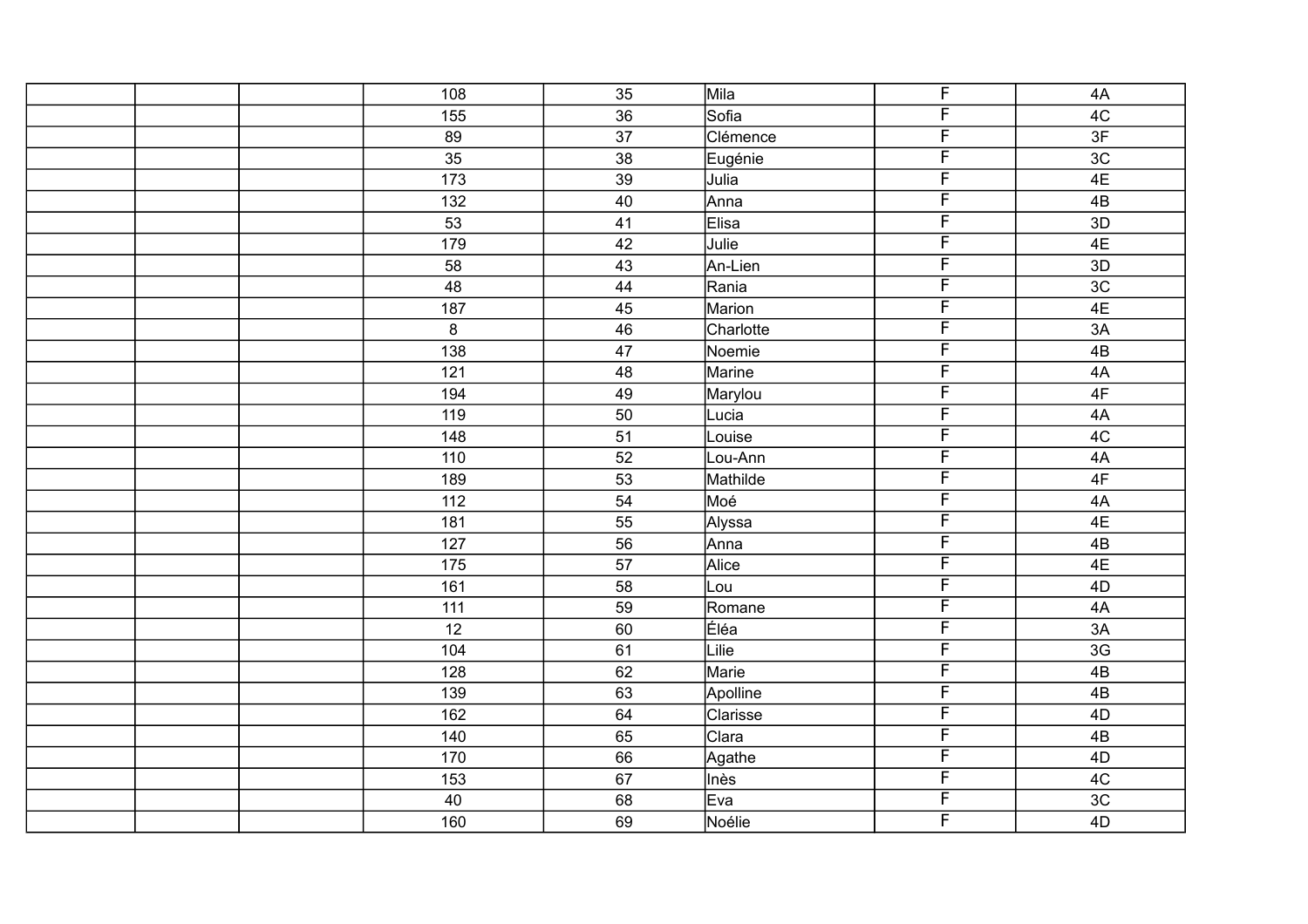| 80               | 70              | Léna       | $\overline{F}$          | 3F              |
|------------------|-----------------|------------|-------------------------|-----------------|
| 64               | 71              | Athéna     | F                       | 3E              |
| $\overline{133}$ | $\overline{72}$ | Capucine   | F                       | 4B              |
| 154              | 73              | Kenza      | $\overline{F}$          | 4C              |
| 163              | 74              | Clara      | $\overline{F}$          | 4D              |
| 19               | 75              | Caroline   | F                       | 3B              |
| 61               | $\overline{76}$ | Minya      | F                       | 3E              |
| 52               | 77              | Sibylle    | F                       | 3D              |
| 63               | 78              | Jeanne     | $\overline{\mathsf{F}}$ | 3E              |
| 210              | 79              | Lucille    | F                       | 4G              |
| 13               | 80              | Lana       | F                       | 3A              |
| 152              | 81              | Fanny      | F                       | 4C              |
| $\overline{71}$  | 82              | Jeanne     | $\overline{\mathsf{F}}$ | 3E              |
| 164              | 83              | Polly      | F                       | 4D              |
| 43               | 84              | Nina       | F                       | 3C              |
| 96               | 85              | Oumy       | F                       | 3G              |
| 211              | 86              | Elisa      | $\overline{\mathsf{F}}$ | 4G              |
| 204              | 87              | Andréanne  | F                       | 4G              |
| 91               | 88              | Anouk      | F                       | 3F              |
| 83               | 89              | Nollaig    | $\overline{\mathsf{F}}$ | 3F              |
| 196              | 90              | Emilie     | $\overline{\mathsf{F}}$ | 4F              |
| 168              | 91              | Clara      | F                       | 4D              |
| 36               | 92              | Angelyna   | F                       | 3 <sub>C</sub>  |
| 183              | 93              | Greta      | $\overline{\mathsf{F}}$ | 4E              |
| 233              | 94              | Marie      | F                       | 5B              |
| $\overline{27}$  | 95              | Philippine | $\overline{F}$          | 3B              |
| $30\,$           | 96              | Melisande  | F                       | 3B              |
| $\overline{18}$  | 97              | Lou-Salomé | $\overline{\mathsf{F}}$ | 3B              |
| 184              | 98              | Marie      | $\overline{\mathsf{F}}$ | 4E              |
| $\overline{29}$  | 99              | Lili-Rose  | F                       | $\overline{3B}$ |
| $\overline{25}$  | 100             | Léonie     | F                       | 3B              |
| 151              | 101             | Salma      | F                       | 4C              |
| 59               | 102             | Margaux    | F                       | 3D              |
| 185              | 103             | Adèla      | F                       | 4E              |
| 159              | 104             | Gabrielle  | F                       | 4D              |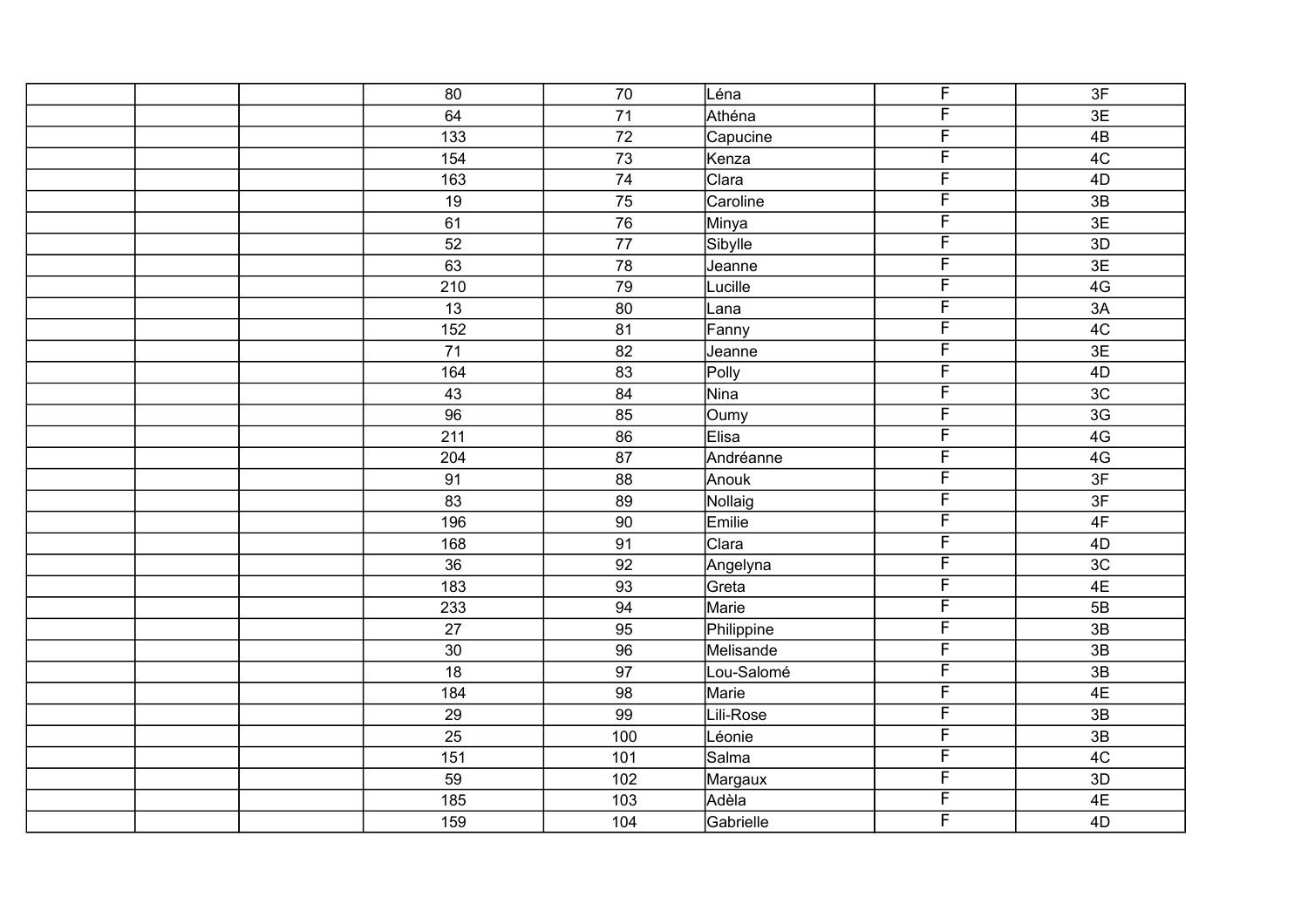| 105             | 105              | Louise       | $\overline{F}$ | 3G            |
|-----------------|------------------|--------------|----------------|---------------|
| 116             | 106              | Ludivine     | F              | 4A            |
| 113             | 107              | Maiwenn      | F              | 4A            |
| 66              | 108              | Claudia      | F              | 3E            |
| 193             | 109              | Marylou      | F              | 4F            |
| 67              | 110              | Elsa         | F              | 3E            |
| $\overline{70}$ | $\overline{111}$ | Anna Andréa  | F              | 3E            |
| 75              | 112              | Chloe        | F              | 3E            |
| $\overline{55}$ | 113              | Alice        | $\overline{F}$ | 3D            |
| 147             | 114              | Melyna       | F              | 4C            |
| 208             | 115              | Manon        | F              | 4G            |
| 16              | 116              | Luana        | F              | 3A            |
| 146             | 117              | Zélie        | F              | 4C            |
| 137             | 118              | Thelma       | F              | 4B            |
| $\frac{1}{177}$ | 119              | Estelle      | F              | 4E            |
| 56              | 120              | Clémente     | F              | 3D            |
| $\mathfrak{S}$  | 121              | Foulémata    | F              | 3A            |
| 145             | 122              | Leticia      | F              | 4C            |
| $\mathbf{1}$    | 123              | Héléna       | F              | 3A            |
| 37              | 124              | Suzanne      | F              | 3C            |
| 102             | 125              | <b>Elise</b> | F              | 3G            |
| 101             | 126              | Charlotte    | F              | 3G            |
| 156             | $127$            | Juliette     | F              | 4D            |
| 57              | 128              | Lolla        | F              | 3D            |
| 49              | 129              | Cloé         | F              | 3D            |
| 50              | 130              | Stella       | F              | 3D            |
| 202             | 131              | Capucine     | F              | 4F            |
| $\overline{2}$  | 132              | Lucie        | F              | 3A            |
| 10              | 133              | Jade         | F              | 3A            |
| 62              | 134              | Philippa     | F              | 3E            |
| 60              | 135              | Sarah-Lys    | F              | 3E            |
| 221             | 136              | Rojin        | F              | 5A            |
| 94              | 137              | Inès         | F              | 3F            |
| 192             | 138              | Yaël         | F              | $4\mathsf{F}$ |
| 95              | 139              | Clarisse     | F              | 3G            |
|                 |                  |              |                |               |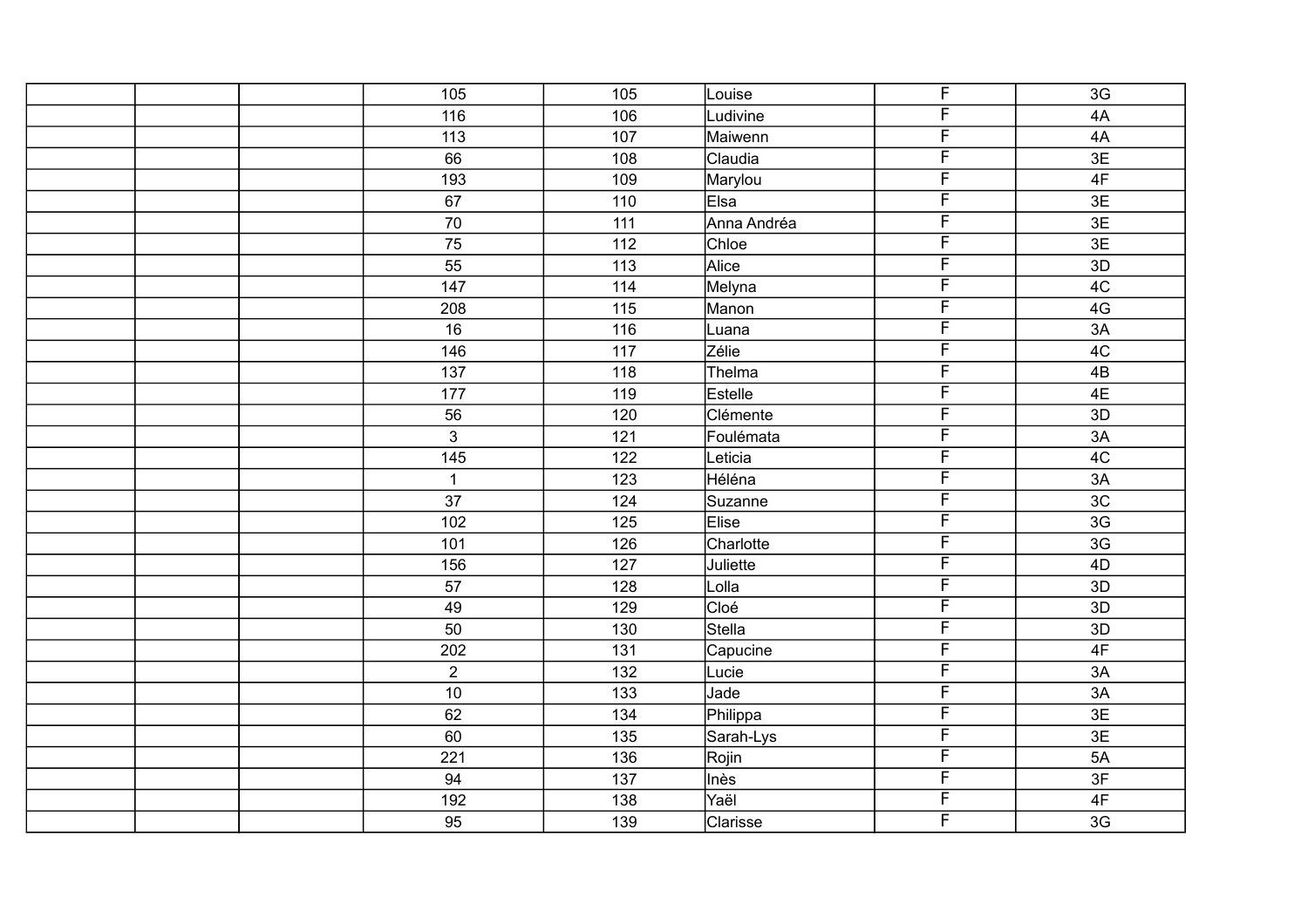| 44              | 140 | Patience      | $\overline{F}$          | 3C             |
|-----------------|-----|---------------|-------------------------|----------------|
| 84              | 141 | Audrey        | $\overline{F}$          | 3F             |
| 135             | 142 | Adèle         | F                       | 4B             |
| 103             | 143 | Julie         | F                       | 3G             |
| 51              | 144 | Léa           | F                       | 3D             |
| 198             | 145 | Anaïs         | F                       | 4F             |
| 171             | 146 | Lina          | F                       | 4D             |
| 17              | 147 | Nina          | F                       | 3B             |
| 158             | 148 | Julia         | F                       | 4D             |
| 118             | 149 | Maud          | F                       | 4A             |
| $\sqrt{5}$      | 150 | Julie         | F                       | 3A             |
| 142             | 151 | <b>Maylis</b> | F                       | 4C             |
| 180             | 152 | Léa           | F                       | 4E             |
| 172             | 153 | Zoey          | F                       | 4E             |
| 47              | 154 | Chloé         | F                       | 3C             |
| 169             | 155 | Louise        | F                       | 4D             |
| 79              | 156 | Violette      | $\overline{\mathsf{F}}$ | 3F             |
| 45              | 157 | Pia           | F                       | 3 <sub>C</sub> |
| 201             | 158 | Fatou         | F                       | 4F             |
| 203             | 159 | Audrina       | F                       | 4G             |
| 144             | 160 | Havin         | $\overline{\mathsf{F}}$ | 4C             |
| $\frac{1}{315}$ | 161 | Souko         | F                       | 5G             |
| 33              | 162 | Naomi         | F                       | 3C             |
| $\overline{38}$ | 163 | Emma          | F                       | 3C             |
| 188             | 164 | Sarah         | F                       | 4F             |
| 503             | 165 | Jeanne        | F                       | 3G             |
| 200             | 166 | Nataliya      | F                       | $4\mathsf{F}$  |
| 195             | 167 | Amaya         | F                       | 4F             |
| 130             | 168 | Marie         | F                       | 4B             |
| 24              | 169 | Louise        | F                       | 3B             |
| 34              | 170 | Joanna        | F                       | 3C             |
| 41              | 171 | Amandine      | F                       | 3C             |
| 46              | 172 | Zoé           | $\overline{F}$          | 3C             |
| 65              | 173 | Louise        | F                       | 3E             |
| 92              | 174 | Clothilde     | F                       | 3F             |
|                 |     |               |                         |                |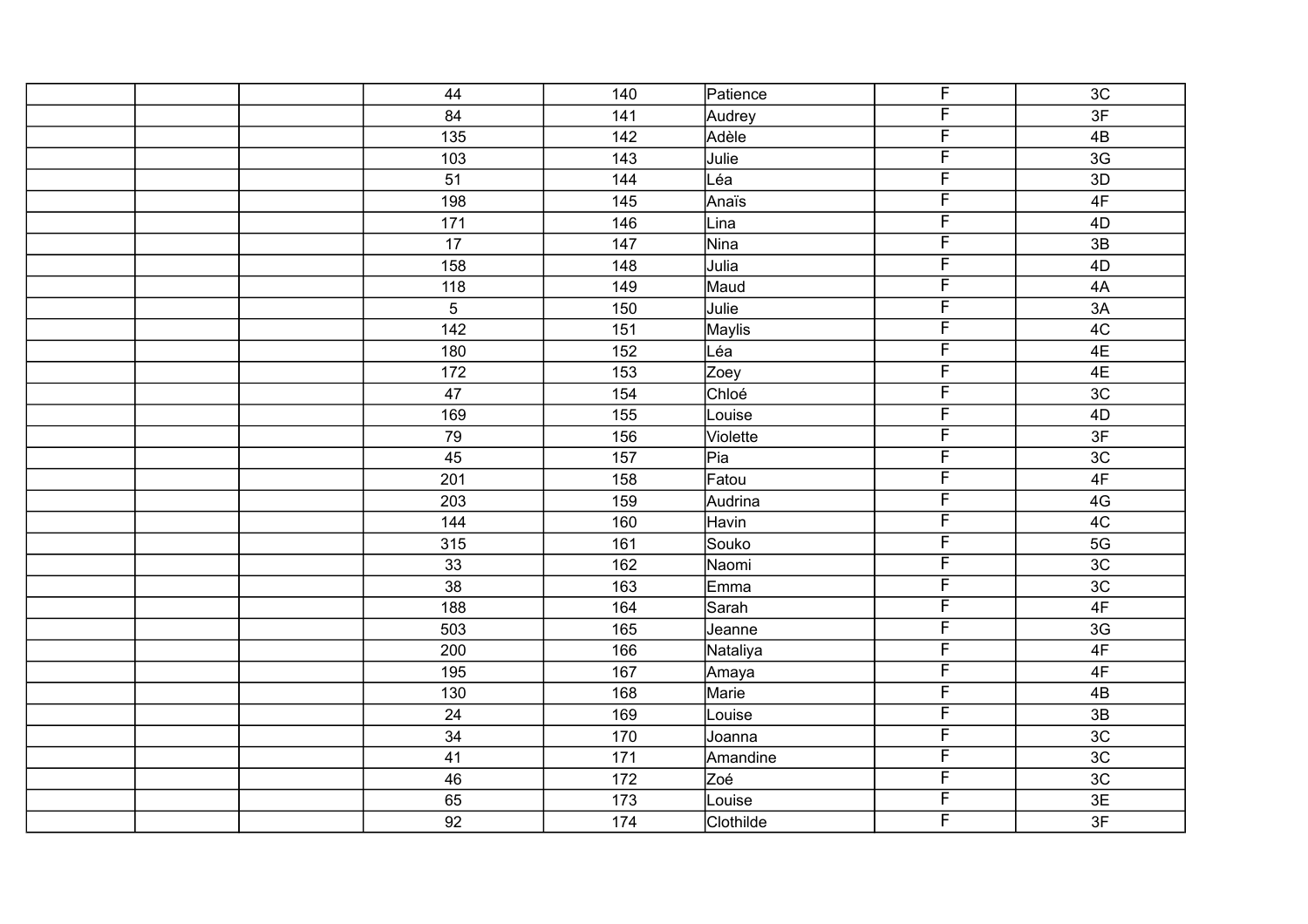|  | 99         | 175<br>7 J | lLisa  | $\Omega$<br>) J |
|--|------------|------------|--------|-----------------|
|  | $\sqrt{2}$ | 176        | Agathe | ΉΑ              |
|  | 150<br>טטו | 477        | llnès  | ᠇◡              |
|  | 190        | 178        | Diane  |                 |
|  | 404<br>ت ا | 170<br>ت ، | Louise |                 |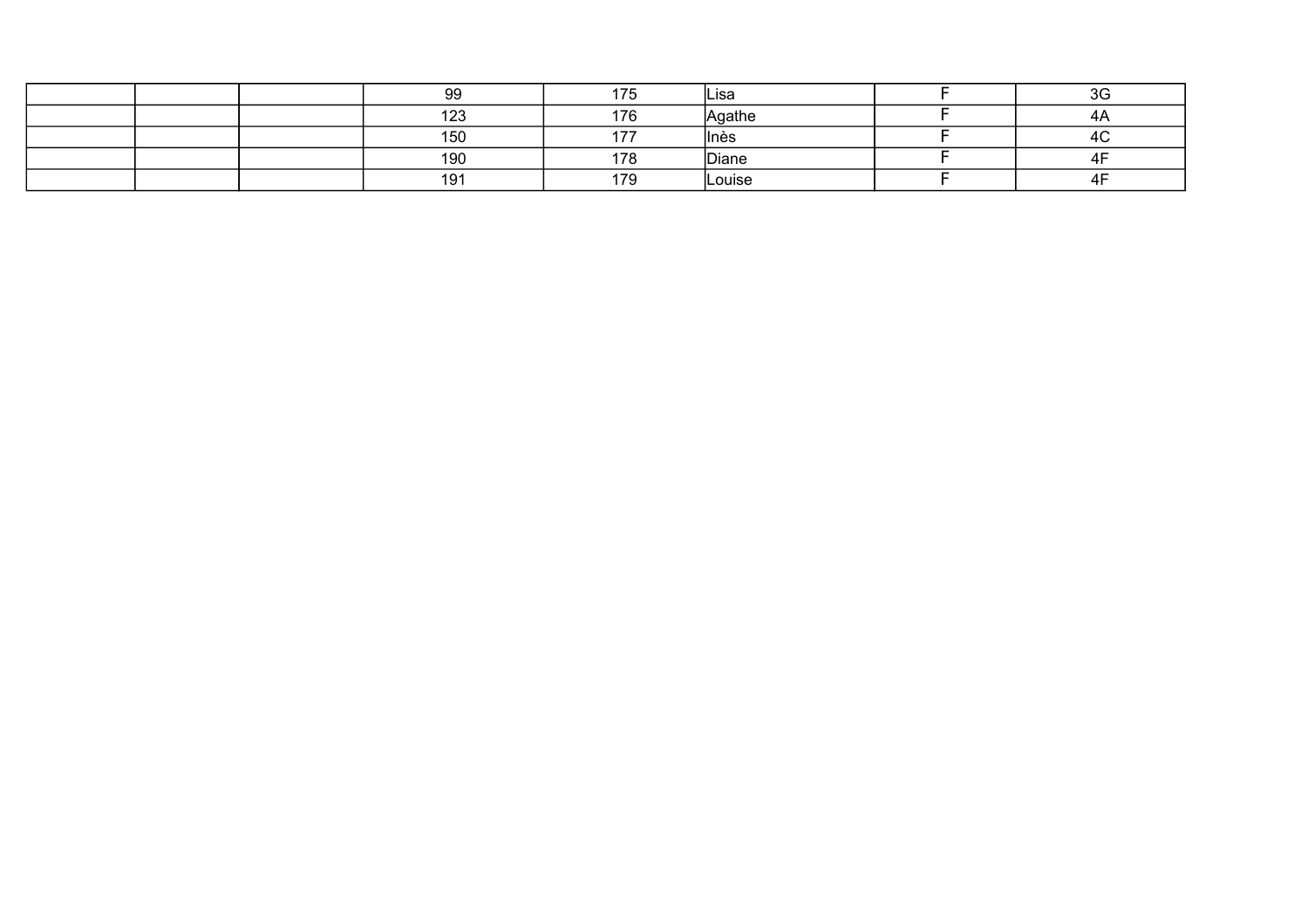| <b>Catégorie</b>          | <b>Course</b>                   |
|---------------------------|---------------------------------|
| M1F                       | <b>COURSE 2</b>                 |
| M1F                       | <b>COURSE</b><br>2              |
| M2F                       | <b>COURSE</b><br>$\overline{2}$ |
| $\overline{\text{M2F}}$   | <b>COURSE</b><br>$\overline{2}$ |
| M1F                       | <b>COURSE</b><br>$\overline{2}$ |
| M1F                       | <b>COURSE 2</b>                 |
| M1F                       | $\overline{2}$<br><b>COURSE</b> |
| M2F                       | $\overline{2}$<br><b>COURSE</b> |
| M2F                       | <b>COURSE 2</b>                 |
| M1F                       | <b>COURSE</b><br>$\overline{2}$ |
| $\overline{\mathsf{M1F}}$ | $\overline{2}$<br><b>COURSE</b> |
| $\overline{\sf M1F}$      | <b>COURSE 2</b>                 |
| $\overline{\mathsf{M1F}}$ | $\overline{2}$<br><b>COURSE</b> |
| M1F                       | $\overline{2}$<br><b>COURSE</b> |
| $\overline{\mathsf{M1F}}$ | <b>COURSE</b><br>$\overline{2}$ |
| $\overline{\mathsf{M1F}}$ | <b>COURSE</b><br>$\overline{2}$ |
| M1F                       | <b>COURSE</b><br>$\overline{2}$ |
| M1F                       | <b>COURSE</b><br>$\overline{2}$ |
| M2F                       | <b>COURSE 2</b>                 |
| M2F                       | $\overline{2}$<br><b>COURSE</b> |
| M2F                       | $\overline{2}$<br><b>COURSE</b> |
| M1F                       | <b>COURSE</b><br>$\overline{2}$ |
| M2F                       | <b>COURSE</b><br>$\overline{2}$ |
| M1F                       | <b>COURSE</b><br>$\overline{2}$ |
| $\overline{\text{C1F}}$   | $\overline{2}$<br><b>COURSE</b> |
| M2F                       | $\overline{2}$<br><b>COURSE</b> |
| $\overline{\sf M1F}$      | $\overline{2}$<br><b>COURSE</b> |
| M2F                       | <b>COURSE</b><br>$\overline{2}$ |
| $\overline{\sf M1F}$      | <b>COURSE</b><br>$\overline{2}$ |
| M1F                       | <b>COURSE</b><br>$\overline{2}$ |
| M2F                       | <b>COURSE</b><br>$\overline{2}$ |
| $\overline{\text{M2F}}$   | $\overline{2}$<br><b>COURSE</b> |
| M1F                       | $\overline{2}$<br><b>COURSE</b> |
| M1F                       | <b>COURSE</b><br>$\overline{2}$ |

179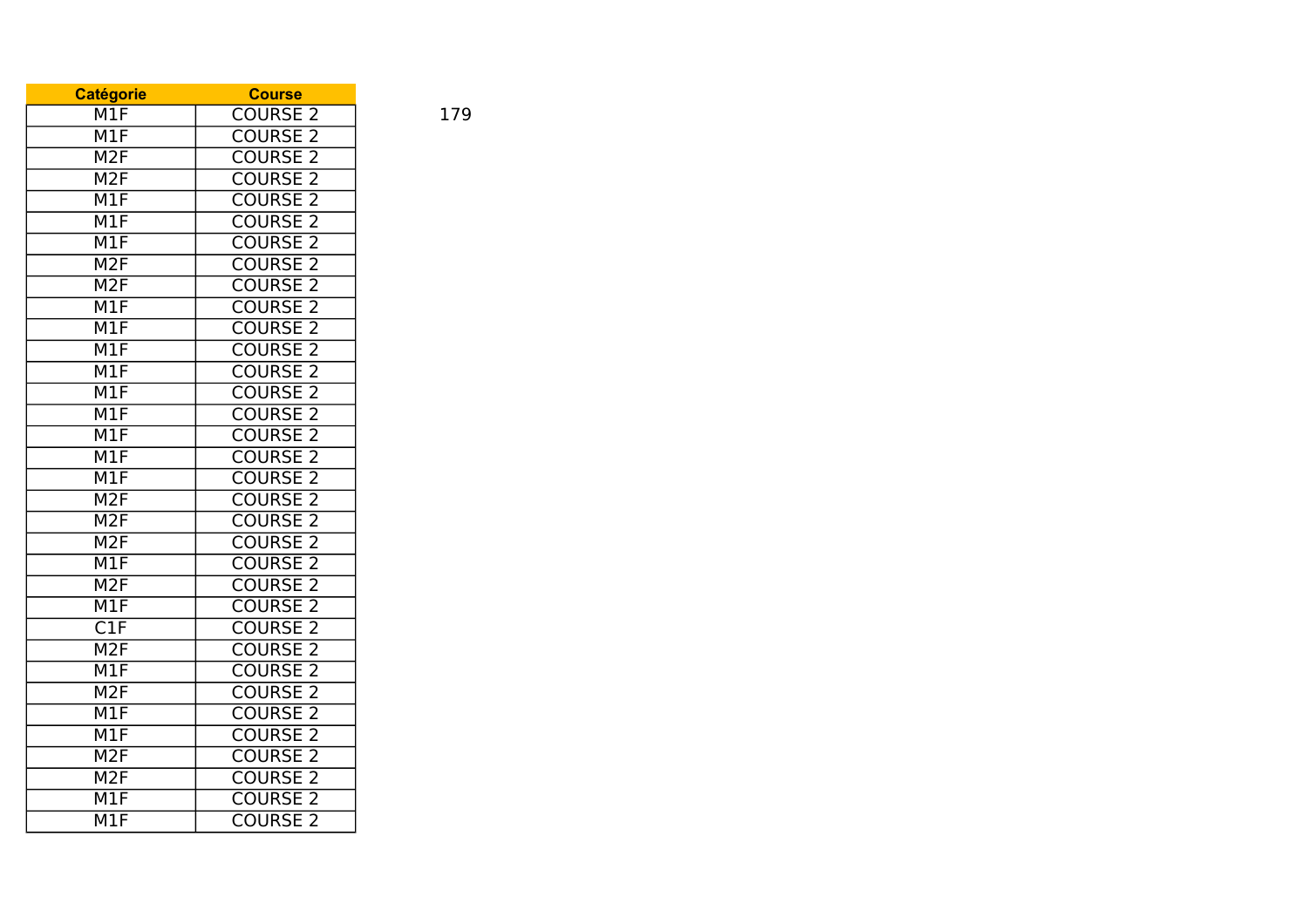| M1F                       | <b>COURSE 2</b>                 |
|---------------------------|---------------------------------|
| M1F                       | <b>COURSE</b><br>2              |
| M2F                       | <b>COURSE 2</b>                 |
| M2F                       | <b>COURSE 2</b>                 |
| M1F                       | <b>COURSE 2</b>                 |
| $\overline{\mathsf{M1F}}$ | <b>COURSE 2</b>                 |
| M2F                       | $\overline{2}$<br><b>COURSE</b> |
| M1F                       | $\overline{2}$<br><b>COURSE</b> |
| M2F                       | <b>COURSE</b><br>$\overline{2}$ |
| M2F                       | <b>COURSE 2</b>                 |
| $\overline{\text{M1F}}$   | <b>COURSE 2</b>                 |
| M2F                       | <b>COURSE</b><br>$\overline{2}$ |
| M1F                       | $\overline{2}$<br><b>COURSE</b> |
| $\overline{\mathsf{M1F}}$ | $\overline{2}$<br><b>COURSE</b> |
| M1F                       | $\overline{2}$<br><b>COURSE</b> |
| M1F                       | $\overline{2}$<br><b>COURSE</b> |
| M1F                       | <b>COURSE</b><br>$\overline{2}$ |
| M1F                       | <b>COURSE 2</b>                 |
| M1F                       | <b>COURSE 2</b>                 |
| M1F                       | <b>COURSE</b><br>$\overline{2}$ |
| M1F                       | <b>COURSE 2</b>                 |
| M1F                       | $\overline{2}$<br><b>COURSE</b> |
| $\overline{\text{M1F}}$   | $\overline{2}$<br><b>COURSE</b> |
| M1F                       | <b>COURSE</b><br>$\overline{2}$ |
| M1F                       | <b>COURSE 2</b>                 |
| M2F                       | <b>COURSE 2</b>                 |
| M2F                       | <b>COURSE</b><br>$\overline{2}$ |
| M1F                       | $\overline{2}$<br><b>COURSE</b> |
| $\overline{\mathsf{M1F}}$ | $\overline{2}$<br><b>COURSE</b> |
| M1F                       | $\overline{2}$<br><b>COURSE</b> |
| $\overline{\sf M1F}$      | <b>COURSE</b><br>$\overline{2}$ |
| $\overline{\mathsf{M1F}}$ | <b>COURSE</b><br>$\overline{2}$ |
| M1F                       | <b>COURSE 2</b>                 |
| M2F                       | <b>COURSE 2</b>                 |
| $\overline{\mathsf{M1F}}$ | <b>COURSE</b><br>$\overline{2}$ |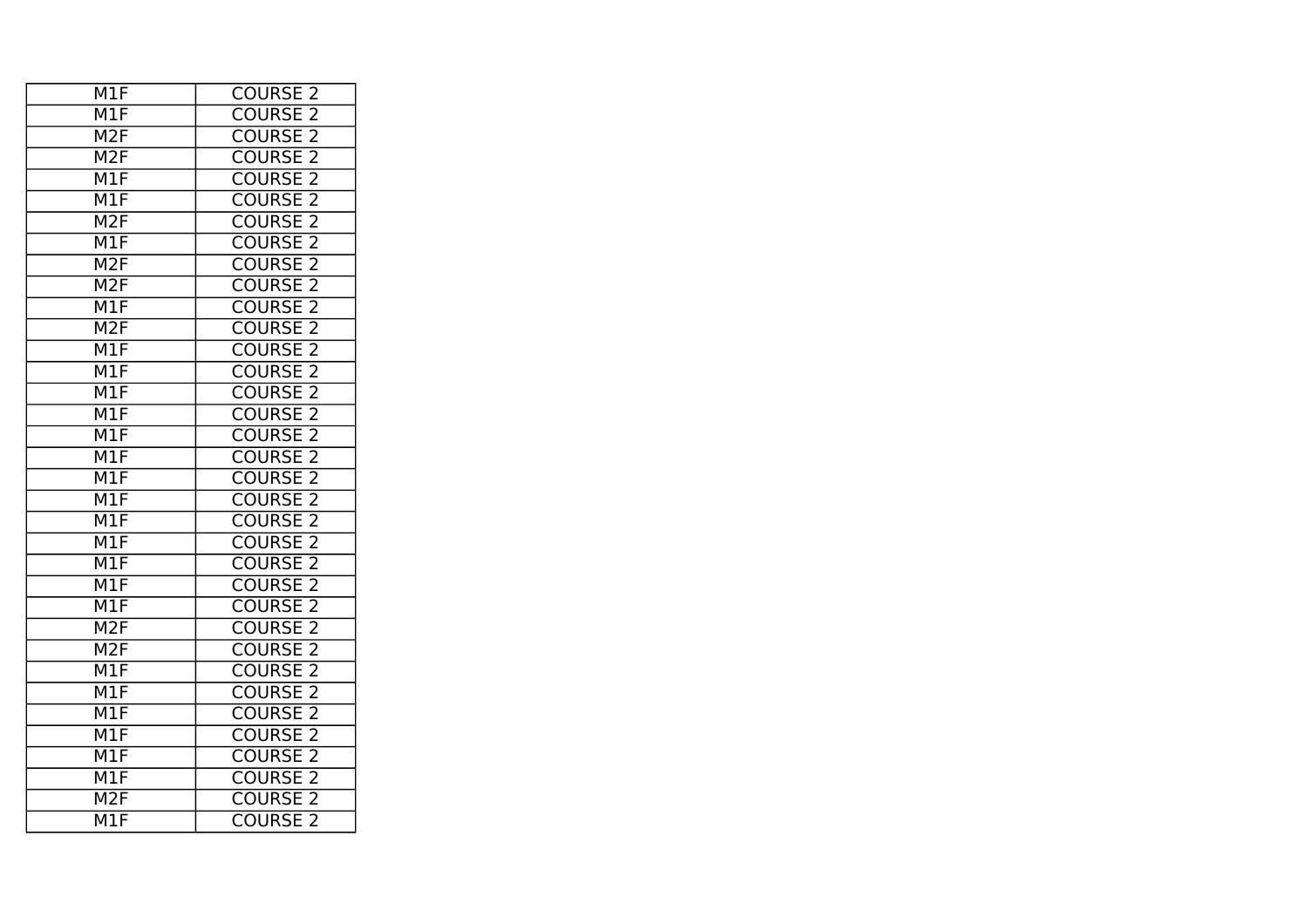| <b>COURSE 2</b>                 |
|---------------------------------|
| <b>COURSE</b><br>-2             |
| <b>COURSE 2</b>                 |
| <b>COURSE 2</b>                 |
| <b>COURSE 2</b>                 |
| <b>COURSE 2</b>                 |
| $\overline{2}$<br><b>COURSE</b> |
| $\overline{2}$<br><b>COURSE</b> |
| <b>COURSE</b><br>$\overline{c}$ |
| <b>COURSE 2</b>                 |
| <b>COURSE 2</b>                 |
| <b>COURSE</b><br>$\overline{2}$ |
| <b>COURSE 2</b>                 |
| $\overline{2}$<br><b>COURSE</b> |
| $\overline{2}$<br><b>COURSE</b> |
| $\overline{2}$<br><b>COURSE</b> |
| <b>COURSE</b><br>$\overline{2}$ |
| <b>COURSE 2</b>                 |
| <b>COURSE 2</b>                 |
| <b>COURSE</b><br>$\overline{2}$ |
| <b>COURSE 2</b>                 |
| <b>COURSE</b><br>$\overline{2}$ |
| $\overline{2}$<br><b>COURSE</b> |
| <b>COURSE</b><br>$\overline{c}$ |
| <b>COURSE 2</b>                 |
| <b>COURSE 2</b>                 |
| <b>COURSE</b><br>$\overline{2}$ |
| $\overline{2}$<br><b>COURSE</b> |
| $\overline{2}$<br><b>COURSE</b> |
| $\overline{2}$<br><b>COURSE</b> |
| <b>COURSE</b><br>$\overline{2}$ |
| <b>COURSE</b><br>$\overline{2}$ |
| <b>COURSE 2</b>                 |
| <b>COURSE 2</b>                 |
| <b>COURSE</b><br>$\overline{2}$ |
|                                 |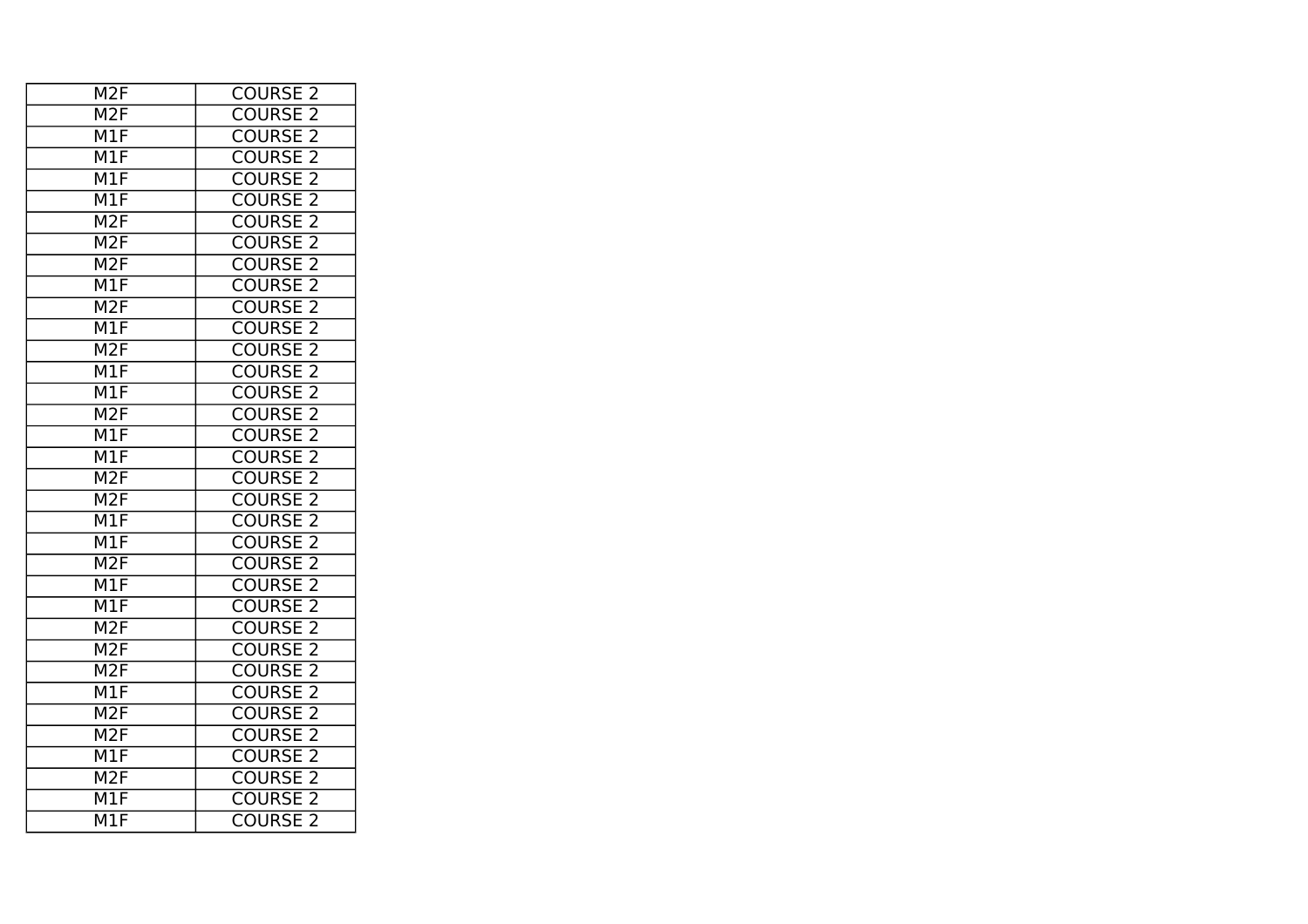| <b>COURSE 2</b>                 |
|---------------------------------|
| <b>COURSE</b><br>2              |
| <b>COURSE 2</b>                 |
| <b>COURSE 2</b>                 |
| <b>COURSE 2</b>                 |
| <b>COURSE 2</b>                 |
| <b>COURSE 2</b>                 |
| <b>DISP</b>                     |
| <b>COURSE 2</b>                 |
| <b>COURSE 2</b>                 |
| <b>COURSE 2</b>                 |
| <b>COURSE</b><br>$\overline{2}$ |
| <b>COURSE</b><br>$\overline{2}$ |
| $\overline{2}$<br><b>COURSE</b> |
| $\overline{2}$<br><b>COURSE</b> |
| $\overline{2}$<br><b>COURSE</b> |
| <b>COURSE</b><br>2              |
| <b>COURSE 2</b>                 |
| <b>COURSE</b><br>$\overline{2}$ |
| <b>COURSE</b><br>$\overline{2}$ |
| <b>COURSE 2</b>                 |
| $\overline{2}$<br><b>COURSE</b> |
| <b>COURSE 2</b>                 |
| <b>COURSE</b><br>$\overline{c}$ |
| <b>COURSE 2</b>                 |
| <b>COURSE 2</b>                 |
| <b>COURSE</b><br>$\overline{2}$ |
| <b>COURSE</b><br>$\overline{2}$ |
| $\overline{2}$<br><b>COURSE</b> |
| $\overline{2}$<br><b>COURSE</b> |
| <b>COURSE</b><br>$\overline{2}$ |
| <b>COURSE</b><br>$\overline{2}$ |
| <b>COURSE 2</b>                 |
| <b>COURSE 2</b>                 |
| <b>COURSE</b><br>$\overline{2}$ |
|                                 |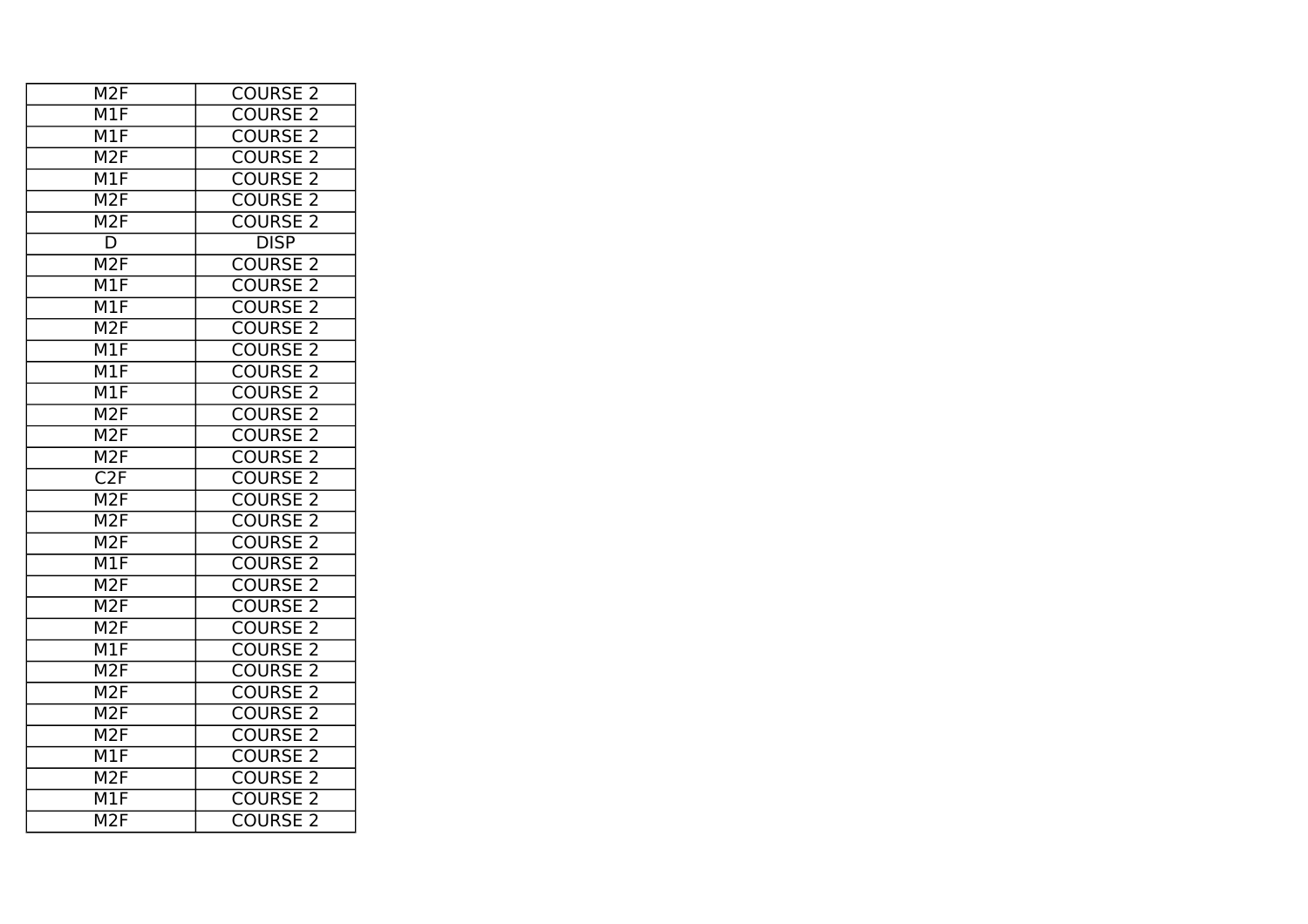| M <sub>2</sub> F          | <b>COURSE 2</b>                 |
|---------------------------|---------------------------------|
| M <sub>2F</sub>           | <b>COURSE 2</b>                 |
| M1F                       | <b>COURSE 2</b>                 |
| M2F                       | <b>COURSE 2</b>                 |
| M2F                       | <b>COURSE 2</b>                 |
| $\overline{\mathsf{M1F}}$ | <b>COURSE 2</b>                 |
| M1F                       | <b>COURSE 2</b>                 |
| $\overline{\text{C1F}}$   | $\overline{2}$<br><b>COURSE</b> |
| M1F                       | <b>COURSE</b><br>$\overline{2}$ |
| M1F                       | <b>COURSE 2</b>                 |
| M <sub>2F</sub>           | <b>COURSE 2</b>                 |
| M1F                       | $\overline{2}$<br><b>COURSE</b> |
| M1F                       | COURSE <sub>2</sub>             |
| $\overline{\mathsf{M1F}}$ | <b>COURSE 2</b>                 |
| M2F                       | COURSE <sub>2</sub>             |
| M1F                       | <b>COURSE</b><br>2              |
| D                         | <b>DISP</b>                     |
| M <sub>2F</sub>           | <b>COURSE 2</b>                 |
| M1F                       | <b>COURSE 2</b>                 |
| M1F                       | <b>COURSE 2</b>                 |
| M1F                       | <b>COURSE 2</b>                 |
| M1F                       | <b>COURSE 2</b>                 |
| M2F                       | <b>COURSE 2</b>                 |
| M2F                       | <b>COURSE</b><br>$\overline{c}$ |
| M2F                       | <b>COURSE 2</b>                 |
| M2F                       | <b>COURSE 2</b>                 |
| M1F                       | <b>COURSE</b><br>$\overline{2}$ |
| PAI                       | <b>DISP</b>                     |
| $\overline{\mathsf{M1F}}$ | <b>COURSE 2</b>                 |
| M1F                       | <b>ABANDON</b>                  |
| M2F                       | <b>ABANDON</b>                  |
| M2F                       | <b>ABANDON</b>                  |
| M <sub>2F</sub>           | <b>ABANDON</b>                  |
| M2F                       | <b>ABANDON</b>                  |
| M2F                       | <b>ABANDON</b>                  |
|                           |                                 |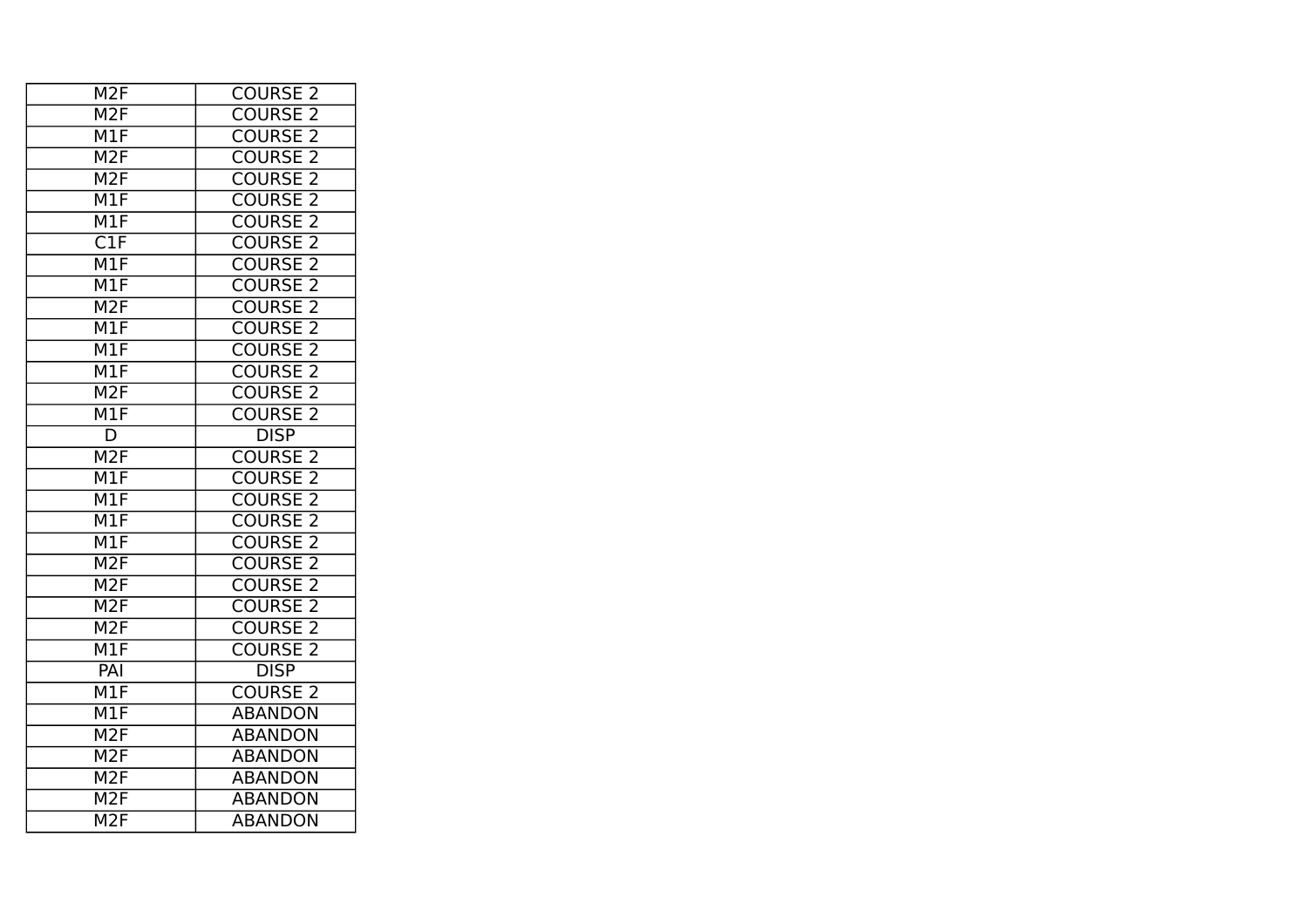| M2F | <b>ABANDON</b> |
|-----|----------------|
| M1F | ABANDON        |
| M1F | <b>ABANDON</b> |
| M1F | <b>ABANDON</b> |
| M1F | <b>ABANDON</b> |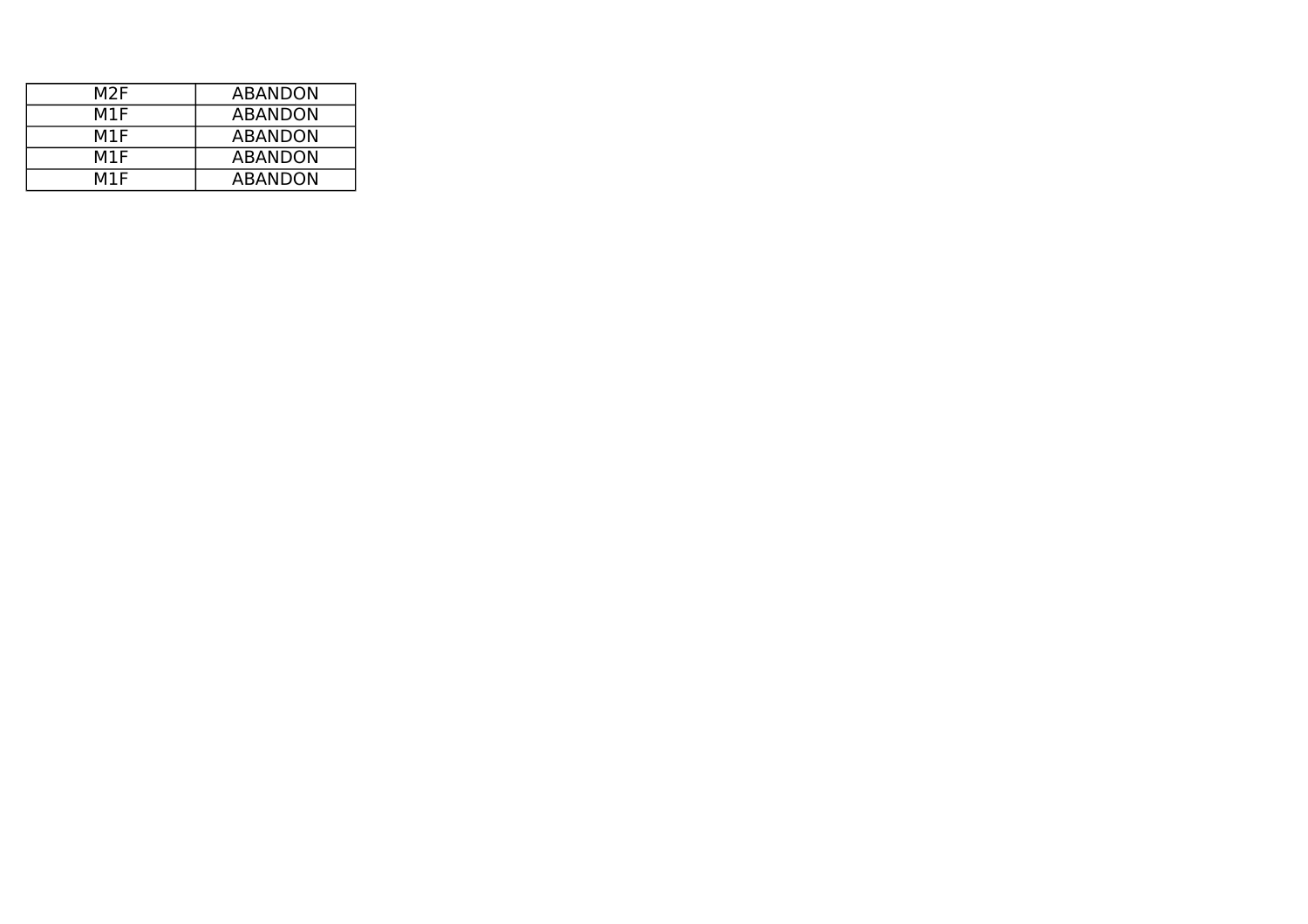| <b>Min</b> | <b>Sec</b> | Km/H | <b>Dosard</b> | <b>Classement</b>       | Prénom          | <b>Sexe</b>             | <b>Classe</b> |
|------------|------------|------|---------------|-------------------------|-----------------|-------------------------|---------------|
| 11         | 34         | 14,5 | 728           | $\mathbf{1}$            | Timothé         | G                       | $5G$          |
|            |            |      | 674           | $\overline{2}$          | Tom             | $\overline{\mathsf{G}}$ | 5D            |
|            |            |      | 618           | $\mathbf{3}$            | Noé             | $\overline{\mathsf{G}}$ | 5A            |
|            |            |      | 678           | $\overline{\mathbf{4}}$ | Antoine         | $\overline{\mathsf{G}}$ | 5D            |
|            |            |      | 653           | $\sqrt{5}$              | Timothée        | $\overline{\mathsf{G}}$ | 5C            |
|            |            |      | 763           | $\,6\,$                 | Timothée        | $\overline{\mathsf{G}}$ | 6B            |
|            |            |      | 715           | $\overline{7}$          | Marius          | $\overline{\mathsf{G}}$ | 5F            |
|            |            |      | 638           | $\bf 8$                 | Melwan          | $\overline{\mathsf{G}}$ | 5B            |
|            |            |      | 776           | $\boldsymbol{9}$        | Sacha           | $\overline{\mathsf{G}}$ | 6C            |
|            |            |      | 628           | 10                      | Alexandre       | $\overline{G}$          | 5A            |
|            |            |      | 701           | 11                      | Gibril          | $\overline{\mathsf{G}}$ | 5F            |
|            |            |      | 648           | 12                      | Pierre          | $\overline{\mathsf{G}}$ | 5B            |
|            |            |      | 817           | 13                      | Victor          | $\overline{\mathsf{G}}$ | 6F            |
|            |            |      | 729           | 14                      | Laslo           | $\overline{\mathsf{G}}$ | 5G            |
|            |            |      | 662           | 15                      | Louka           | $\overline{\mathsf{G}}$ | 5C            |
|            |            |      | 753           | 16                      | Arthur          | $\overline{\mathsf{G}}$ | 6B            |
|            |            |      | 804           | 17                      | Antoine         | $\overline{\mathsf{G}}$ | 6E            |
|            |            |      | 781           | 18                      | Joris           | $\overline{\mathsf{G}}$ | 6D            |
|            |            |      | 702           | 19                      | Loni            | $\overline{\mathsf{G}}$ | 5F            |
|            |            |      | 623           | 20                      | Zachary         | $\overline{\mathsf{G}}$ | 5A            |
|            |            |      | 831           | 21                      | Achille         | $\overline{\mathsf{G}}$ | 6G            |
|            |            |      | 806           | 22                      | Oscar           | $\overline{\mathsf{G}}$ | 6E            |
|            |            |      | 779           | 23                      | Martin          | $\overline{\mathsf{G}}$ | 6D            |
|            |            |      | 784           | 24                      | Joey            | $\overline{\mathsf{G}}$ | 6D            |
|            |            |      | 722           | 25                      | <b>Bastien</b>  | $\overline{G}$          | 5G            |
|            |            |      | 689           | 26                      | Sixte           | $\overline{\mathsf{G}}$ | 5E            |
|            |            |      | 793           | 27                      | Noham           | $\overline{\mathsf{G}}$ | 6D            |
|            |            |      | 589           | 28                      | Tom             | $\overline{\mathsf{G}}$ | 4F            |
|            |            |      | 745           | 29                      | Theo            | $\overline{G}$          | 6A            |
|            |            |      | 731           | $30\,$                  | Charlie         | $\overline{\mathsf{G}}$ | 5G            |
|            |            |      | 797           | 31                      | Alfred          | $\overline{\mathsf{G}}$ | 6E            |
|            |            |      | 762           | 32                      | Elouan          | $\overline{G}$          | 6B            |
|            |            |      | 792           | 33                      | Lukas           | $\overline{\mathsf{G}}$ | 6D            |
|            |            |      | 829           | 34                      | <b>Baptiste</b> | $\overline{\mathsf{G}}$ | 6G            |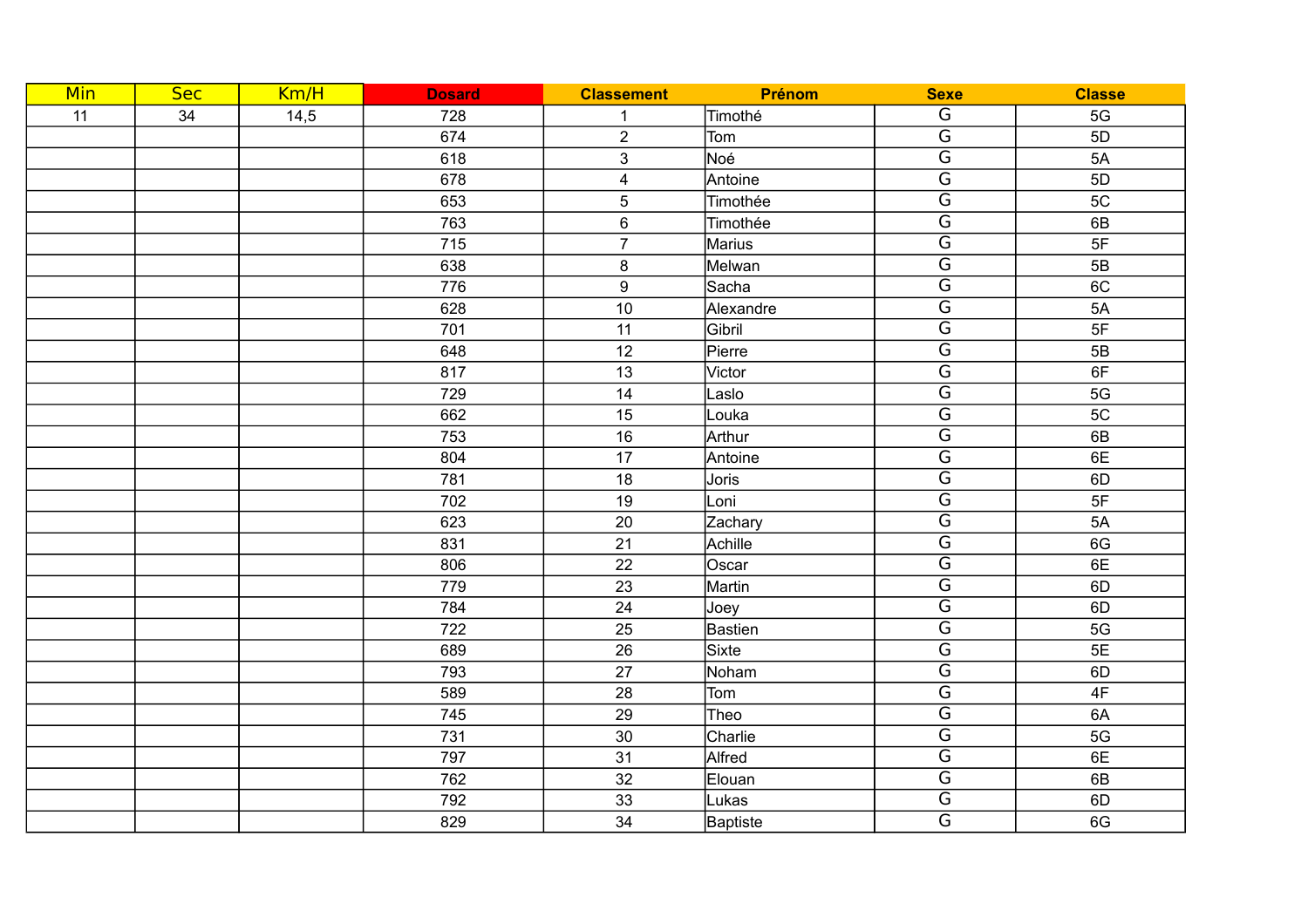|  | 727              | 35              | Théo      | $\overline{\mathsf{G}}$ | 5G         |
|--|------------------|-----------------|-----------|-------------------------|------------|
|  | 667              | 36              | Ewan      | $\overline{\mathsf{G}}$ | 5D         |
|  | 717              | $\overline{37}$ | Guillaume | $\overline{G}$          | 5F         |
|  | 675              | 38              | Raphaël   | $\overline{\mathsf{G}}$ | 5D         |
|  | 619              | 39              | Mathieu   | $\overline{\mathsf{G}}$ | 5A         |
|  | 624              | 40              | Alessio   | $\overline{\mathsf{G}}$ | 5A         |
|  | $\overline{772}$ | $\overline{41}$ | Noam      | $\overline{\mathsf{G}}$ | 6C         |
|  | 805              | 42              | Jules     | $\overline{\mathsf{G}}$ | 6E         |
|  | 738              | 43              | Louann    | $\overline{\mathsf{G}}$ | 6A         |
|  | 666              | 44              | Gaspard   | $\overline{\mathsf{G}}$ | 5C         |
|  | 696              | 45              | Louis     | $\overline{\mathsf{G}}$ | 5E         |
|  | 775              | 46              | Charlie   | $\overline{\mathsf{G}}$ | 6C         |
|  | 540              | 47              | Anton     | $\overline{\mathsf{G}}$ | 4C         |
|  | 635              | 48              | Arno      | $\overline{\mathsf{G}}$ | 5B         |
|  | 680              | 49              | Maxime    | $\overline{\mathsf{G}}$ | 5D         |
|  | 818              | 50              | Sacha     | $\overline{\mathsf{G}}$ | 6F         |
|  | 736              | 51              | Valentin  | $\overline{\mathsf{G}}$ | 6A         |
|  | 787              | 52              | Oïhan     | $\overline{\mathsf{G}}$ | 6D         |
|  | 690              | 53              | Loic      | $\overline{\mathsf{G}}$ | 5E         |
|  | 646              | 54              | Jean      | $\overline{\mathsf{G}}$ | 5B         |
|  | 643              | 55              | U'fari    | $\overline{\mathsf{G}}$ | 5B         |
|  | 767              | 56              | Alex      | $\overline{\mathsf{G}}$ | 6C         |
|  | 721              | 57              | Nicolas   | $\overline{G}$          | 5G         |
|  | 750              | 58              | Merwan    | $\overline{\mathsf{G}}$ | 6A         |
|  | 724              | 59              | Louis     | $\overline{\mathsf{G}}$ | $5G$       |
|  | 785              | 60              | Ruben     | $\overline{G}$          | 6D         |
|  | 816              | 61              | Sacha     | $\overline{\mathsf{G}}$ | 6F         |
|  | 668              | 62              | Paul      | $\overline{\mathsf{G}}$ | 5D         |
|  | 634              | 63              | Raphaël   | $\overline{\mathsf{G}}$ | 5A         |
|  | 637              | 64              | Gabriel   | $\overline{G}$          | 5B         |
|  | 770              | 65              | Cyprien   | $\overline{\mathsf{G}}$ | 6C         |
|  | 658              | 66              | Noah      | $\overline{\mathsf{G}}$ | $5{\rm C}$ |
|  | 663              | 67              | Nicolas   | $\overline{\mathsf{G}}$ | 5C         |
|  | 693              | 68              | Thomas    | $\overline{G}$          | 5E         |
|  | 716              | 69              | Joël      | $\overline{\mathsf{G}}$ | 5F         |
|  |                  |                 |           |                         |            |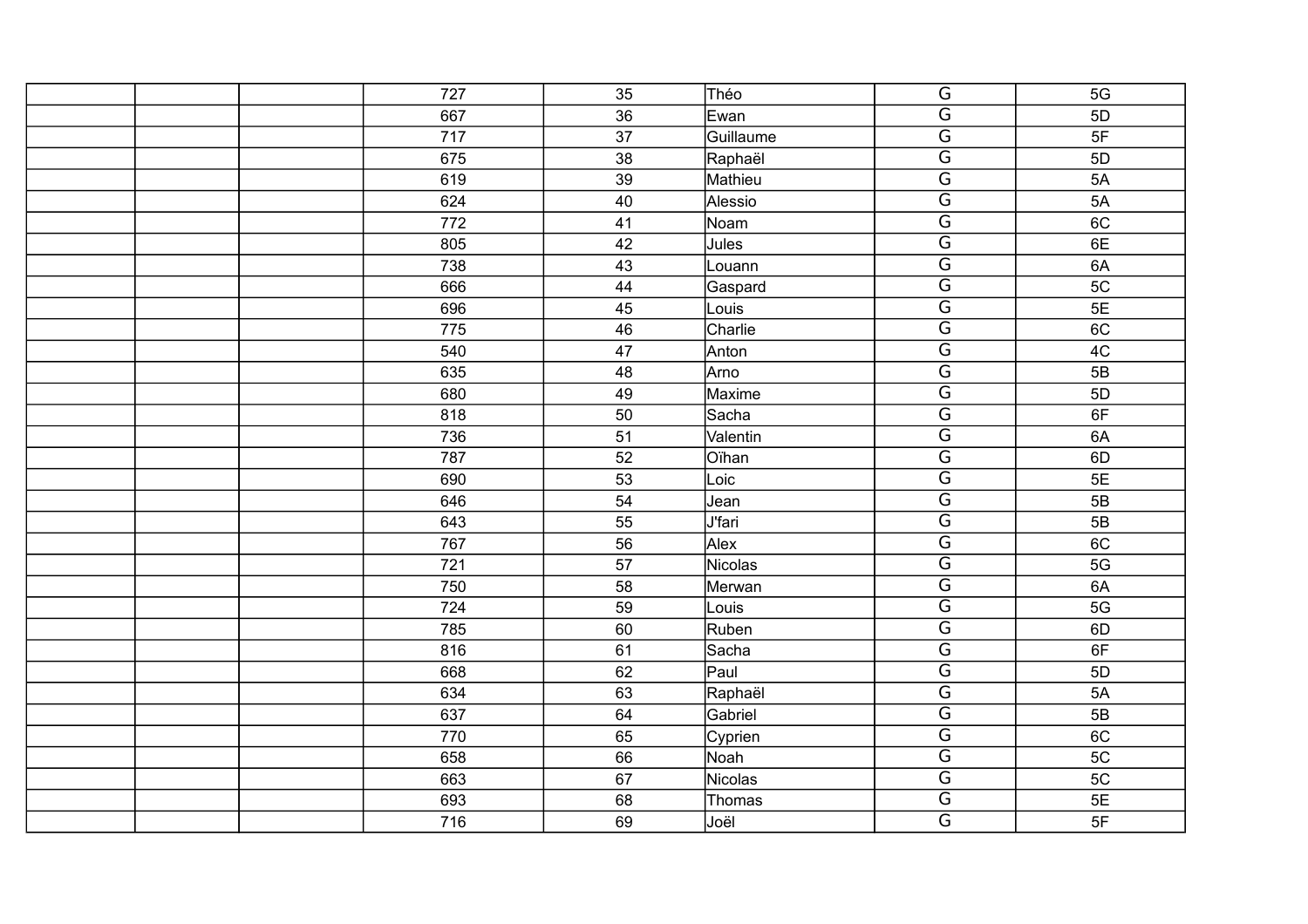|  | 802 | $70\,$          | Ethan         | $\overline{\mathsf{G}}$ | 6E   |
|--|-----|-----------------|---------------|-------------------------|------|
|  | 768 | 71              | Léon          | $\overline{\mathsf{G}}$ | 6C   |
|  | 665 | 72              | Oscar         | $\overline{G}$          | 5C   |
|  | 808 | 73              | Maximilien    | $\overline{\mathsf{G}}$ | 6E   |
|  | 677 | 74              | Paul          | $\overline{\mathsf{G}}$ | 5D   |
|  | 832 | 75              | Noé           | $\overline{\mathsf{G}}$ | 6G   |
|  | 827 | $\overline{76}$ | Mathis        | $\overline{\mathsf{G}}$ | 6G   |
|  | 616 | 77              | Gabriel       | $\overline{\mathsf{G}}$ | 5A   |
|  | 672 | 78              | Ruben         | $\overline{\mathsf{G}}$ | 5D   |
|  | 810 | 79              | Maxime        | $\overline{\mathsf{G}}$ | 6F   |
|  | 796 | 80              | Milo          | $\overline{\mathsf{G}}$ | 6E   |
|  | 820 | 81              | Maël          | $\overline{\mathsf{G}}$ | 6F   |
|  | 799 | 82              | <b>Ulysse</b> | $\overline{\mathsf{G}}$ | 6E   |
|  | 798 | 83              | Luc           | $\overline{\mathsf{G}}$ | 6E   |
|  | 790 | 84              | Nans          | $\overline{\mathsf{G}}$ | 6D   |
|  | 654 | 85              | Hippolyte     | $\overline{\mathsf{G}}$ | 5C   |
|  | 719 | 86              | Esteban       | $\overline{\mathsf{G}}$ | 5G   |
|  | 632 | 87              | Pierre        | $\overline{\mathsf{G}}$ | 5A   |
|  | 645 | 88              | Raphaël       | $\overline{\mathsf{G}}$ | 5B   |
|  | 794 | 89              | Noé           | $\overline{\mathsf{G}}$ | 6D   |
|  | 714 | 90              | Léon          | $\overline{\mathsf{G}}$ | 5F   |
|  | 756 | 91              | Simon         | $\overline{\mathsf{G}}$ | 6B   |
|  | 555 | 92              | Charles       | $\overline{G}$          | 4D   |
|  | 647 | 93              | Heitor        | $\overline{\mathsf{G}}$ | 5B   |
|  | 707 | 94              | Louis         | $\overline{\mathsf{G}}$ | $5F$ |
|  | 688 | 95              | Louis         | $\overline{G}$          | 5E   |
|  | 773 | 96              | Thomas        | $\overline{\mathsf{G}}$ | 6C   |
|  | 652 | 97              | Etienne       | $\overline{\mathsf{G}}$ | 5C   |
|  | 698 | 98              | Scott         | $\overline{\mathsf{G}}$ | 5E   |
|  | 813 | 99              | Afonso        | $\overline{G}$          | 6F   |
|  | 657 | 100             | Axel          | $\overline{\mathsf{G}}$ | 5C   |
|  | 708 | 101             | Emmanuel      | $\overline{\mathsf{G}}$ | 5F   |
|  | 789 | 102             | Téo           | $\overline{\mathsf{G}}$ | 6D   |
|  | 814 | 103             | Gaspard       | $\overline{G}$          | 6F   |
|  | 746 | 104             | Rayan         | $\overline{\mathsf{G}}$ | 6A   |
|  |     |                 |               |                         |      |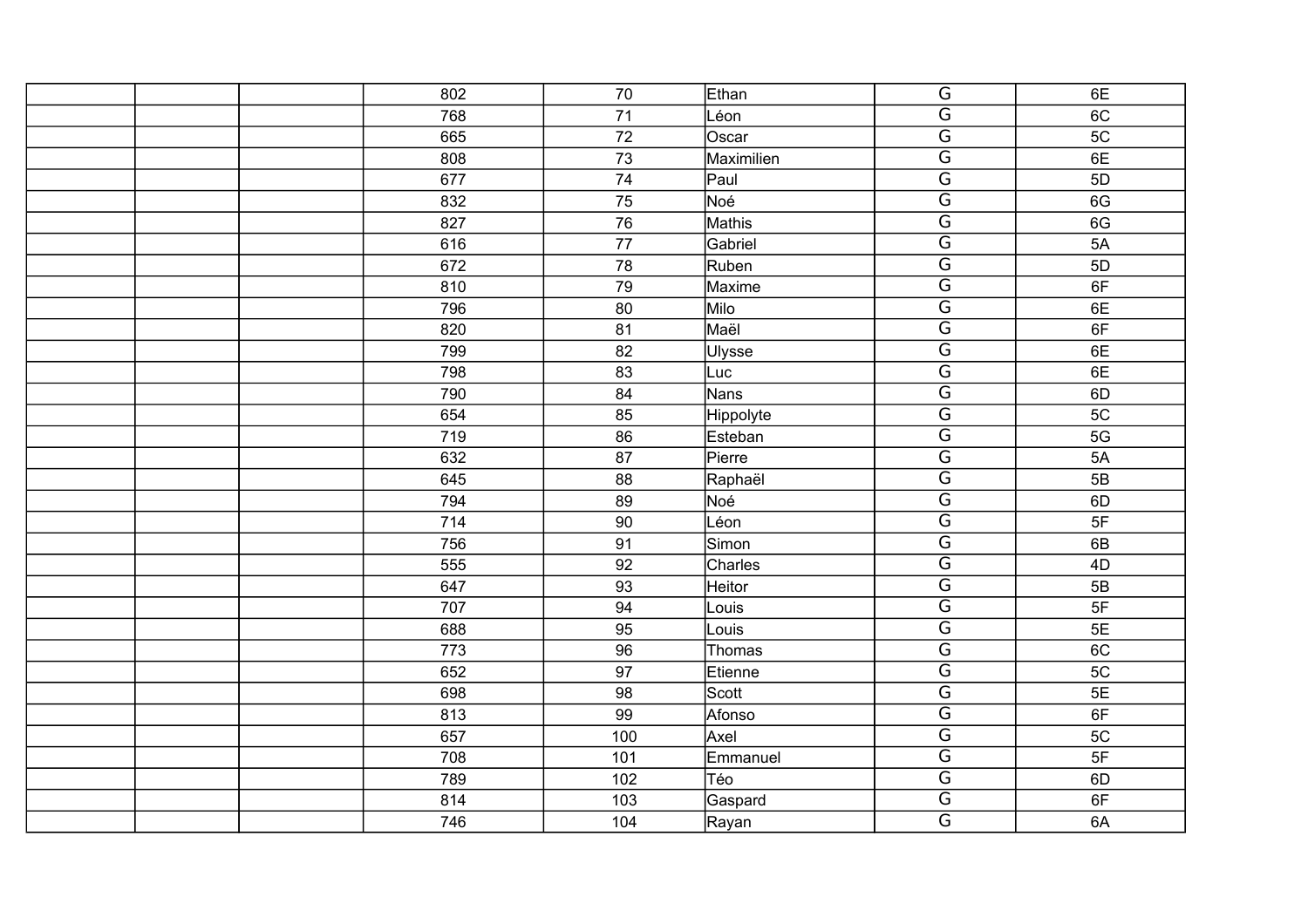| 706 | 105 | Max           | $\overline{\mathsf{G}}$ | 5F |
|-----|-----|---------------|-------------------------|----|
| 705 | 106 | Paul          | $\overline{\mathsf{G}}$ | 5F |
| 733 | 107 | Jan           | $\overline{G}$          | 5G |
| 644 | 108 | Orens         | $\overline{\mathsf{G}}$ | 5B |
| 649 | 109 | Matthieu      | $\overline{\mathsf{G}}$ | 5B |
| 833 | 110 | Arthur        | $\overline{\mathsf{G}}$ | 6G |
| 840 | 111 | Yvann         | $\overline{G}$          | 6G |
| 780 | 112 | Martin        | $\overline{\mathsf{G}}$ | 6D |
| 809 | 113 | Mathias       | $\overline{\mathsf{G}}$ | 6E |
| 748 | 114 | Hugo          | $\overline{\mathsf{G}}$ | 6A |
| 758 | 115 | Camille       | $\overline{\mathsf{G}}$ | 6B |
| 743 | 116 | François      | $\overline{\mathsf{G}}$ | 6A |
| 627 | 117 | Evan          | $\overline{\mathsf{G}}$ | 5A |
| 795 | 118 | Quentin       | $\overline{\mathsf{G}}$ | 6D |
| 755 | 119 | Robin         | $\overline{G}$          | 6B |
| 625 | 120 | <b>Iker</b>   | $\overline{\mathsf{G}}$ | 5A |
| 741 | 121 | Jules         | $\overline{\mathsf{G}}$ | 6A |
| 630 | 122 | Titouan       | $\overline{\mathsf{G}}$ | 5A |
| 739 | 123 | Samuel        | $\overline{G}$          | 6A |
| 774 | 124 | Adonis        | $\overline{\mathsf{G}}$ | 6C |
| 710 | 125 | Adrien        | $\overline{\mathsf{G}}$ | 5F |
| 744 | 126 | Martin        | $\overline{G}$          | 6A |
| 822 | 127 | <b>Marius</b> | $\overline{G}$          | 6F |
| 620 | 128 | Melvil        | $\overline{\mathsf{G}}$ | 5A |
| 633 | 129 | Adrien        | $\overline{\mathsf{G}}$ | 5A |
| 815 | 130 | <b>Ilias</b>  | $\overline{\mathsf{G}}$ | 6F |
| 659 | 131 | Emile         | $\overline{G}$          | 5C |
| 695 | 132 | Nathan        | $\overline{\mathsf{G}}$ | 5E |
| 838 | 133 | Odilon        | $\overline{\mathsf{G}}$ | 6G |
| 735 | 134 | Adam          | $\overline{G}$          | 5G |
| 725 | 135 | Antonin       | $\overline{G}$          | 5G |
| 782 | 136 | Etienne       | $\overline{\mathsf{G}}$ | 6D |
| 650 | 137 | Paul          | $\overline{\mathsf{G}}$ | 5C |
| 626 | 138 | Pablo         | $\overline{G}$          | 5A |
| 669 | 139 | Amaury        | $\overline{\mathsf{G}}$ | 5D |
|     |     |               |                         |    |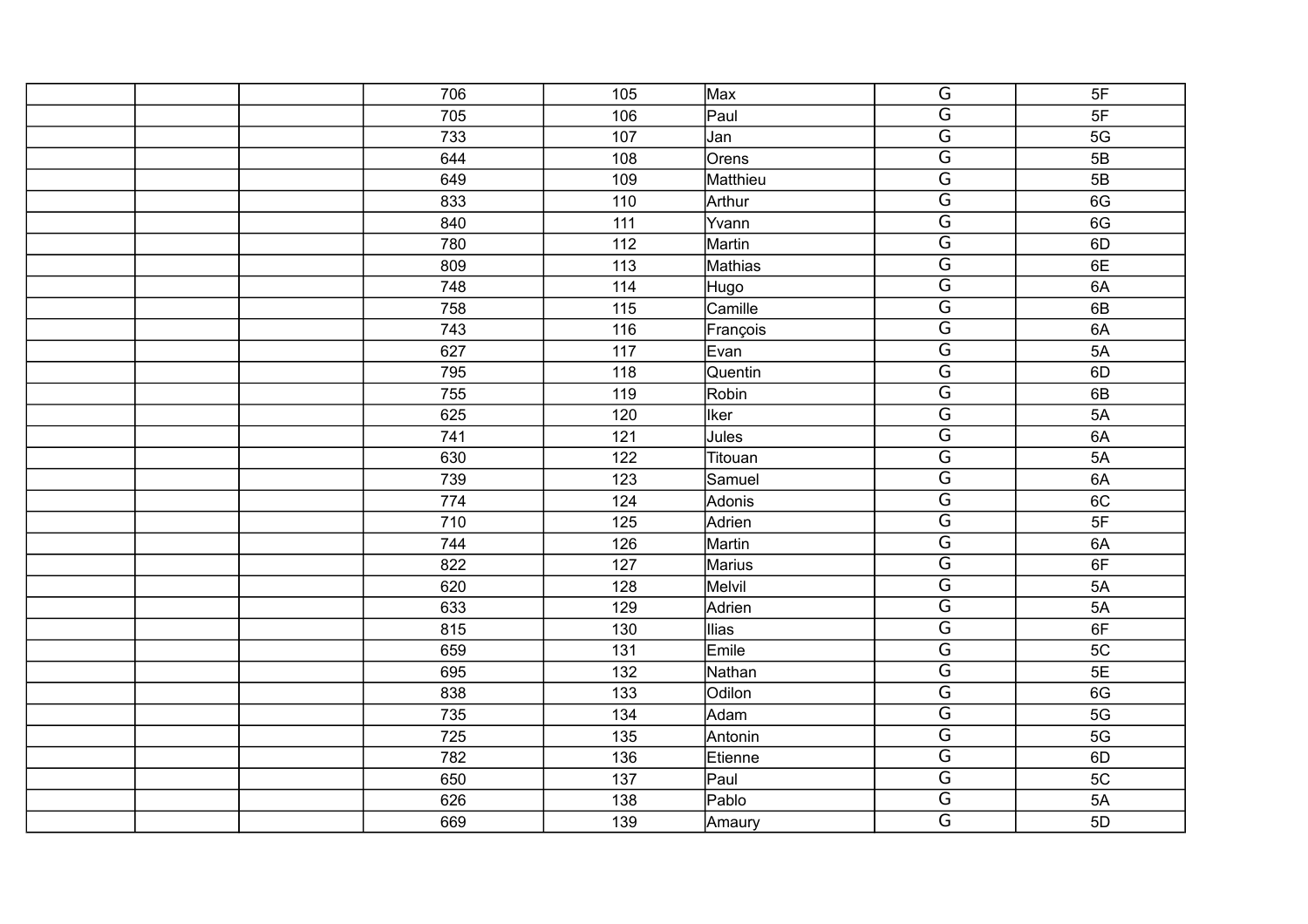|  | 766 | 140 | Eneko           | $\overline{G}$          | 6C   |
|--|-----|-----|-----------------|-------------------------|------|
|  | 718 | 141 | <b>Bastien</b>  | $\overline{\mathsf{G}}$ | 5G   |
|  | 651 | 142 | Lazare          | $\overline{\mathsf{G}}$ | 5C   |
|  | 801 | 143 | Chimalli        | $\overline{\mathsf{G}}$ | 6E   |
|  | 819 | 144 | Zadig           | $\overline{\mathsf{G}}$ | 6F   |
|  | 704 | 145 | Sacha           | $\overline{\mathsf{G}}$ | 5F   |
|  | 837 | 146 | <b>Baptiste</b> | $\overline{\mathsf{G}}$ | 6G   |
|  | 691 | 147 | Timothé         | $\overline{\mathsf{G}}$ | 5E   |
|  | 783 | 148 | Alexandre       | $\overline{\mathsf{G}}$ | 6D   |
|  | 807 | 149 | Adan            | $\overline{\mathsf{G}}$ | 6E   |
|  | 686 | 150 | <b>Baptiste</b> | $\overline{\mathsf{G}}$ | 5E   |
|  | 759 | 151 | Simon           | $\overline{G}$          | 6B   |
|  | 732 | 152 | <b>Baptiste</b> | $\overline{\mathsf{G}}$ | 5G   |
|  | 621 | 153 | Elie            | $\overline{\mathsf{G}}$ | 5A   |
|  | 828 | 154 | Cherif-Sidi     | $\overline{G}$          | 6G   |
|  | 523 | 155 | Jordan          | $\overline{\mathsf{G}}$ | $4A$ |
|  | 697 | 156 | Rafael          | $\overline{\mathsf{G}}$ | 5E   |
|  | 676 | 157 | Antoine         | $\overline{\mathsf{G}}$ | 5D   |
|  | 769 | 158 | Henri           | $\overline{G}$          | 6C   |
|  | 641 | 159 | Tony            | $\overline{\mathsf{G}}$ | 5B   |
|  | 642 | 160 | Martin          | $\overline{\mathsf{G}}$ | 5B   |
|  | 631 | 161 | <b>Matias</b>   | $\overline{G}$          | 5A   |
|  | 742 | 162 | Arthur          | $\overline{\mathsf{G}}$ | 6A   |
|  | 679 | 163 | Ayman           | $\overline{\mathsf{G}}$ | 5D   |
|  | 639 | 164 | Victor          | $\overline{\mathsf{G}}$ | 5B   |
|  | 749 | 165 | Sandro          | $\overline{G}$          | 6A   |
|  | 751 | 166 | Nathan          | $\overline{\mathsf{G}}$ | 6A   |
|  | 730 | 167 | Rayyân          | $\overline{\mathsf{G}}$ | 5G   |
|  | 656 | 168 | Pierre-Antonin  | $\overline{\mathsf{G}}$ | 5C   |
|  | 754 | 169 | Joey            | $\overline{G}$          | 6B   |
|  | 752 | 170 | Diego           | $\overline{\mathsf{G}}$ | 6B   |
|  | 835 | 171 | <b>Marius</b>   | $\overline{\mathsf{G}}$ | 6G   |
|  | 671 | 172 | <b>Tony</b>     | $\overline{\mathsf{G}}$ | 5D   |
|  | 580 | 173 | Victor          | $\overline{G}$          | 4E   |
|  | 670 | 174 | Célian          | $\overline{\mathsf{G}}$ | 5D   |
|  |     |     |                 |                         |      |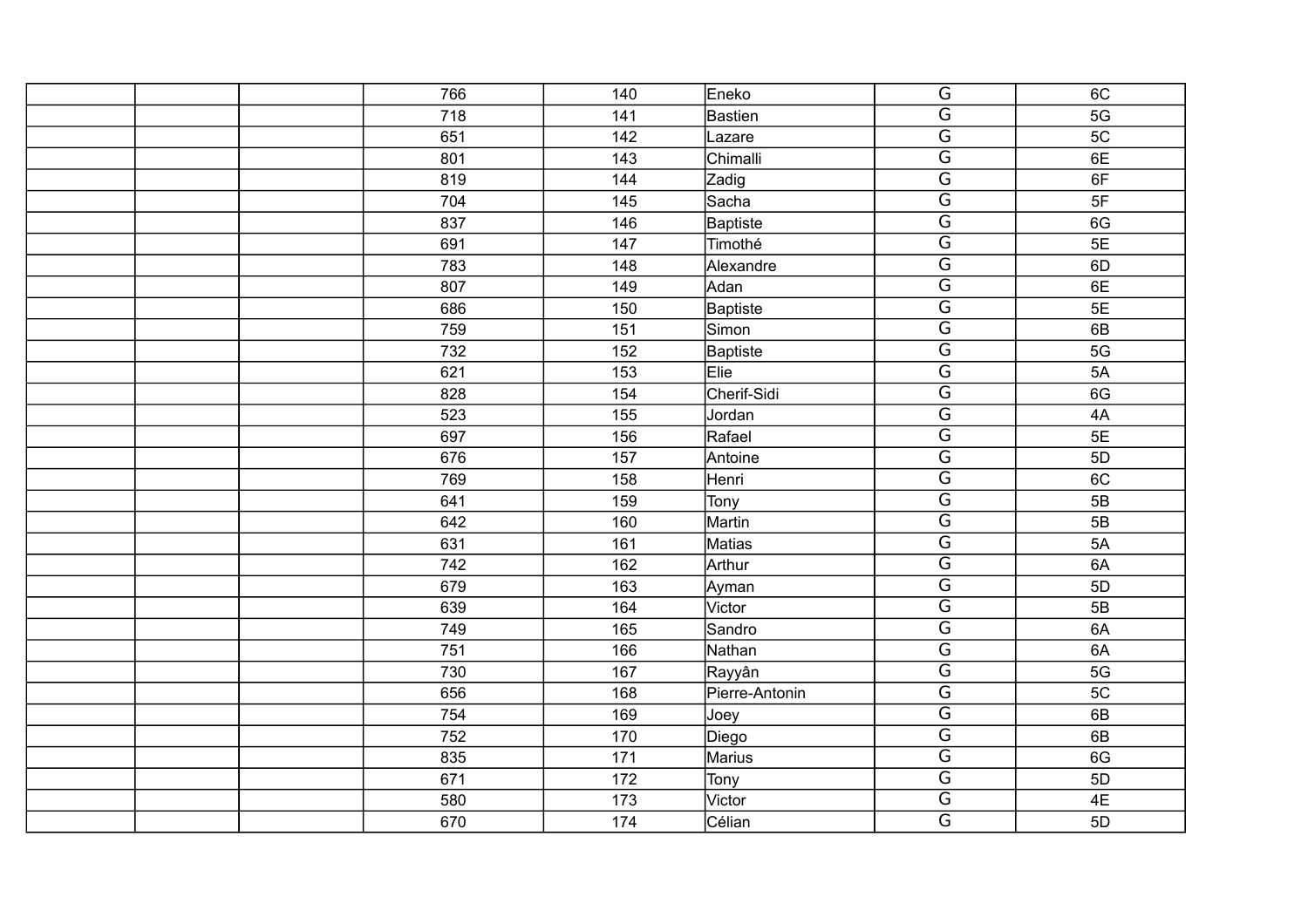| 791 | 175 | _enny       | $\overline{G}$          | 6D |
|-----|-----|-------------|-------------------------|----|
| 712 | 176 | _oevan      | $\overline{\mathsf{G}}$ | 5F |
| 800 | 177 | Giuseppe    | $\overline{\mathsf{G}}$ | 6E |
| 711 | 178 | Issa        | $\overline{\mathsf{G}}$ | 5F |
| 687 | 179 | Alexandre   | $\overline{\mathsf{G}}$ | 5E |
| 684 | 180 | Victor      | $\overline{\mathsf{G}}$ | 5D |
| 723 | 181 | ∣Maël       | $\overline{\mathsf{G}}$ | 5G |
| 673 | 182 | Maxence     | $\overline{\mathsf{G}}$ | 5D |
| 681 | 183 | Lucas       | $\overline{G}$          | 5D |
| 713 | 184 | Victor      | $\overline{\mathsf{G}}$ | 5F |
| 737 | 185 | Antoine     | $\overline{\mathsf{G}}$ | 6A |
| 622 | 186 | Tony        | $\overline{G}$          | 5A |
| 786 | 187 | Jules       | $\overline{\mathsf{G}}$ | 6D |
| 834 | 188 | Gabriel     | $\overline{\mathsf{G}}$ | 6G |
| 747 | 189 | Paul        | $\overline{G}$          | 6A |
| 821 | 190 | lSam        | $\overline{\mathsf{G}}$ | 6F |
| 764 | 191 | Germain     | $\overline{\mathsf{G}}$ | 6B |
| 757 | 192 | Ali         | $\overline{\mathsf{G}}$ | 6B |
| 761 | 193 | Mehdi       | $\overline{\mathsf{G}}$ | 6B |
| 771 | 194 | Yoann       | $\overline{\mathsf{G}}$ | 6C |
| 683 | 195 | Noé         | $\overline{\mathsf{G}}$ | 5D |
| 660 | 196 | Enzo        | $\overline{G}$          | 5C |
| 703 | 197 | Matyas      | $\overline{G}$          | 5F |
| 709 | 198 | Sasha       | $\overline{\mathsf{G}}$ | 5F |
| 760 | 199 | Gabriel     | $\overline{\mathsf{G}}$ | 6B |
| 803 | 200 | Adam        | $\overline{\mathsf{G}}$ | 6E |
| 824 | 201 | Théo        | G                       | 6F |
| 836 | 202 | David-Thyzy | $\overline{\mathsf{G}}$ | 6G |
| 839 | 203 | Mateo       | $\overline{\mathsf{G}}$ | 6G |
|     |     |             |                         |    |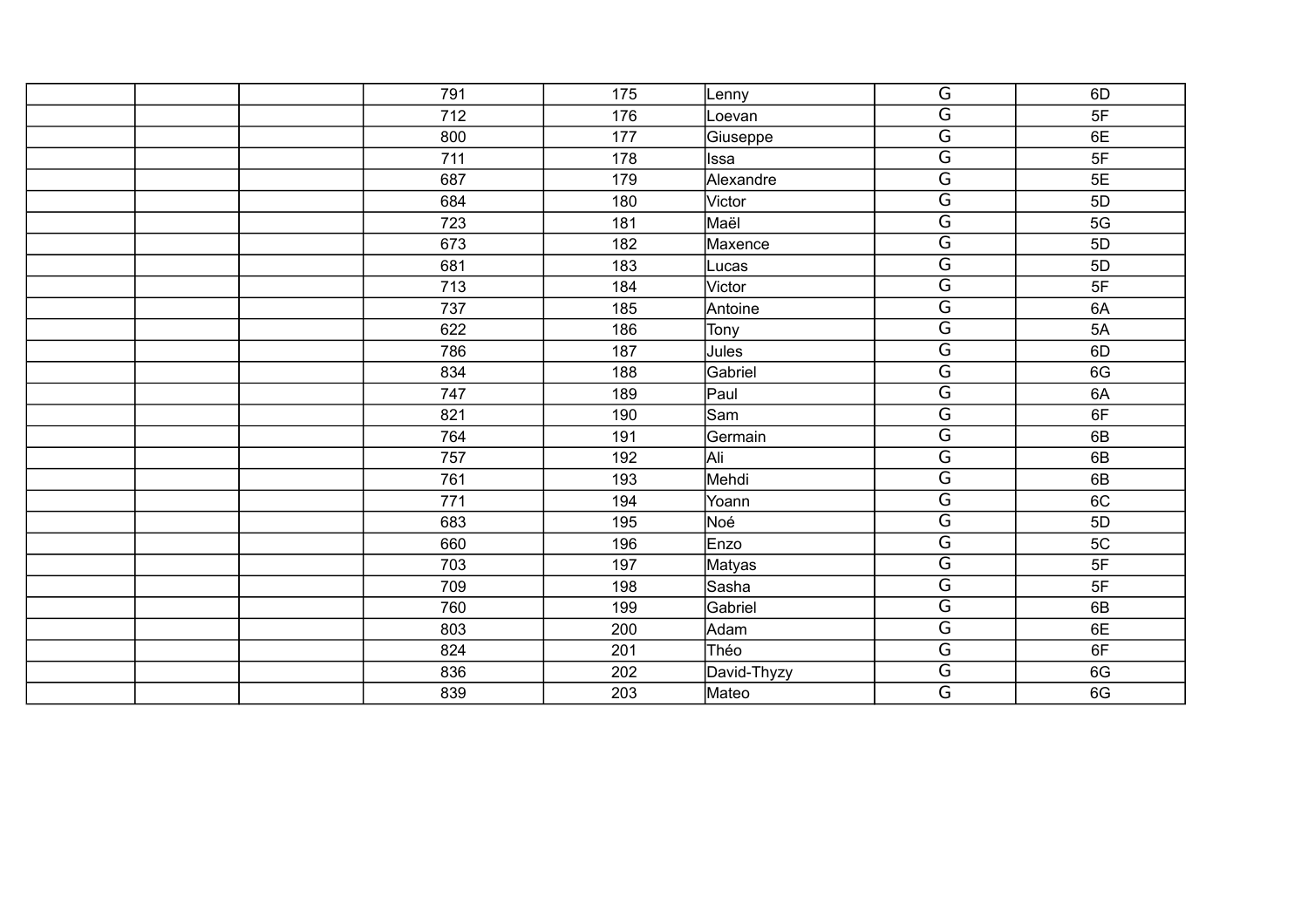| <b>Catégorie</b>          | <b>Course</b>                              |
|---------------------------|--------------------------------------------|
| B <sub>2</sub> G          | <b>COURSE 3</b>                            |
| B <sub>2</sub> G          | <b>COURSE 3</b>                            |
| $\overline{B2G}$          | <b>COURSE 3</b>                            |
| M1G                       | <b>COURSE 4</b>                            |
| B2G                       | <b>COURSE 3</b>                            |
| $\overline{B1G}$          | COURSE <sub>3</sub>                        |
| $\overline{B2G}$          | COURSE <sub>3</sub>                        |
| B <sub>2</sub> G          | <b>COURSE 3</b>                            |
| $\overline{B1G}$          | <b>COURSE 3</b>                            |
| $\overline{B2G}$          | <b>COURSE 3</b>                            |
| B2G                       | <b>COURSE 3</b>                            |
| B <sub>2</sub> G          | <b>COURSE 3</b>                            |
| $\overline{B1G}$          | <b>COURSE 3</b>                            |
| $\overline{B2G}$          | $\overline{3}$<br><b>COURSE</b>            |
| $\overline{B2G}$          | <b>COURSE 3</b>                            |
| B <sub>1</sub> G          | <b>COURSE 3</b>                            |
| $\overline{B1G}$          | <b>COURSE 3</b>                            |
| $\overline{B1G}$          | <b>COURSE 3</b>                            |
| $\overline{B2G}$          | <b>COURSE 3</b>                            |
| $\overline{B2G}$          | <b>COURSE 3</b>                            |
| $\overline{B1G}$          | <b>COURSE 3</b>                            |
| $\overline{\mathsf{B1G}}$ | $\overline{\overline{3}}$<br><b>COURSE</b> |
| $\overline{B1G}$          | <b>COURSE 3</b>                            |
| $\overline{B1G}$          | <b>COURSE 3</b>                            |
| $\overline{B2G}$          | <b>COURSE 3</b>                            |
| B1G                       | COURSE <sub>3</sub>                        |
| $\overline{\mathsf{B1G}}$ | <b>COURSE 3</b>                            |
| $\overline{B2G}$          | $\overline{3}$<br><b>COURSE</b>            |
| $\overline{B1G}$          | <b>COURSE 3</b>                            |
| $\overline{B1G}$          | <b>COURSE 3</b>                            |
| B <sub>1</sub> G          | <b>COURSE 3</b>                            |
| B <sub>1</sub> G          | <b>COURSE 3</b>                            |
| $\overline{B1G}$          | COURSE <sub>3</sub>                        |
| $\overline{\mathsf{B1G}}$ | <b>COURSE 3</b>                            |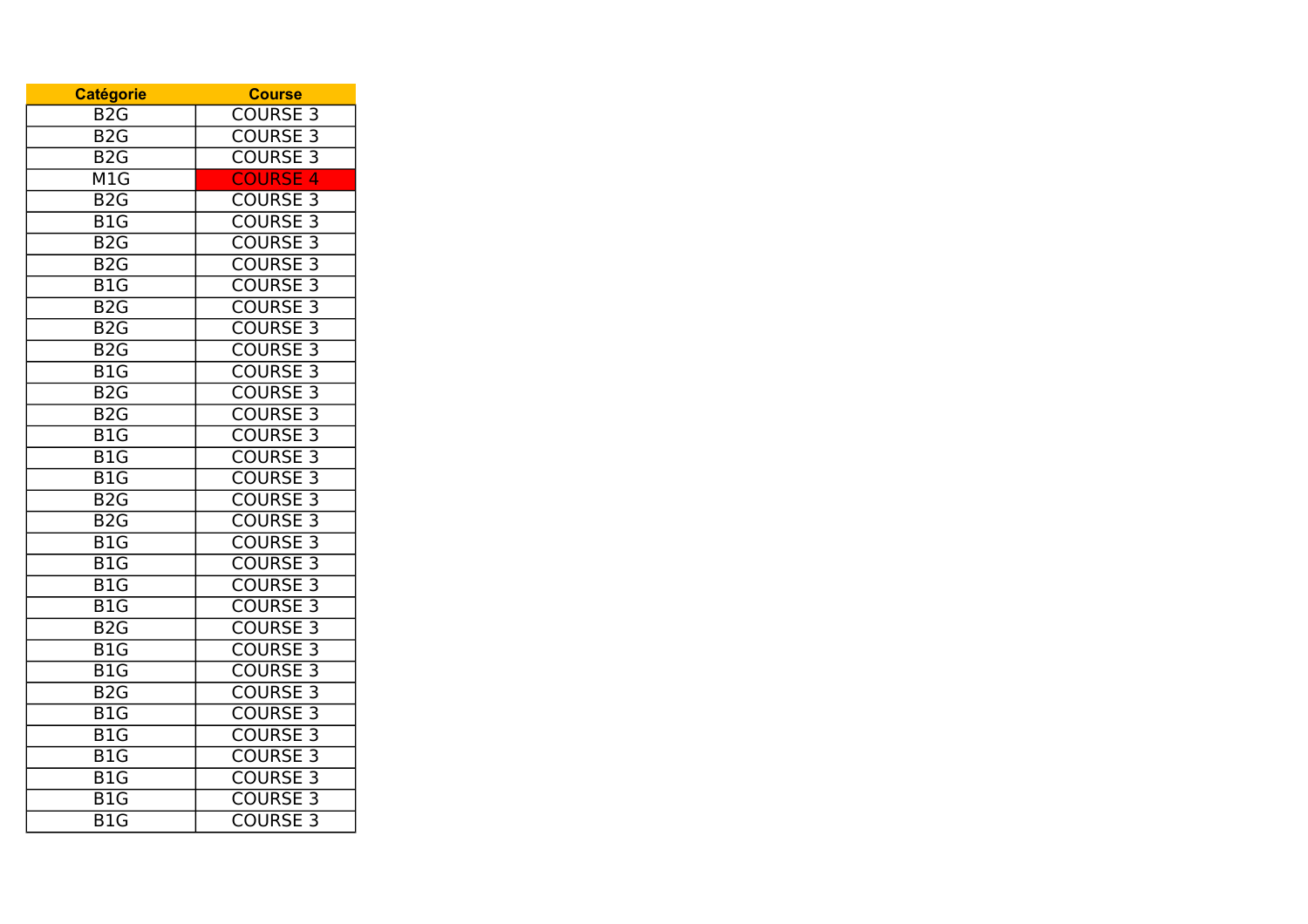| <b>COURSE 3</b>                 |
|---------------------------------|
| <b>COURSE 3</b>                 |
| <b>COURSE 3</b>                 |
| <b>COURSE 3</b>                 |
| <b>COURSE 3</b>                 |
| <b>COURSE 3</b>                 |
| <b>COURSE 3</b>                 |
| <b>COURSE 3</b>                 |
| <b>COURSE 3</b>                 |
| <b>COURSE 3</b>                 |
| <b>COURSE 3</b>                 |
| <b>COURSE 3</b>                 |
| <b>COURSE 3</b>                 |
| <b>COURSE 3</b>                 |
| <b>COURSE 3</b>                 |
| $\overline{3}$<br><b>COURSE</b> |
| <b>COURSE 3</b>                 |
| <b>COURSE 3</b>                 |
| <b>COURSE 3</b>                 |
| <b>COURSE 3</b>                 |
| <b>COURSE 3</b>                 |
| <b>COURSE 3</b>                 |
| <b>COURSE 3</b>                 |
| <b>COURSE 3</b>                 |
| <b>COURSE 3</b>                 |
| <b>COURSE 3</b>                 |
| <b>COURSE 3</b>                 |
| <b>COURSE 3</b>                 |
| <b>COURSE 3</b>                 |
| <b>COURSE 3</b>                 |
| <b>COURSE</b><br>$\overline{3}$ |
| <b>COURSE 3</b>                 |
| <b>COURSE 3</b>                 |
| <b>COURSE 3</b>                 |
| <b>COURSE 3</b>                 |
|                                 |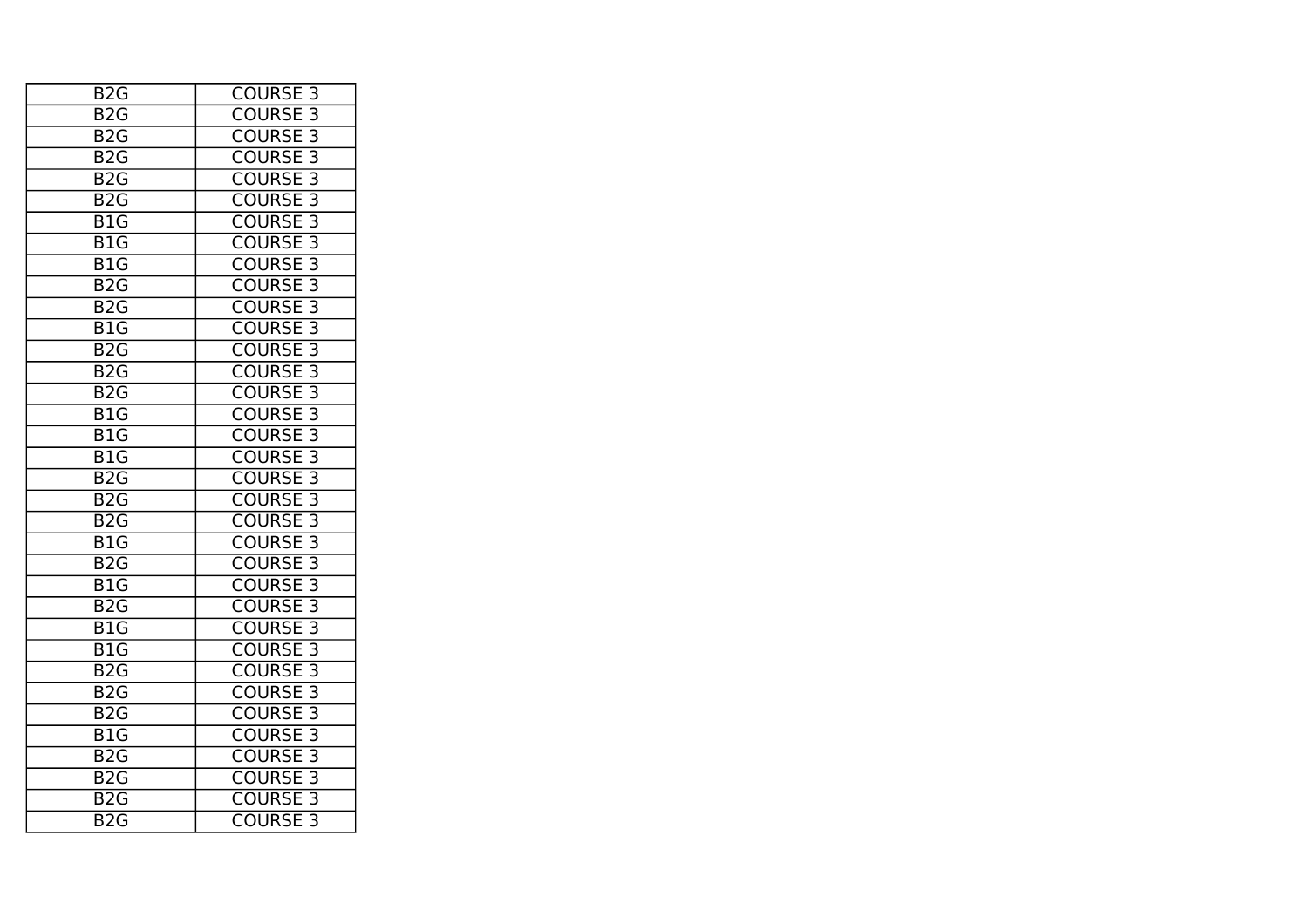| <b>COURSE 3</b>                 |
|---------------------------------|
| <b>COURSE 3</b>                 |
| <b>COURSE 3</b>                 |
| <b>COURSE 3</b>                 |
| <b>COURSE 3</b>                 |
| <b>COURSE 3</b>                 |
| <b>COURSE 3</b>                 |
| <b>COURSE 3</b>                 |
| <b>COURSE 3</b>                 |
| <b>COURSE 3</b>                 |
| <b>COURSE 3</b>                 |
| <b>COURSE 3</b>                 |
| <b>COURSE 3</b>                 |
| <b>COURSE 3</b>                 |
| <b>COURSE 3</b>                 |
| $\overline{3}$<br><b>COURSE</b> |
| <b>COURSE 3</b>                 |
| <b>COURSE 3</b>                 |
| <b>COURSE 3</b>                 |
| <b>COURSE 3</b>                 |
| <b>COURSE 3</b>                 |
| <b>COURSE 3</b>                 |
| <b>COURSE 3</b>                 |
| <b>COURSE 3</b>                 |
| <b>COURSE 3</b>                 |
| <b>COURSE 3</b>                 |
| <b>COURSE 3</b>                 |
| <b>COURSE 3</b>                 |
| <b>COURSE 3</b>                 |
| <b>COURSE 3</b>                 |
| <b>COURSE</b><br>$\overline{3}$ |
| <b>COURSE 3</b>                 |
| <b>COURSE 3</b>                 |
| <b>COURSE 3</b>                 |
| <b>COURSE 3</b>                 |
|                                 |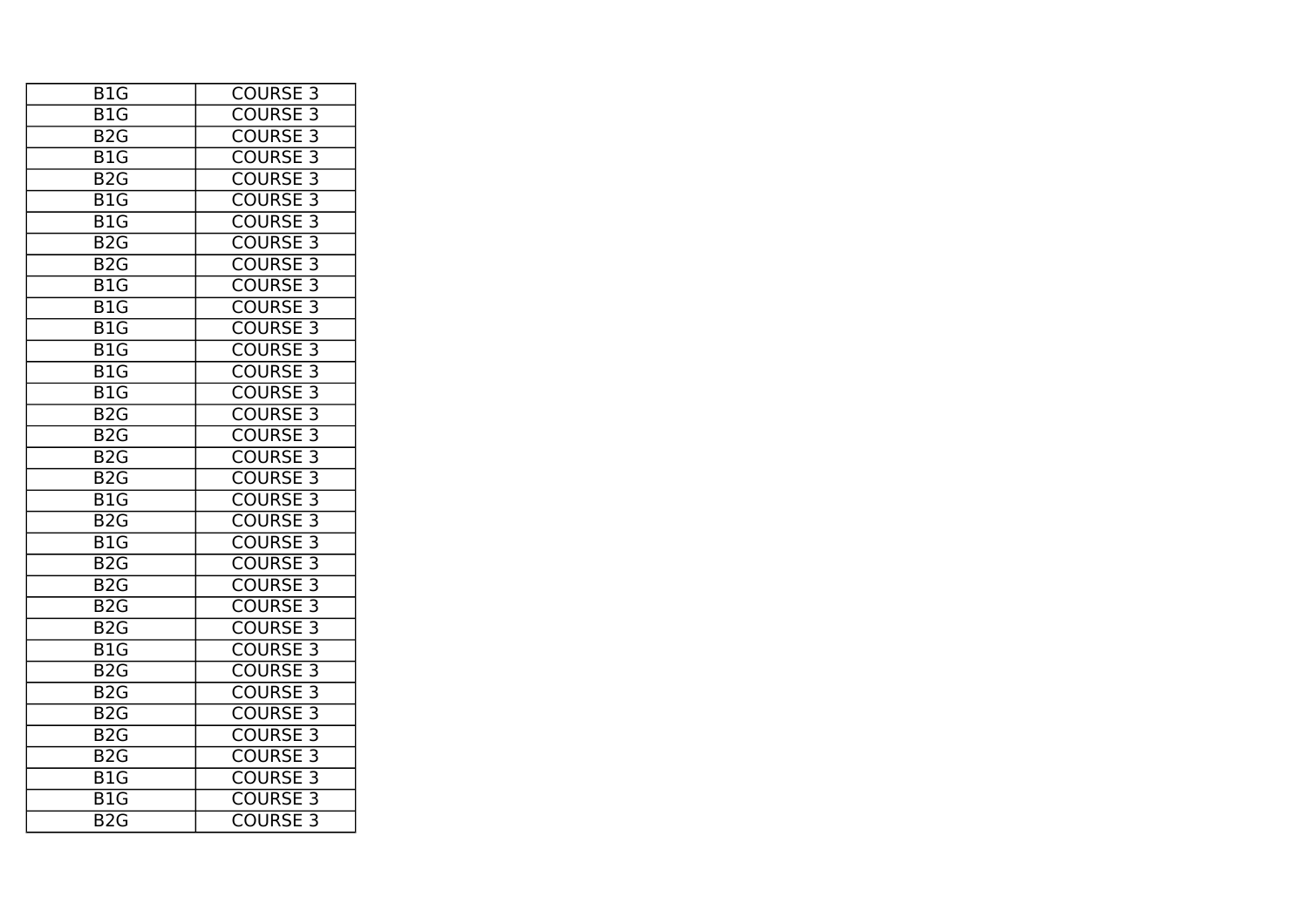| B <sub>2</sub> G          | <b>COURSE 3</b>                 |
|---------------------------|---------------------------------|
| B <sub>2</sub> G          | <b>COURSE 3</b>                 |
| $\overline{B2G}$          | <b>COURSE 3</b>                 |
| B1G                       | <b>COURSE 3</b>                 |
| $\overline{B2G}$          | <b>COURSE 3</b>                 |
| B <sub>1</sub> G          | <b>COURSE 3</b>                 |
| B1G                       | <b>COURSE 3</b>                 |
| B1G                       | <b>COURSE 3</b>                 |
| $\overline{B1G}$          | <b>COURSE 3</b>                 |
| $\overline{\mathsf{B1G}}$ | <b>COURSE 3</b>                 |
| $\overline{B2G}$          | <b>COURSE 3</b>                 |
| B <sub>1</sub> G          | <b>COURSE 3</b>                 |
| B <sub>2</sub> G          | <b>COURSE 3</b>                 |
| $\overline{B1G}$          | <b>COURSE 3</b>                 |
| $\overline{\mathsf{B1G}}$ | <b>COURSE 3</b>                 |
| $\overline{B2G}$          | $\overline{3}$<br><b>COURSE</b> |
| $\overline{B1G}$          | <b>COURSE 3</b>                 |
| $\overline{B2G}$          | <b>COURSE 3</b>                 |
| B <sub>1</sub> G          | <b>COURSE 3</b>                 |
| B2G                       | <b>COURSE 3</b>                 |
| B2G                       | <b>COURSE 3</b>                 |
| $\overline{B1G}$          | <b>COURSE 3</b>                 |
| $\overline{B1G}$          | <b>COURSE 3</b>                 |
| $\overline{B2G}$          | <b>COURSE 3</b>                 |
| B2G                       | <b>COURSE 3</b>                 |
| $\overline{B1G}$          | <b>COURSE 3</b>                 |
| B <sub>1</sub> G          | <b>COURSE 3</b>                 |
| B2G                       | <b>COURSE 3</b>                 |
| B <sub>1</sub> G          | <b>COURSE 3</b>                 |
| $\overline{B2G}$          | <b>COURSE 3</b>                 |
| B <sub>2</sub> G          | <b>COURSE</b><br>$\overline{3}$ |
| $\overline{B1G}$          | <b>COURSE 3</b>                 |
| B <sub>2</sub> G          | <b>COURSE 3</b>                 |
| B <sub>2</sub> G          | <b>COURSE 3</b>                 |
| B <sub>2</sub> G          | <b>COURSE 3</b>                 |
|                           |                                 |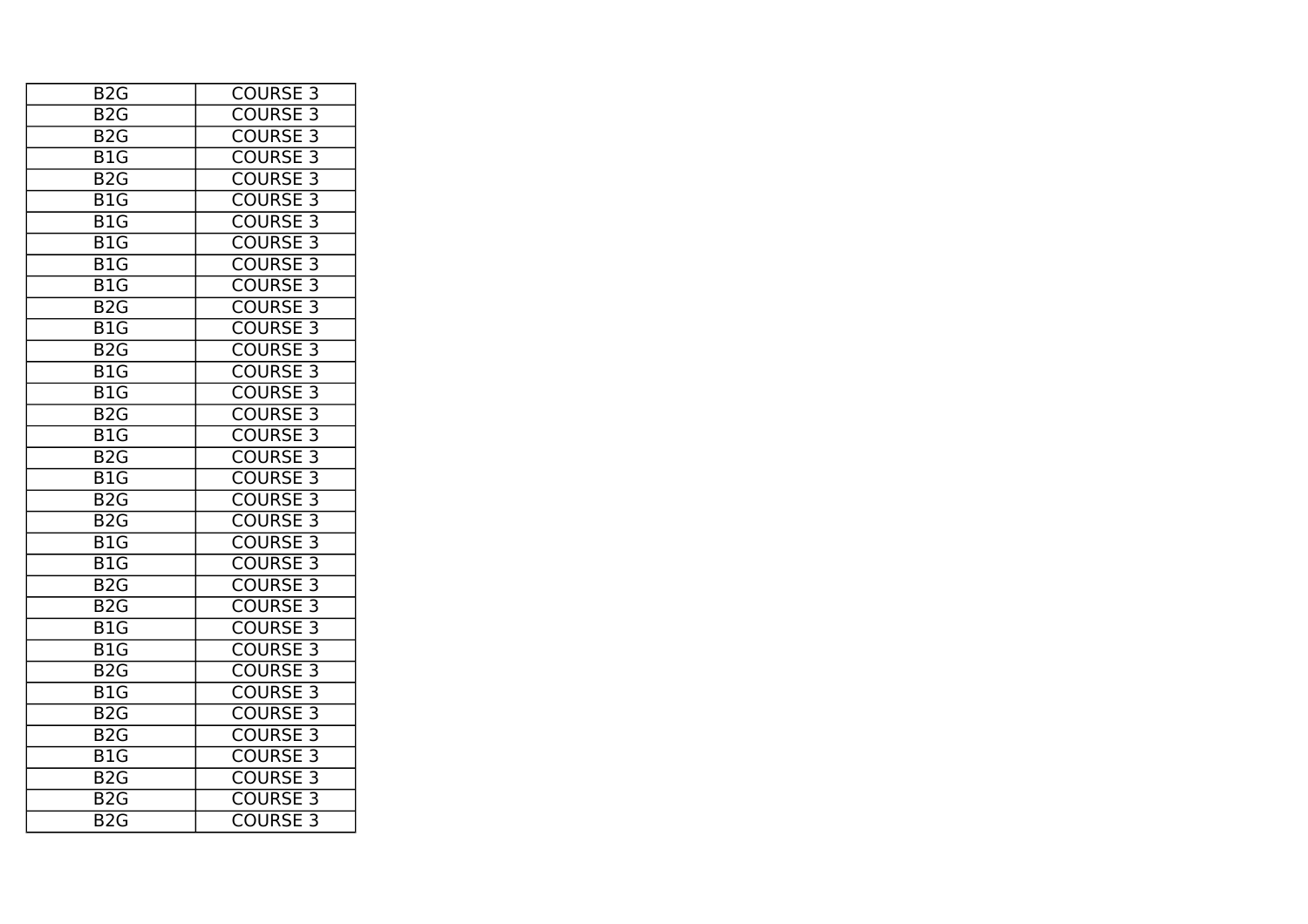| <b>COURSE 3</b>                 |
|---------------------------------|
| <b>COURSE 3</b>                 |
| <b>COURSE 3</b>                 |
| <b>COURSE 3</b>                 |
| <b>COURSE 3</b>                 |
| <b>COURSE 3</b>                 |
| <b>COURSE 3</b>                 |
| COURSE <sub>3</sub>             |
| COURSE <sub>3</sub>             |
| <b>COURSE 3</b>                 |
| <b>COURSE 3</b>                 |
| <b>COURSE 3</b>                 |
| <b>COURSE 3</b>                 |
| <b>COURSE 3</b>                 |
| <b>COURSE 3</b>                 |
| <b>COURSE</b><br>$\overline{3}$ |
| <b>COURSE 3</b>                 |
| <b>COURSE 3</b>                 |
| <b>COURSE 3</b>                 |
| <b>COURSE 3</b>                 |
| <b>COURSE 3</b>                 |
| COURSE <sub>3</sub>             |
| <b>COURSE 3</b>                 |
| $\overline{3}$<br><b>COURSE</b> |
| <b>DISP</b>                     |
| <b>COURSE 3</b>                 |
| <b>COURSE 3</b>                 |
| <b>COURSE 3</b>                 |
| <b>COURSE 3</b>                 |
| $\overline{3}$<br><b>COURSE</b> |
| <b>COURSE</b><br>$\overline{3}$ |
| <b>COURSE 3</b>                 |
| <b>COURSE 3</b>                 |
| <b>COURSE 3</b>                 |
| <b>COURSE 3</b>                 |
|                                 |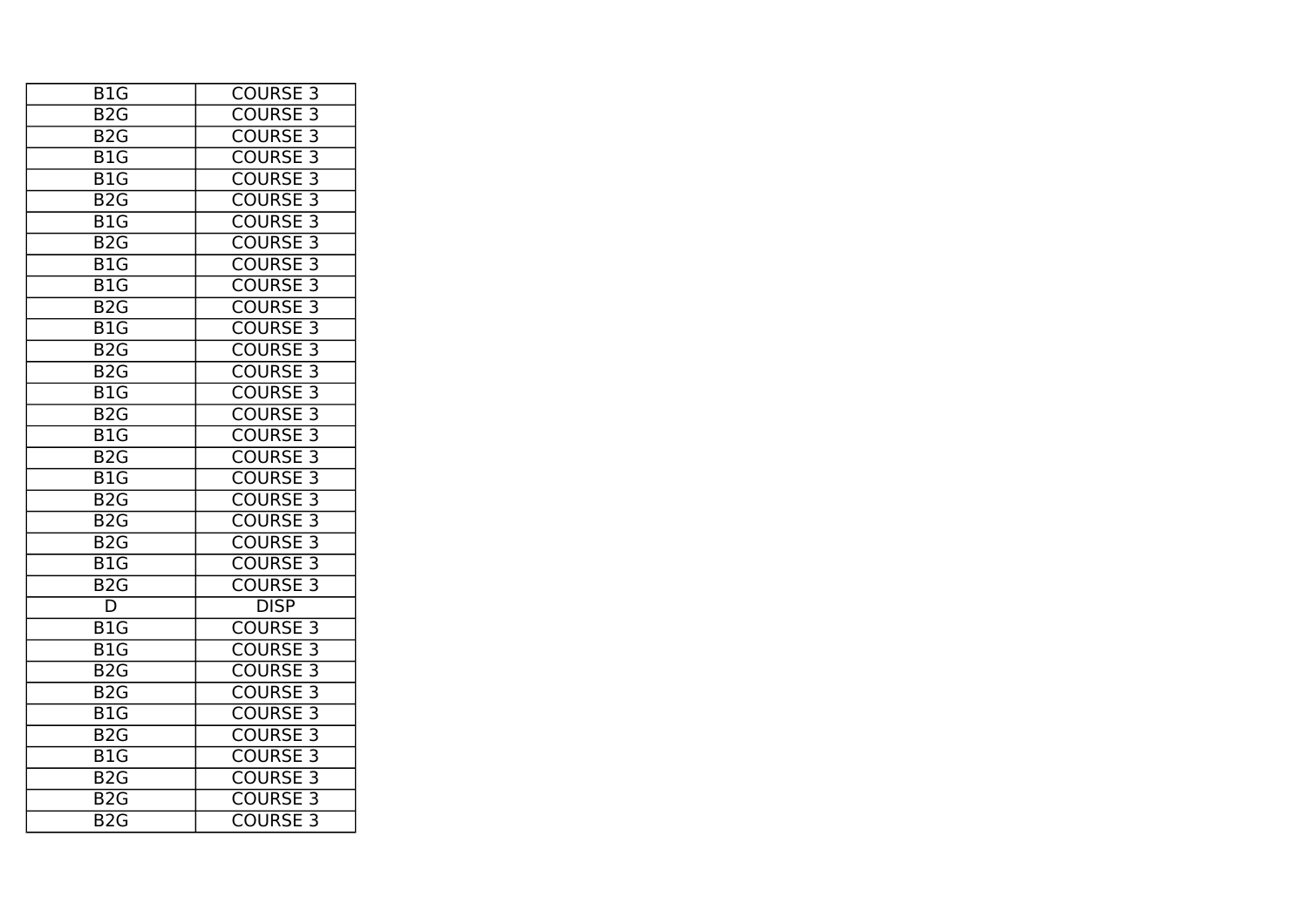| B <sub>1</sub> G          | <b>COURSE 3</b> |
|---------------------------|-----------------|
| B <sub>2</sub> G          | <b>COURSE 3</b> |
| B <sub>1</sub> G          | <b>COURSE 3</b> |
| $B2\overline{G}$          | <b>COURSE 3</b> |
| B <sub>2</sub> G          | <b>COURSE 3</b> |
| B <sub>2</sub> G          | <b>COURSE 3</b> |
| B <sub>2</sub> G          | <b>COURSE 3</b> |
| $B2\overline{G}$          | <b>COURSE 3</b> |
| B2G                       | <b>COURSE 3</b> |
| $\overline{\mathsf{M}1G}$ | <b>COURSE 4</b> |
| B1G                       | <b>COURSE 3</b> |
| B <sub>2</sub> G          | <b>COURSE 3</b> |
| B <sub>1</sub> G          | <b>COURSE 3</b> |
| B <sub>1</sub> G          | <b>COURSE 3</b> |
| B <sub>1</sub> G          | <b>COURSE 3</b> |
| B1G                       | <b>COURSE 3</b> |
| B <sub>1</sub> G          | <b>COURSE 3</b> |
| B1G                       | <b>COURSE 3</b> |
| B <sub>1</sub> G          | <b>COURSE 3</b> |
| B <sub>1</sub> G          | <b>COURSE 3</b> |
| B <sub>2</sub> G          | <b>COURSE 3</b> |
|                           | <b>DISP</b>     |
| B <sub>2</sub> G          | <b>ABANDON</b>  |
| B <sub>2</sub> G          | <b>ABANDON</b>  |
| B1G                       | <b>ABANDON</b>  |
| B <sub>1</sub> G          | <b>ABANDON</b>  |
| B <sub>1</sub> G          | <b>ABANDON</b>  |
| B1G                       | <b>ABANDON</b>  |
| B <sub>2</sub> G          | <b>ABANDON</b>  |
|                           |                 |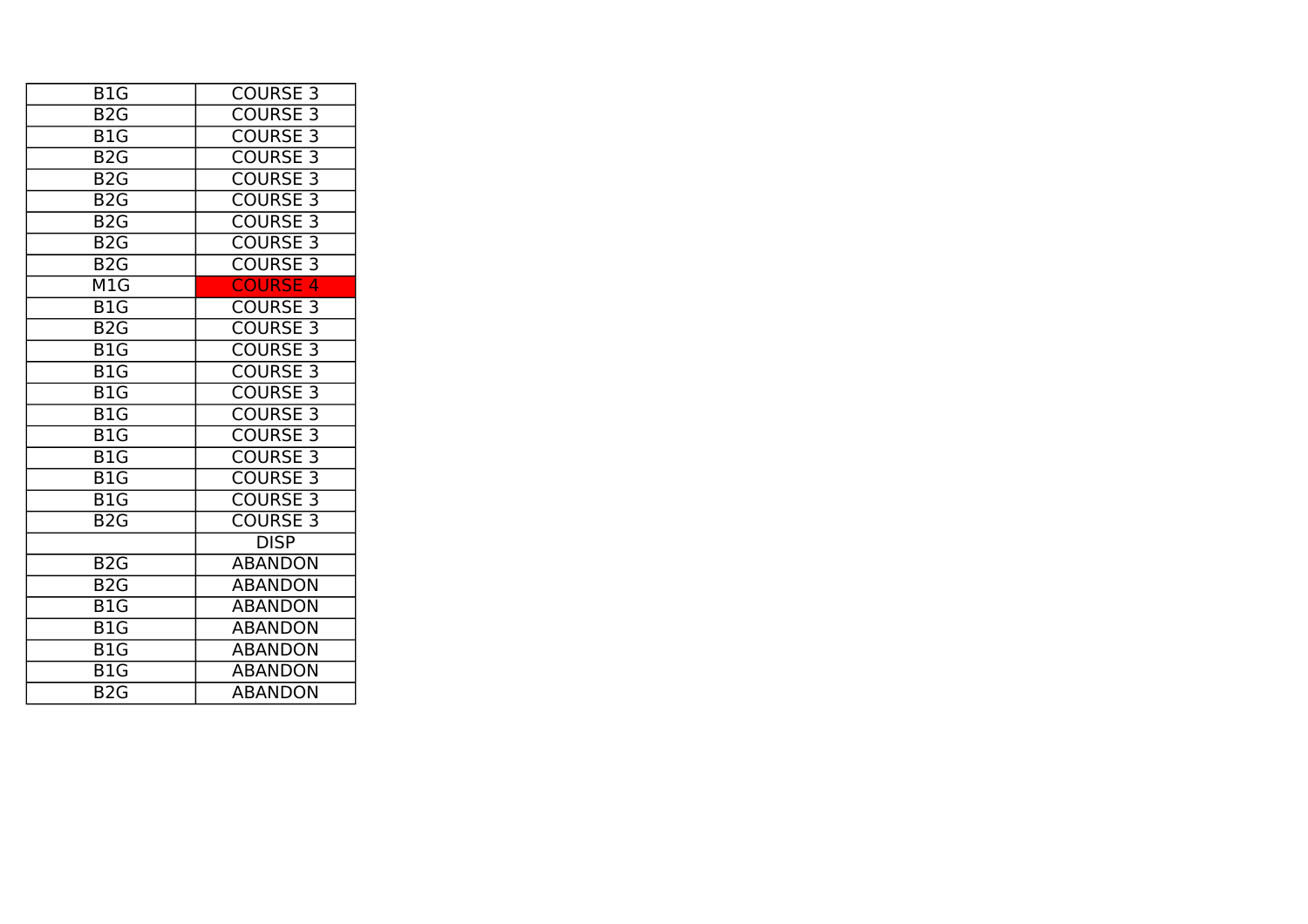| Min             | <b>Sec</b>     | Km/H | <b>Dosard</b> | <b>Classement</b>       | Prénom            | <b>Sexe</b>             | <b>Classe</b> |
|-----------------|----------------|------|---------------|-------------------------|-------------------|-------------------------|---------------|
| 11              | 26             | 16,3 | 583           | $\mathbf 1$             | Zacharie          | G                       | 4E            |
| 11              | 35             | 16,1 | 577           | $\overline{2}$          | Samuel            | $\overline{\mathsf{G}}$ | 4E            |
| 11              | 55             | 15,6 | 530           | 3                       | Yannick           | $\overline{\mathsf{G}}$ | 4B            |
| 12              | 14             | 15,2 | 600           | $\overline{\mathbf{4}}$ | Arthur            | $\overline{\mathsf{G}}$ | 4G            |
| 12              | 20             | 15,1 | 587           | 5                       | Abel              | $\overline{\mathsf{G}}$ | 4F            |
| 12              | 22             | 15,0 | 443           | 6                       | Louis             | $\overline{G}$          | 3B            |
| 12              | 25             | 15,0 | 466           | $\overline{7}$          | Arsène            | $\overline{\mathsf{G}}$ | 3D            |
| 12              | 32             | 14,8 | 463           | $\bf 8$                 | Ismaïl            | $\overline{\mathsf{G}}$ | 3D            |
| 12              | 40             | 14,7 | 462           | 9                       | Tristan           | $\overline{\mathsf{G}}$ | 3C            |
| 12              | 50             | 14,5 | 429           | $10$                    | Jules             | $\overline{\mathsf{G}}$ | 3A            |
| 12              | 54             | 14,4 | 514           | 11                      | Liam              | $\overline{\mathsf{G}}$ | 4A            |
| 12              | 59             | 14,3 | 558           | 12                      | Archibald         | $\overline{\mathsf{G}}$ | 4D            |
| 13              | $\mathbf 0$    | 14,3 | 614           | 13                      | Thésée            | $\overline{\mathsf{G}}$ | 4G            |
| $\overline{13}$ | $\overline{2}$ | 14,3 | 595           | 14                      | Augustin          | $\overline{\mathsf{G}}$ | 4F            |
|                 |                |      | 447           | 15                      | Robin             | $\overline{\mathsf{G}}$ | 3B            |
|                 |                |      | 430           | 16                      | Charles Alexandre | $\overline{\mathsf{G}}$ | 3A            |
|                 |                |      | 505           | 17                      | Nahil             | $\overline{\mathsf{G}}$ | 3G            |
|                 |                |      | 562           | 18                      | Samuel            | $\overline{\mathsf{G}}$ | 4D            |
|                 |                |      | 477           | 19                      | Luc               | $\overline{\mathsf{G}}$ | 3E            |
|                 |                |      | 509           | 20                      | Eliott            | $\overline{\mathsf{G}}$ | 3G            |
|                 |                |      | 498           | 21                      | José              | $\overline{\mathsf{G}}$ | 3F            |
|                 |                |      | 543           | 22                      | Paul              | $\overline{\mathsf{G}}$ | 4C            |
|                 |                |      | 547           | 23                      | Simon             | $\overline{\mathsf{G}}$ | 4C            |
|                 |                |      | 586           | 24                      | Paul              | $\overline{\mathsf{G}}$ | 4F            |
|                 |                |      | 576           | 25                      | Marco             | $\overline{\mathsf{G}}$ | 4E            |
|                 |                |      | 479           | 26                      | Jules             | G                       | 3E            |
|                 |                |      | 442           | 27                      | Raphaël           | $\overline{\mathsf{G}}$ | 3B            |
|                 |                |      | 470           | 28                      | Giovan            | $\overline{\mathsf{G}}$ | 3D            |
|                 |                |      | 528           | 29                      | Alban             | $\overline{\mathsf{G}}$ | 4B            |
|                 |                |      | 484           | 30                      | Emilio            | $\overline{\mathsf{G}}$ | 3E            |
|                 |                |      | 527           | 31                      | Louka             | $\overline{\mathsf{G}}$ | 4B            |
|                 |                |      | 557           | 32                      | Léon              | $\overline{\mathsf{G}}$ | 4D            |
|                 |                |      | 517           | 33                      | Luca              | $\overline{\mathsf{G}}$ | 4A            |
|                 |                |      | 445           | 34                      | Antoine           | $\overline{\mathsf{G}}$ | 3B            |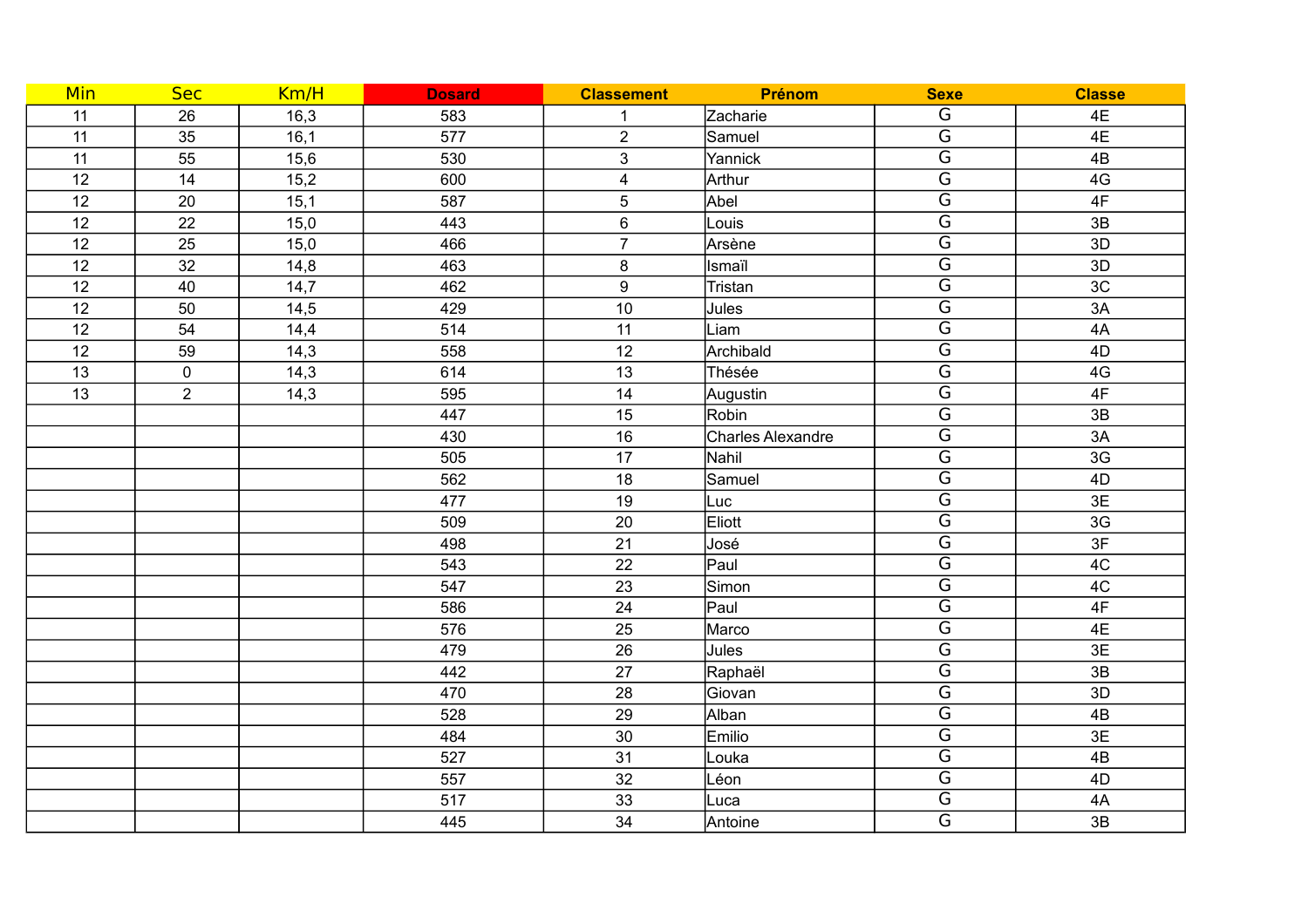| 545 | 35 | Mahé          | $\overline{G}$          | 4C            |
|-----|----|---------------|-------------------------|---------------|
| 604 | 36 | Phileim       | $\overline{\mathsf{G}}$ | 4G            |
| 608 | 37 | Antoine       | $\overline{G}$          | 4G            |
| 602 | 38 | Victor        | $\overline{\mathsf{G}}$ | 4G            |
| 495 | 39 | Maris         | $\overline{\mathsf{G}}$ | 3F            |
| 539 | 40 | Antoine       | $\overline{\mathsf{G}}$ | 4C            |
| 605 | 41 | Adann         | $\overline{\mathsf{G}}$ | 4G            |
| 441 | 42 | Carl-Emmanuel | $\overline{\mathsf{G}}$ | 3B            |
| 574 | 43 | Etienne       | $\overline{\mathsf{G}}$ | 4E            |
| 581 | 44 | Léon          | $\overline{\mathsf{G}}$ | 4E            |
| 488 | 45 | Lucien        | $\overline{\mathsf{G}}$ | 3E            |
| 579 | 46 | Noah          | $\overline{\mathsf{G}}$ | 4E            |
| 596 | 47 | Erwan         | $\overline{\mathsf{G}}$ | 4F            |
| 511 | 48 | Nicolas       | $\overline{\mathsf{G}}$ | 3G            |
| 593 | 49 | William       | $\overline{G}$          | 4F            |
| 494 | 50 | Louis-Charles | $\overline{\mathsf{G}}$ | 3F            |
| 538 | 51 | Hugo          | $\overline{\mathsf{G}}$ | 4C            |
| 483 | 52 | Mattéo        | $\overline{\mathsf{G}}$ | 3E            |
| 588 | 53 | Maxence       | $\overline{\mathsf{G}}$ | 4F            |
| 535 | 54 | Côme          | $\overline{\mathsf{G}}$ | 4B            |
| 607 | 55 | Baptiste      | $\overline{\mathsf{G}}$ | 4G            |
| 522 | 56 | Rémi          | $\overline{\mathsf{G}}$ | 4A            |
| 464 | 57 | Théo          | $\overline{G}$          | 3D            |
| 513 | 58 | Léonard       | $\overline{\mathsf{G}}$ | 4A            |
| 486 | 59 | François      | $\overline{\mathsf{G}}$ | 3E            |
| 428 | 60 | Mohamed       | $\overline{G}$          | 3A            |
| 584 | 61 | Riyad         | $\overline{\mathsf{G}}$ | 4F            |
| 556 | 62 | Matéo         | $\overline{\mathsf{G}}$ | 4D            |
| 453 | 63 | Victor        | $\overline{\mathsf{G}}$ | 3C            |
| 440 | 64 | Ibrahim       | $\overline{\mathsf{G}}$ | 3B            |
| 451 | 65 | Théo          | $\overline{\mathsf{G}}$ | 3B            |
| 590 | 66 | Peïo          | $\overline{\mathsf{G}}$ | $4\mathsf{F}$ |
| 612 | 67 | Jules-Arthur  | $\overline{\mathsf{G}}$ | 4G            |
| 497 | 68 | Théotim       | $\overline{G}$          | 3F            |
| 548 | 69 | Clément       | $\overline{\mathsf{G}}$ | 4C            |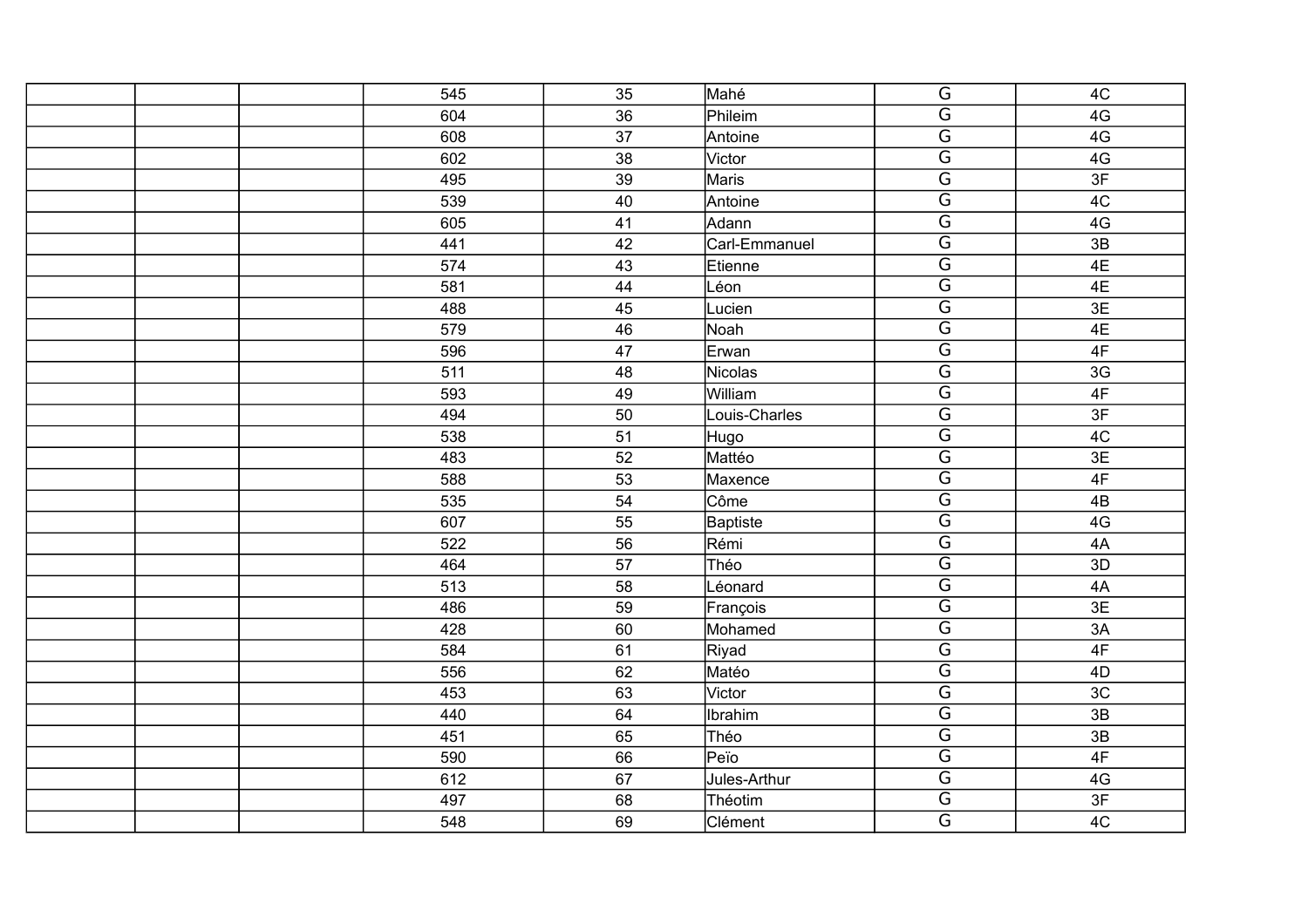|  | 610 | 70              | Nathan          | $\overline{\mathsf{G}}$ | 4G |
|--|-----|-----------------|-----------------|-------------------------|----|
|  | 567 | 71              | Titouan         | $\overline{G}$          | 4D |
|  | 438 | $\overline{72}$ | Raphael         | $\overline{G}$          | 3A |
|  | 452 | 73              | Noah            | $\overline{\mathsf{G}}$ | 3B |
|  | 597 | 74              | François        | $\overline{\mathsf{G}}$ | 4F |
|  | 565 | 75              | Benjamin        | $\overline{\mathsf{G}}$ | 4D |
|  | 546 | 76              | Victor          | $\overline{G}$          | 4C |
|  | 568 | 77              | <b>Marius</b>   | $\overline{\mathsf{G}}$ | 4D |
|  | 510 | 78              | Selwyn          | $\overline{\mathsf{G}}$ | 3G |
|  | 455 | 79              | Laurent         | $\overline{G}$          | 3C |
|  | 496 | 80              | Adrien          | $\overline{G}$          | 3F |
|  | 469 | 81              | Noé             | $\overline{\mathsf{G}}$ | 3D |
|  | 492 | 82              | Simon           | $\overline{\mathsf{G}}$ | 3F |
|  | 561 | 83              | Antoine         | $\overline{\mathsf{G}}$ | 4D |
|  | 473 | 84              | Lino            | $\overline{G}$          | 3D |
|  | 482 | 85              | Ferdinand       | $\overline{\mathsf{G}}$ | 3E |
|  | 578 | 86              | Younes          | $\overline{\mathsf{G}}$ | 4E |
|  | 501 | 87              | Pablo           | $\overline{G}$          | 3G |
|  | 554 | 88              | Nathan          | $\overline{\mathsf{G}}$ | 4C |
|  | 467 | 89              | Julien          | $\overline{\mathsf{G}}$ | 3D |
|  | 439 | 90              | Philippe        | $\overline{\mathsf{G}}$ | 3B |
|  | 520 | 91              | Emmanuel        | $\overline{\mathsf{G}}$ | 4A |
|  | 489 | 92              | Maxime          | $\overline{\mathsf{G}}$ | 3E |
|  | 592 | 93              | <b>Baptiste</b> | $\overline{\mathsf{G}}$ | 4F |
|  | 446 | 94              | Ariel           | $\overline{\mathsf{G}}$ | 3B |
|  | 606 | 95              | Victor          | $\overline{G}$          | 4G |
|  | 450 | 96              | Aïmadou         | $\overline{\mathsf{G}}$ | 3B |
|  | 582 | 97              | Matteo          | $\overline{\mathsf{G}}$ | 4E |
|  | 594 | 98              | Walid           | $\overline{\mathsf{G}}$ | 4F |
|  | 491 | 99              | Arthur          | $\overline{G}$          | 3F |
|  | 485 | 100             | Elliott         | $\overline{G}$          | 3E |
|  | 575 | 101             | Ashton          | $\overline{\mathsf{G}}$ | 4E |
|  | 475 | 102             | Maxime          | $\overline{\mathsf{G}}$ | 3D |
|  | 550 | 103             | Sergio          | $\overline{G}$          | 4C |
|  | 490 | 104             | Eliott          | $\overline{\mathsf{G}}$ | 3F |
|  |     |                 |                 |                         |    |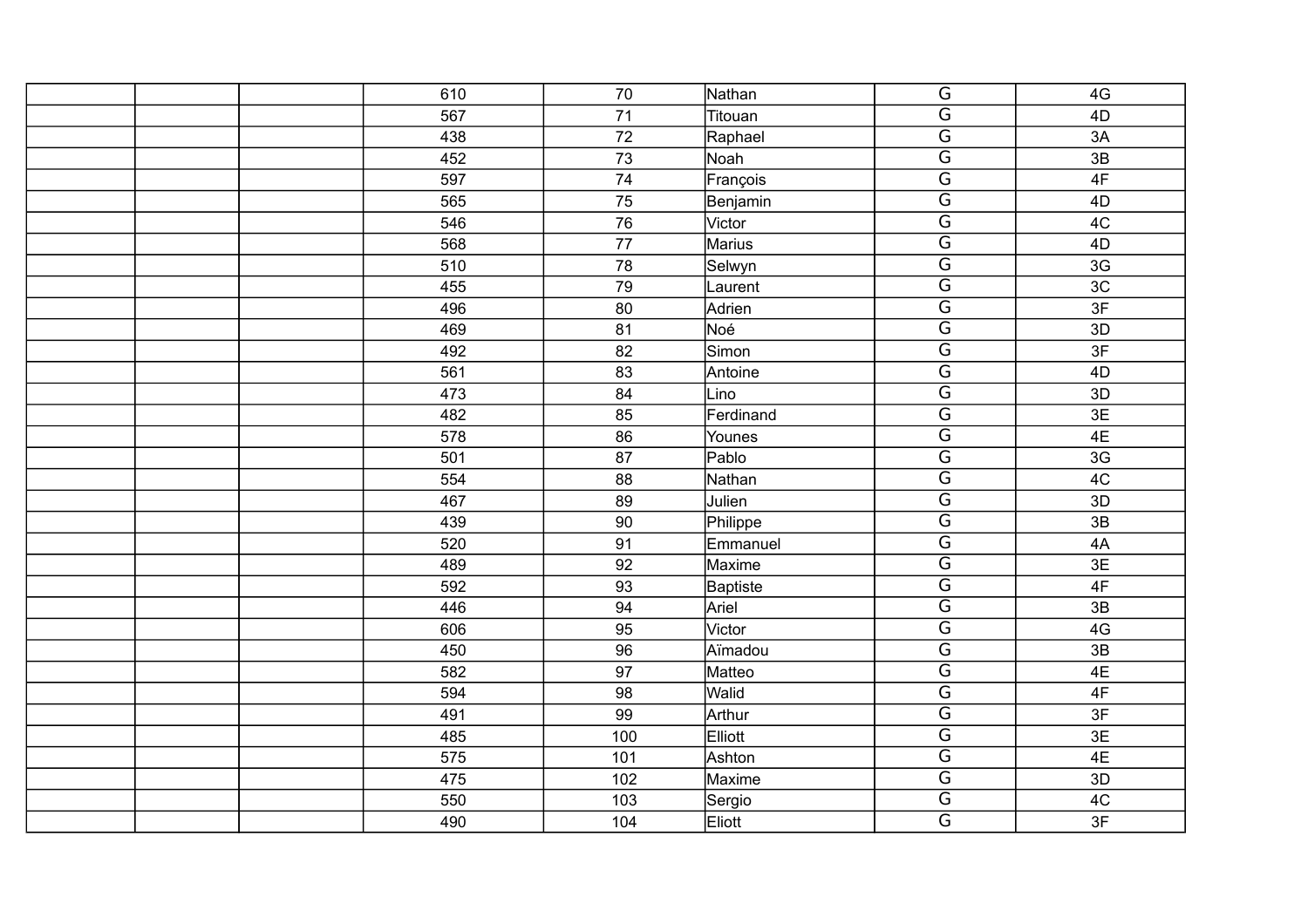| 525 | 105 | Jean         | $\overline{G}$          | 4B              |
|-----|-----|--------------|-------------------------|-----------------|
| 448 | 106 | Tony         | $\overline{\mathsf{G}}$ | 3B              |
| 449 | 107 | Paul         | $\overline{\mathsf{G}}$ | 3B              |
| 459 | 108 | Gabin        | $\overline{\mathsf{G}}$ | 3C              |
| 458 | 109 | Igor         | $\overline{\mathsf{G}}$ | 3C              |
| 504 | 110 | Damien       | $\overline{\mathsf{G}}$ | 3G              |
| 533 | 111 | Ydriss       | $\overline{G}$          | $\overline{AB}$ |
| 444 | 112 | Merlin       | $\overline{\mathsf{G}}$ | 3B              |
| 536 | 113 | Alexandre    | $\overline{\mathsf{G}}$ | 4B              |
| 508 | 114 | Thomas       | $\overline{\mathsf{G}}$ | 3G              |
| 471 | 115 | Maxance      | $\overline{G}$          | 3D              |
| 559 | 116 | Samuel       | $\overline{\mathsf{G}}$ | 4D              |
| 572 | 117 | Sam          | $\overline{\mathsf{G}}$ | 4E              |
| 481 | 118 | Leon         | $\overline{\mathsf{G}}$ | $\overline{3E}$ |
| 457 | 119 | Abdel-Aziz   | $\overline{G}$          | 3C              |
| 549 | 120 | Cézar        | $\overline{G}$          | 4C              |
| 598 | 121 | Camille      | $\overline{\mathsf{G}}$ | $4\mathsf{F}$   |
| 563 | 122 | Charles      | $\overline{\mathsf{G}}$ | 4D              |
| 506 | 123 | Ariel        | $\overline{G}$          | 3G              |
| 526 | 124 | Zeian        | $\overline{\mathsf{G}}$ | 4B              |
| 519 | 125 | Nathan       | $\overline{\mathsf{G}}$ | 4A              |
| 507 | 126 | Jean-Lou     | $\overline{\mathsf{G}}$ | 3G              |
| 566 | 127 | Julien       | $\overline{G}$          | 4D              |
| 553 | 128 | Eitan        | $\overline{\mathsf{G}}$ | 4C              |
| 611 | 129 | Mayron       | $\overline{\mathsf{G}}$ | 4G              |
| 544 | 130 | Jules        | $\overline{\mathsf{G}}$ | 4C              |
| 521 | 131 | Eliott       | $\overline{\mathsf{G}}$ | 4A              |
| 720 | 132 | Francis      | $\overline{\mathsf{G}}$ | 5G              |
| 601 | 133 | Emile        | $\overline{\mathsf{G}}$ | 4G              |
| 571 | 134 | Louis-Victor | $\overline{G}$          | 4E              |
| 499 | 135 | Jonas        | $\overline{G}$          | 3G              |
| 465 | 136 | Calvin       | $\overline{\mathsf{G}}$ | 3D              |
| 474 | 137 | Guillaume    | $\overline{\mathsf{G}}$ | 3D              |
| 478 | 138 | Tal          | $\overline{G}$          | 3E              |
| 431 | 139 | Cyprien      | $\overline{\mathsf{G}}$ | 3A              |
|     |     |              |                         |                 |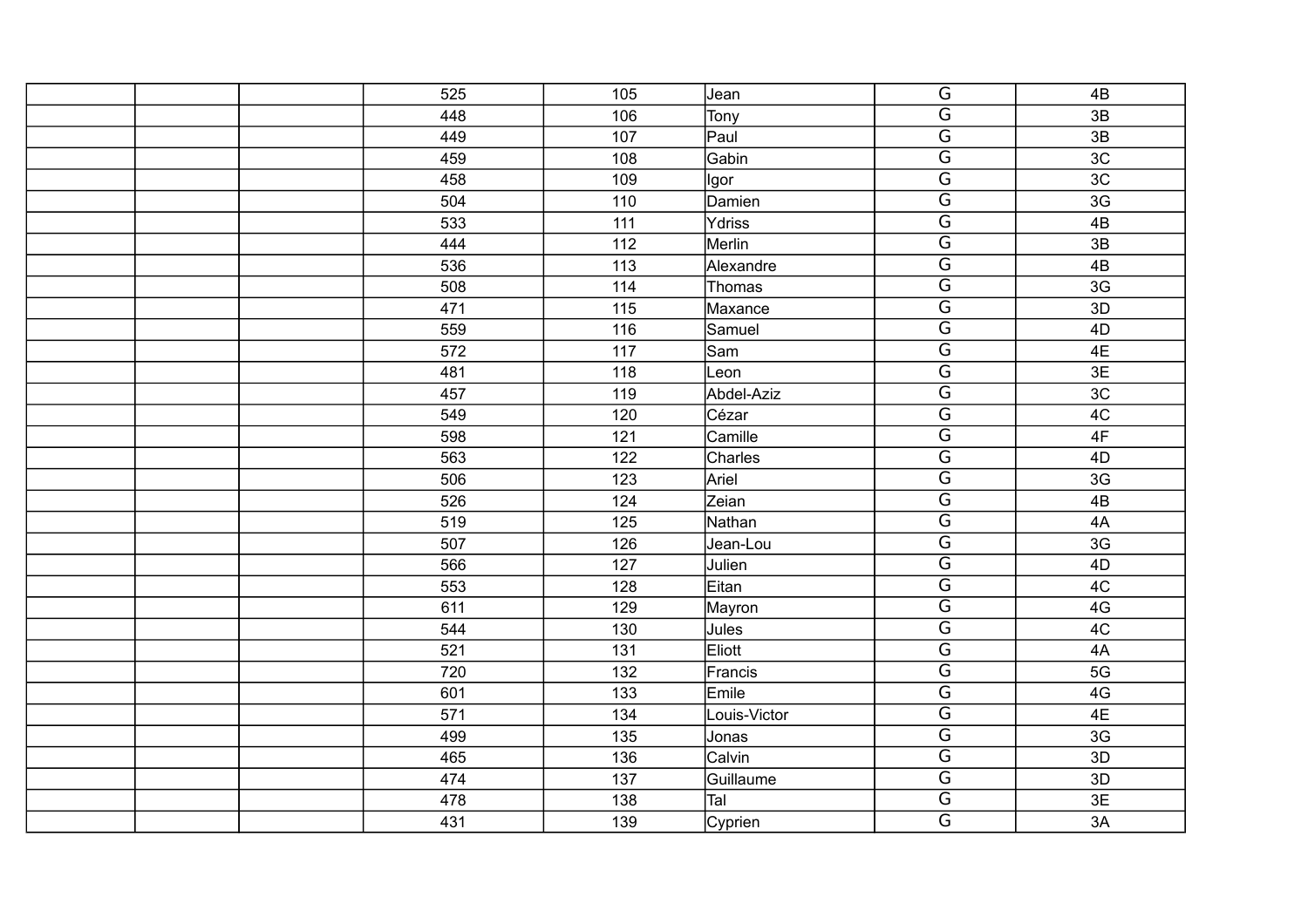| 468 | 140 | Raphaël  | G              | 3D |
|-----|-----|----------|----------------|----|
| 460 | 141 | Marius   | $\overline{G}$ | 3C |
| 433 | 142 | Tom      | G              | 3A |
| 437 | 143 | Erwan    | $\overline{G}$ | 3A |
| 435 | 144 | Bièssoma | G              | 3A |
| 560 | 145 | Julien   | G              | 4D |
| 532 | 146 | Romain   | G              | 4B |
| 564 | 147 | Achille  | G              | 4D |
| 609 | 148 | Lucien   | G              | 4G |
| 436 | 149 | Jonas    | G              | 3A |
| 472 | 150 | Nicolas  | G              | 3D |
| 541 | 151 | Edgar    | G              | 4C |
| 551 | 152 | Nicolas  | G              | 4C |
| 613 | 153 | Leonardo | G              | 4G |
| 615 | 154 | Denis    | G              | 4G |
| 661 | 155 | Steven   | $\overline{G}$ | 5C |
| 678 | 156 | Antoine  | G              | 5D |
| 713 | 157 | Victor   | G              | 5F |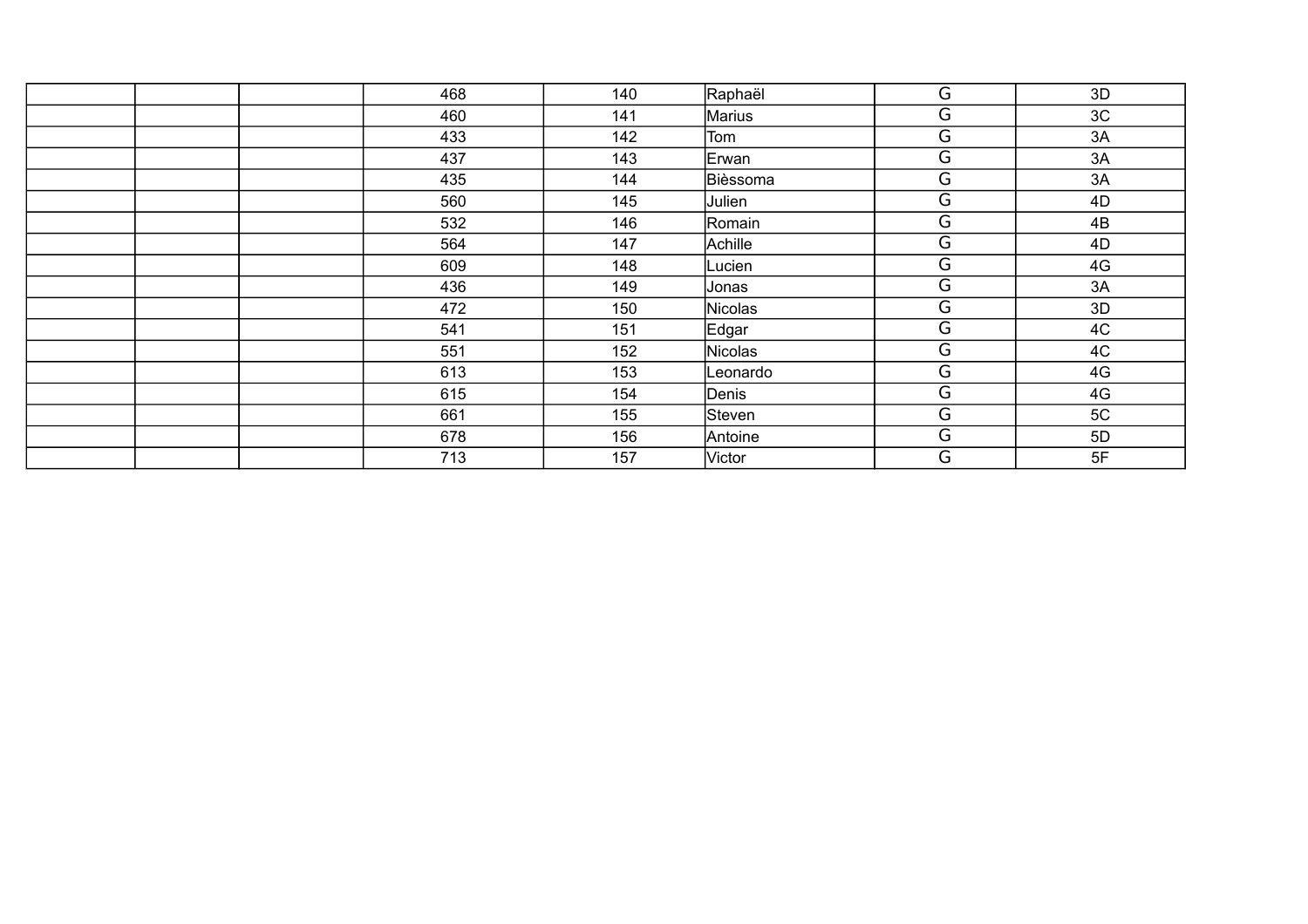| <b>Catégorie</b>          | <b>Course</b>                   |
|---------------------------|---------------------------------|
| M <sub>1</sub> G          | <b>COURSE 4</b>                 |
| M1G                       | <b>COURSE 4</b>                 |
| M1G                       | <b>COURSE 4</b>                 |
| $\overline{\text{M1G}}$   | <b>COURSE 4</b>                 |
| $\overline{\mathsf{M}1G}$ | <b>COURSE 4</b>                 |
| M2G                       | <b>COURSE 4</b>                 |
| M2G                       | <b>COURSE 4</b>                 |
| M2G                       | <b>COURSE 4</b>                 |
| M2G                       | <b>COURSE 4</b>                 |
| M2G                       | <b>COURSE 4</b>                 |
| M1G                       | <b>COURSE 4</b>                 |
| $\overline{\mathsf{M}1G}$ | <b>COURSE 4</b>                 |
| $\overline{\mathsf{M}1G}$ | <b>COURSE 4</b>                 |
| $\overline{\mathsf{M1G}}$ | <b>COURSE 4</b>                 |
| $\overline{\text{M2}}$ G  | <b>COURSE</b><br>$\overline{4}$ |
| M2G                       | <b>COURSE 4</b>                 |
| M2G                       | <b>COURSE 4</b>                 |
| M1G                       | <b>COURSE 4</b>                 |
| M2G                       | <b>COURSE 4</b>                 |
|                           | <b>DISP</b>                     |
| M2G                       | <b>COURSE 4</b>                 |
| $\overline{\text{M1}}$ G  | <b>COURSE 4</b>                 |
| M1G                       | <b>COURSE 4</b>                 |
| $\overline{\mathsf{M}1G}$ | <b>COURSE 4</b>                 |
| $\overline{\mathsf{M}1G}$ | <b>COURSE 4</b>                 |
| M2G                       | <b>COURSE 4</b>                 |
| M2G                       | <b>COURSE 4</b>                 |
| M2G                       | <b>COURSE</b><br>$\overline{4}$ |
| $\overline{\textsf{M1G}}$ | <b>COURSE</b><br>$\overline{4}$ |
| M <sub>2</sub> G          | <b>COURSE</b><br>$\overline{4}$ |
| M1G                       | <b>COURSE 4</b>                 |
| $\overline{\mathsf{M1G}}$ | <b>COURSE 4</b>                 |
| $\overline{\mathsf{M1G}}$ | <b>COURSE 4</b>                 |
| M1G                       | <b>COURSE 4</b>                 |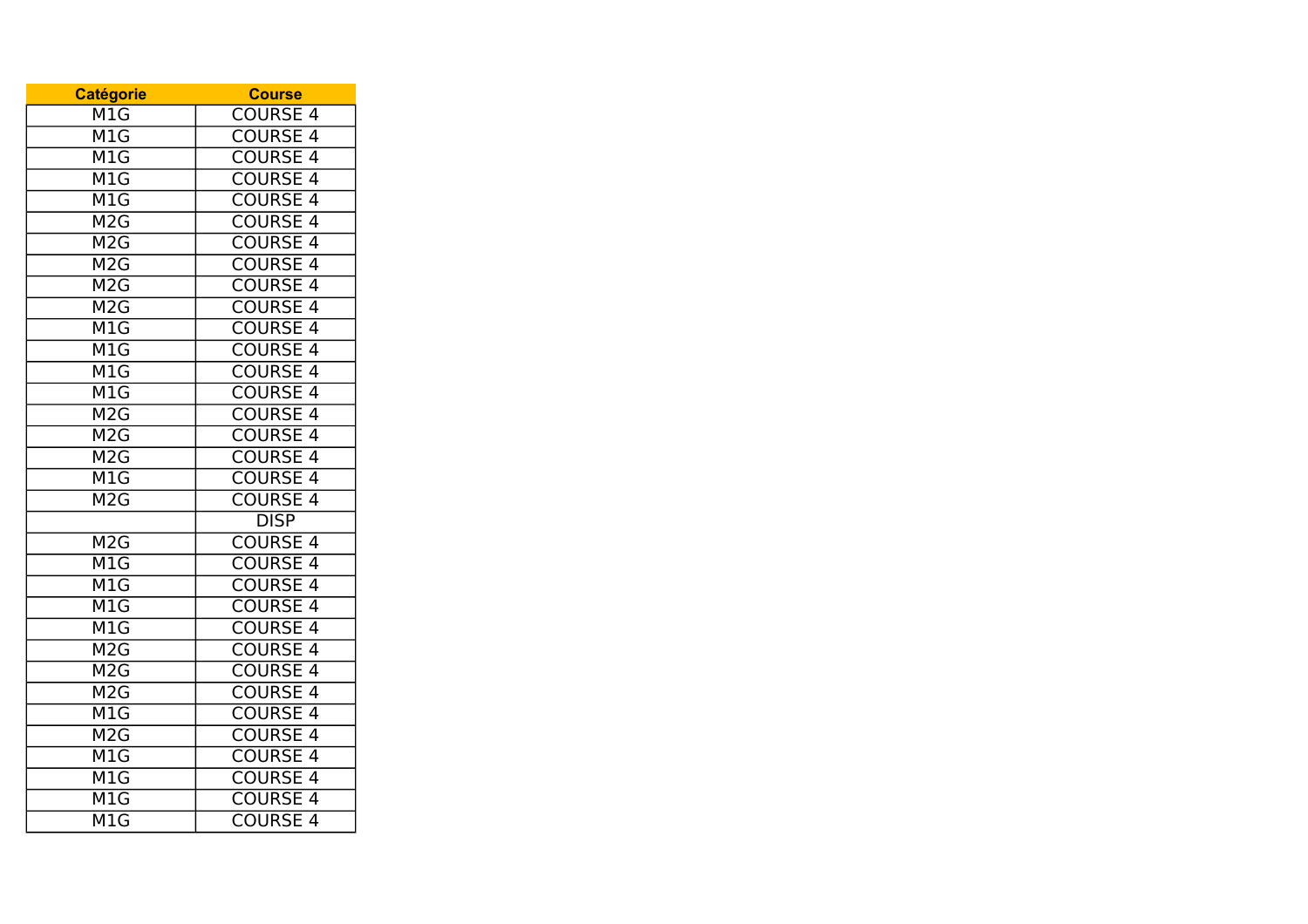| M <sub>2</sub> G          | <b>COURSE 4</b>                 |
|---------------------------|---------------------------------|
| M <sub>1</sub> G          | <b>COURSE 4</b>                 |
| M1G                       | <b>COURSE 4</b>                 |
| M1G                       | <b>COURSE 4</b>                 |
| M2G                       | <b>COURSE 4</b>                 |
| M1G                       | <b>COURSE 4</b>                 |
| $\overline{\mathsf{M}1G}$ | <b>COURSE 4</b>                 |
| M2G                       | <b>COURSE 4</b>                 |
| M1G                       | <b>COURSE 4</b>                 |
| M1G                       | <b>COURSE 4</b>                 |
| M2G                       | <b>COURSE 4</b>                 |
| M1G                       | <b>COURSE 4</b>                 |
| $\overline{\mathsf{M}1G}$ | <b>COURSE 4</b>                 |
| M2G                       | <b>COURSE 4</b>                 |
| M2G                       | <b>COURSE 4</b>                 |
| $\overline{\mathsf{M1G}}$ | <b>COURSE 4</b>                 |
| M1G                       | <b>COURSE 4</b>                 |
| M <sub>2</sub> G          | <b>COURSE 4</b>                 |
| M1G                       | <b>COURSE 4</b>                 |
| $\overline{\text{M1G}}$   | <b>COURSE 4</b>                 |
| $\overline{\text{M1G}}$   | <b>COURSE 4</b>                 |
| M1G                       | <b>COURSE 4</b>                 |
| M2G                       | <b>COURSE 4</b>                 |
| $\overline{\mathsf{M}1G}$ | <b>COURSE 4</b>                 |
| M2G                       | <b>COURSE 4</b>                 |
| M2G                       | <b>COURSE 4</b>                 |
| M <sub>1</sub> G          | <b>COURSE 4</b>                 |
| M1G                       | <b>COURSE 4</b>                 |
| $\overline{\mathsf{M2G}}$ | <b>COURSE</b><br>$\overline{4}$ |
| $\overline{\text{C1G}}$   | <b>COURSE 4</b>                 |
| M2G                       | <b>COURSE</b><br>$\overline{4}$ |
| M1G                       | <b>COURSE</b><br>$\overline{4}$ |
| M <sub>1</sub> G          | <b>COURSE 4</b>                 |
| M2G                       | <b>COURSE 4</b>                 |
| M1G                       | <b>COURSE 4</b>                 |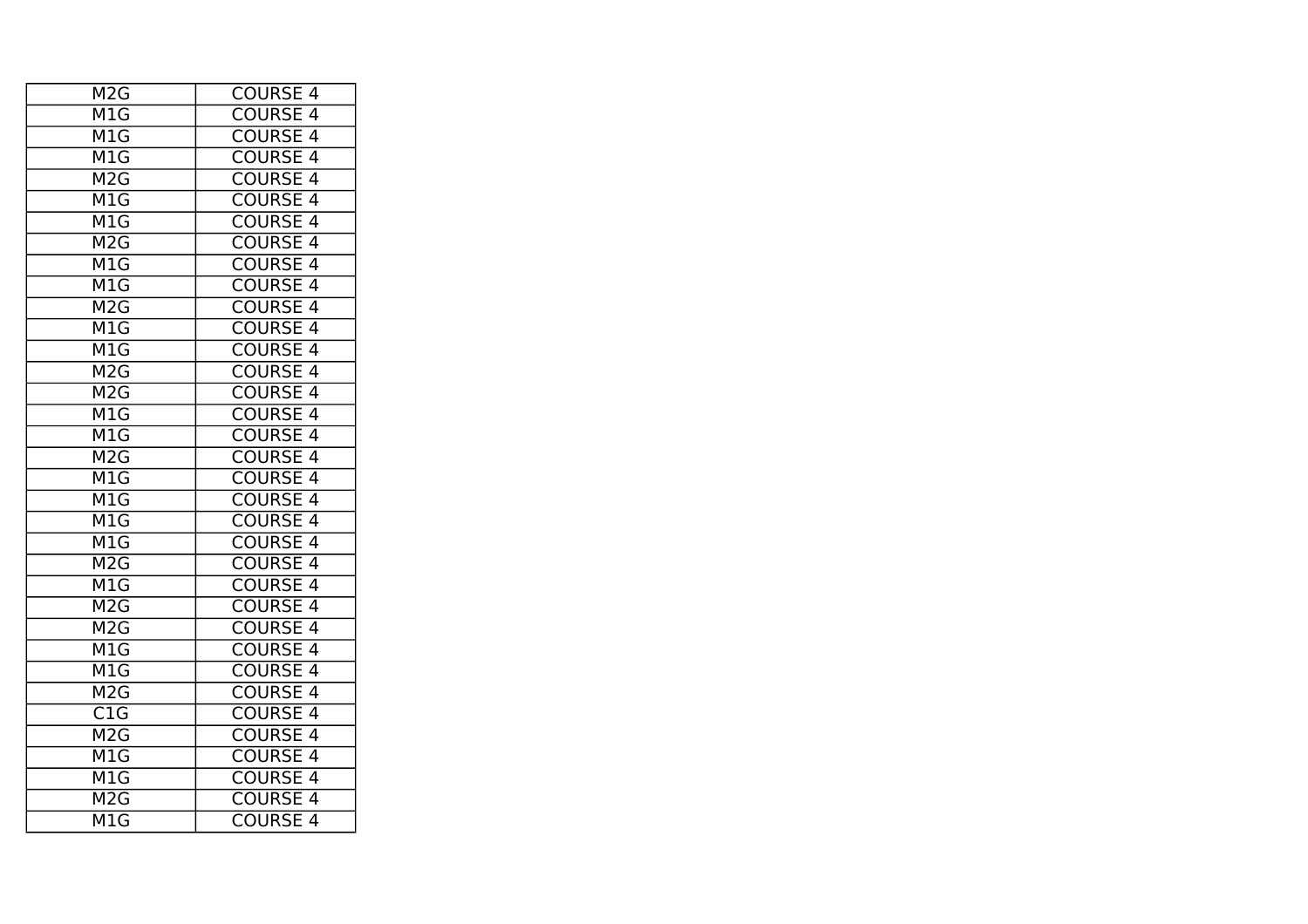| $\overline{\textsf{M}}$ 1G                  | <b>COURSE 4</b>                 |
|---------------------------------------------|---------------------------------|
| M1G                                         | <b>COURSE 4</b>                 |
| $\overline{\text{M2}}$ G                    | <b>COURSE 4</b>                 |
| M2G                                         | <b>COURSE 4</b>                 |
| M1G                                         | <b>COURSE 4</b>                 |
| M1G                                         | <b>COURSE 4</b>                 |
| $\overline{\mathsf{M}1G}$                   | <b>COURSE 4</b>                 |
| M1G                                         | <b>COURSE 4</b>                 |
| M2G                                         | <b>COURSE 4</b>                 |
| M <sub>2</sub> G                            | <b>COURSE 4</b>                 |
| $\overline{\text{M2}}$ G                    | <b>COURSE 4</b>                 |
| M <sub>2</sub> G                            | <b>COURSE 4</b>                 |
| M2G                                         | <b>COURSE 4</b>                 |
| MIG                                         | <b>COURSE 4</b>                 |
| M2G                                         | <b>COURSE 4</b>                 |
| M2G                                         | <b>COURSE 4</b>                 |
| M1G                                         | <b>COURSE 4</b>                 |
| M <sub>2</sub> G                            | <b>COURSE 4</b>                 |
| M1G                                         | <b>COURSE 4</b>                 |
| $\overline{\text{M2G}}$                     | <b>COURSE 4</b>                 |
| $\overline{\text{M2G}}$                     | <b>COURSE 4</b>                 |
| M1G                                         | <b>COURSE 4</b>                 |
| M2G                                         | <b>COURSE 4</b>                 |
| M1G                                         | <b>COURSE 4</b>                 |
| $\overline{\text{M2G}}$                     | <b>COURSE 4</b>                 |
| M <sub>1</sub> G                            | <b>COURSE 4</b>                 |
| M <sub>2</sub> G                            | <b>COURSE 4</b>                 |
| M1G                                         | <b>COURSE 4</b>                 |
| M <sub>1</sub> G                            | <b>COURSE 4</b>                 |
| M2G                                         | <b>COURSE 4</b>                 |
| M2G                                         | <b>COURSE</b><br>$\overline{4}$ |
| M1G                                         | <b>COURSE 4</b>                 |
| M <sub>2</sub> G                            | <b>COURSE 4</b>                 |
| $\overline{\mathsf{M}}\mathsf{1}\mathsf{G}$ | <b>COURSE 4</b>                 |
| M2G                                         | <b>COURSE 4</b>                 |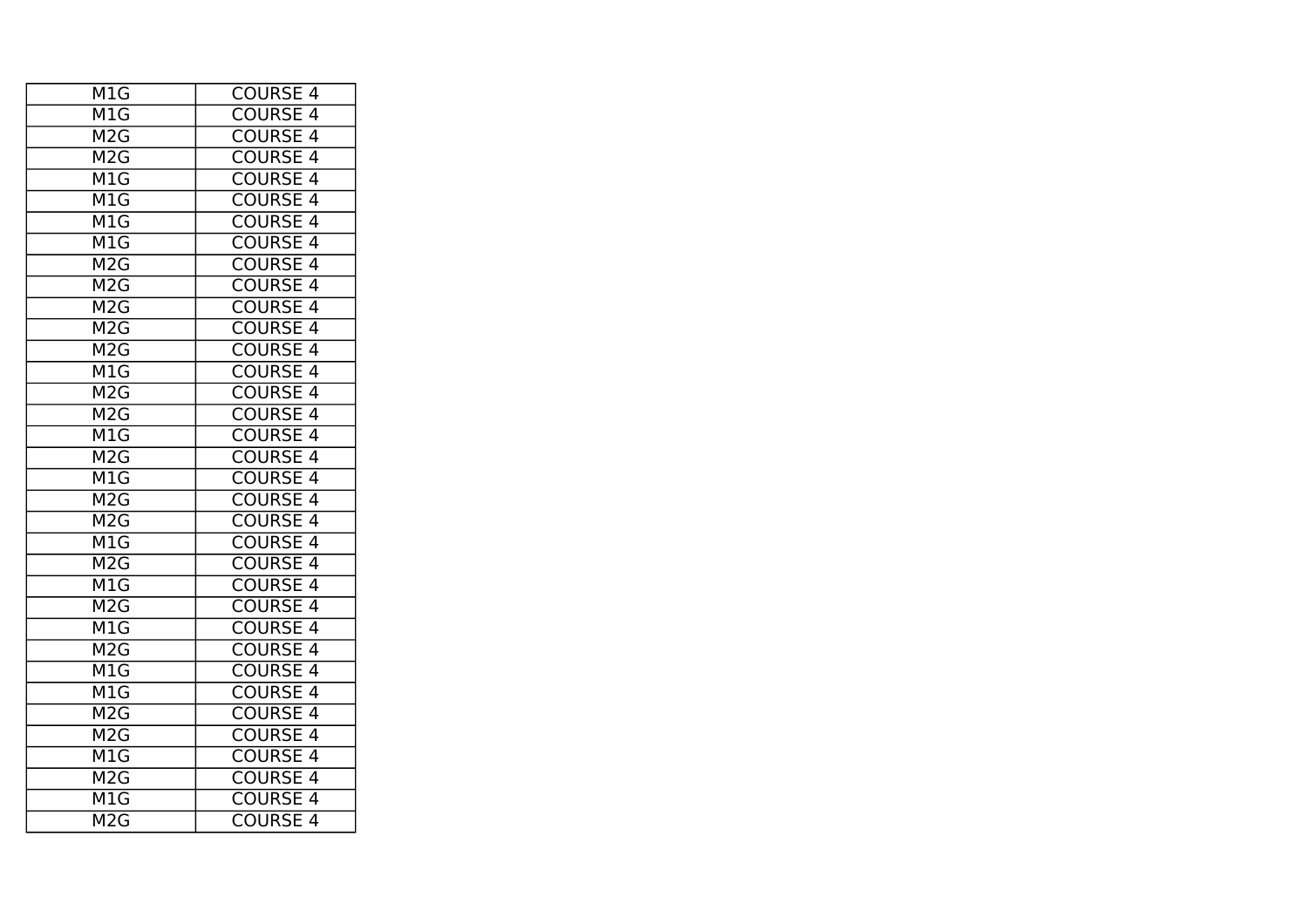| M1G                       | <b>COURSE 4</b>                 |
|---------------------------|---------------------------------|
| M <sub>2</sub> G          | <b>COURSE 4</b>                 |
| M2G                       | <b>COURSE 4</b>                 |
| M2G                       | <b>COURSE 4</b>                 |
| M2G                       | <b>COURSE 4</b>                 |
| $\overline{\text{M2G}}$   | <b>COURSE 4</b>                 |
| M <sub>1</sub> G          | <b>COURSE 4</b>                 |
| M2G                       | <b>COURSE 4</b>                 |
| M1G                       | <b>COURSE 4</b>                 |
| M2G                       | <b>COURSE 4</b>                 |
| M2G                       | <b>COURSE 4</b>                 |
| M1G                       | <b>COURSE 4</b>                 |
| $\overline{\mathsf{M}1G}$ | <b>COURSE 4</b>                 |
| M2G                       | <b>COURSE 4</b>                 |
| M2G                       | <b>COURSE 4</b>                 |
| M1G                       | <b>COURSE 4</b>                 |
| M1G                       | <b>COURSE 4</b>                 |
| M1G                       | <b>COURSE 4</b>                 |
| M2G                       | <b>COURSE 4</b>                 |
| M1G                       | <b>COURSE 4</b>                 |
| $\overline{\text{M1G}}$   | <b>COURSE 4</b>                 |
| M2G                       | <b>COURSE 4</b>                 |
| M1G                       | <b>COURSE 4</b>                 |
| $\overline{\mathsf{M}1G}$ | <b>COURSE 4</b>                 |
| M2G                       | <b>COURSE 4</b>                 |
| $\overline{\mathsf{M}1G}$ | <b>COURSE 4</b>                 |
| M <sub>1</sub> G          | <b>COURSE 4</b>                 |
| M1G                       | <b>COURSE 4</b>                 |
| M1G                       | <b>COURSE</b><br>$\overline{4}$ |
| $\overline{\mathsf{M}1G}$ | <b>COURSE 4</b>                 |
| $\overline{\mathsf{M}1G}$ | <b>COURSE</b><br>$\overline{4}$ |
| $\overline{\text{C1G}}$   | <b>COURSE</b><br>$\overline{4}$ |
| M <sub>2</sub> G          | <b>COURSE 4</b>                 |
| M <sub>2</sub> G          | <b>COURSE 4</b>                 |
| M <sub>2</sub> G          | <b>COURSE 4</b>                 |